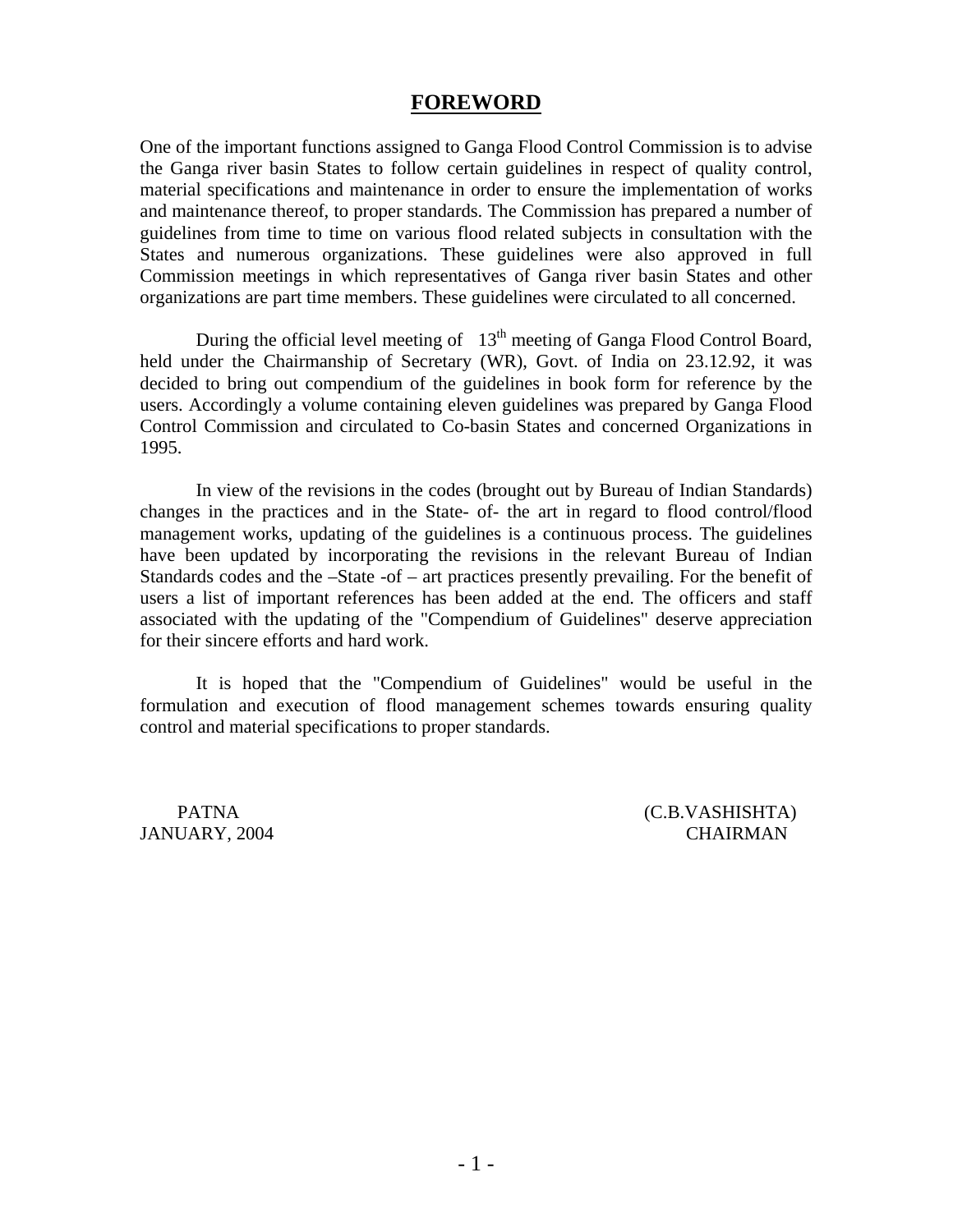## **PREFACE**

Ganga Flood Control Commission is advising the concerned States to follow certain guidelines in respect of quality control, materials specifications and maintenance in order to ensure the implementation of works and maintenance thereof to proper standards. Accordingly the Commission has prepared a number of guidelines from time to time on various flood related subjects in consultation with concerned States and organizations. These guidelines were also approved in full Commission meetings. In which representatives of Ganga basin States and other organizations are part time members. These guidelines have already been circulated to all concerned.

As decided during the official level meeting  $13<sup>th</sup>$  meeting of Ganga Flood Control Board, held under the Chairmanship of Secretary(WR) , Govt. of India on 23.12.92, accordingly a compendium containing eleven guidelines was prepared by Ganga Flood Control Commission and circulated to Co-basin States and concerned organizations in 1995.

Updating of the guidelines is an ongoing process, keeping in view the state-of  $$ the art, revisions in the codes (brought out by Bureau of Indian Standards) and changes in the practices in regard to flood management works. The updating of guidelines was also discussed during  $14<sup>th</sup>$  meeting of Ganga Flood Control Board held on  $16<sup>th</sup>$  June 2000 at New Delhi. The guidelines have been updated by incorporating the revisions in the relevant Bureau of Indian Standards codes and the state-of-art. A list of important references has added at the end.

 Sincere efforts and hard works put in by the officers and staff in updating of the "Compendium of Guidelines" is appreciated and acknowledge.

 Any suggestions/comments for further improvement of the "Compendium of the Guidelines" would be highly appreciated.

PATNA (R.N.P.SINGH) JANUARY, 2004 MEMBER (PLANNIG)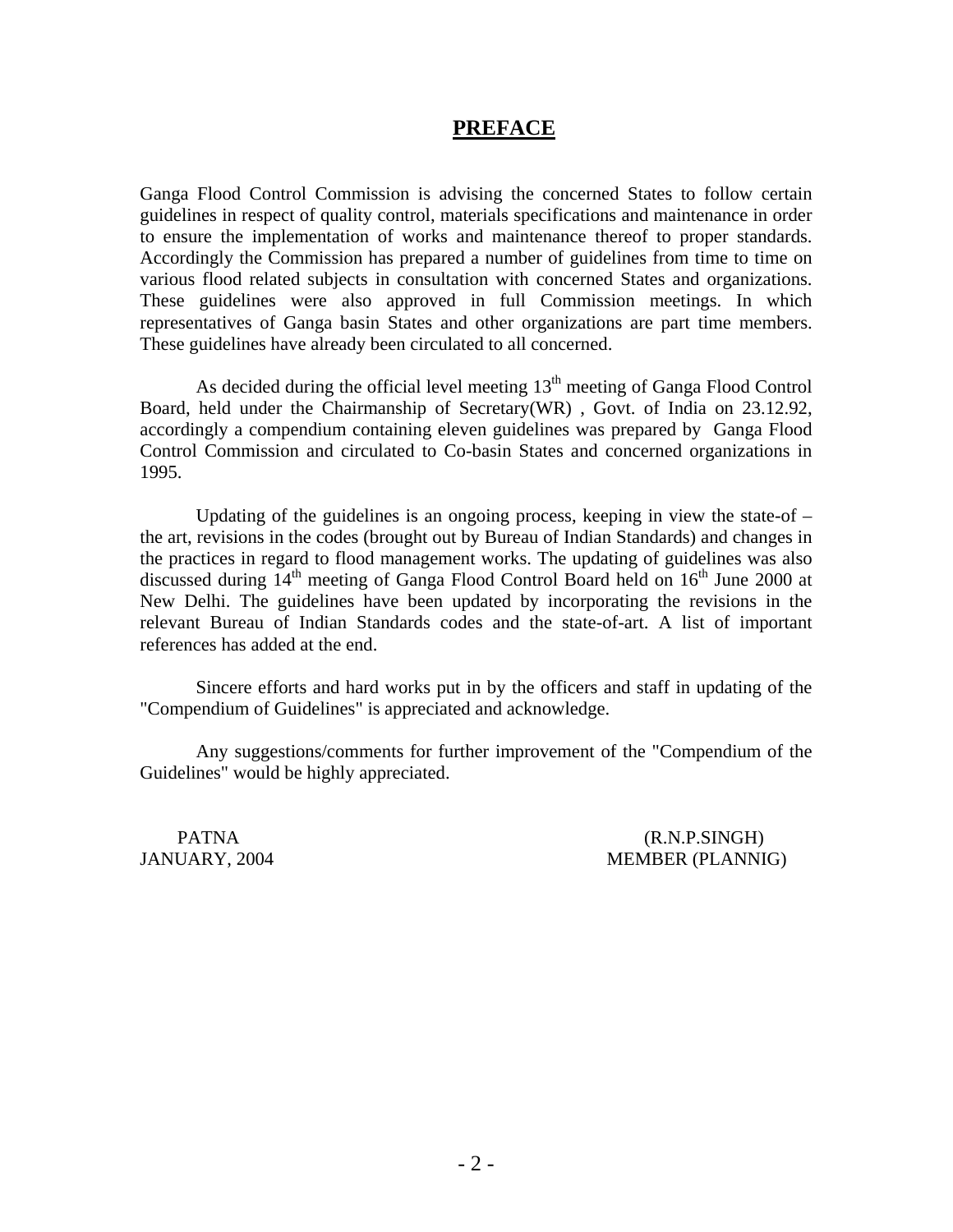## **CONTENTS**

| <b>Sl.No.</b> | <b>Subject/Title</b>                                                                                                                               | Page No        |
|---------------|----------------------------------------------------------------------------------------------------------------------------------------------------|----------------|
| 1.            | Design Criteria for Flood Protection Embankment Sections                                                                                           | $\overline{4}$ |
| 2.            | <b>Check List For Examination of Flood Control Projects</b><br>Preliminary Examination                                                             | 15             |
| 3.            | Broad Guidelines for preparation of Project Estimates                                                                                              | 20             |
| 4.            | Definition of various terms used in Flood Reports.                                                                                                 | 25             |
| 5.            | Criteria for preparation of Detailed Comprehensive Plan<br>for Flood Management For a River System.                                                | 28             |
| 6.            | Criteria for Taking up Updating of the Comprehensive<br>Plan of Flood Management                                                                   | 45             |
| 7.            | Guidelines for Preparation of Schemes of Raised Platform<br>under Flood Proofing Programme                                                         | 52             |
| 8.            | Guidelines for preparation of Schemes For Quick Drainage<br>Facilities under the Flood Proofing Programme                                          | 55             |
|               | 9. Planning Commission Guidelines for clearance<br>of Flood Control Schemes                                                                        | 59             |
| 10.           | Formats prescribed by Min. of Water Resources for<br>Analysis and Evaluation of Benefit and Cost of Flood<br>Management Schemes (Statement 1 to 5) | 66             |
|               | 11. List of Porforma for furnishing information by States to the<br>Central Agencies.                                                              | 70             |
|               | 12<br>List of important Reference                                                                                                                  | 72             |

\*\*\*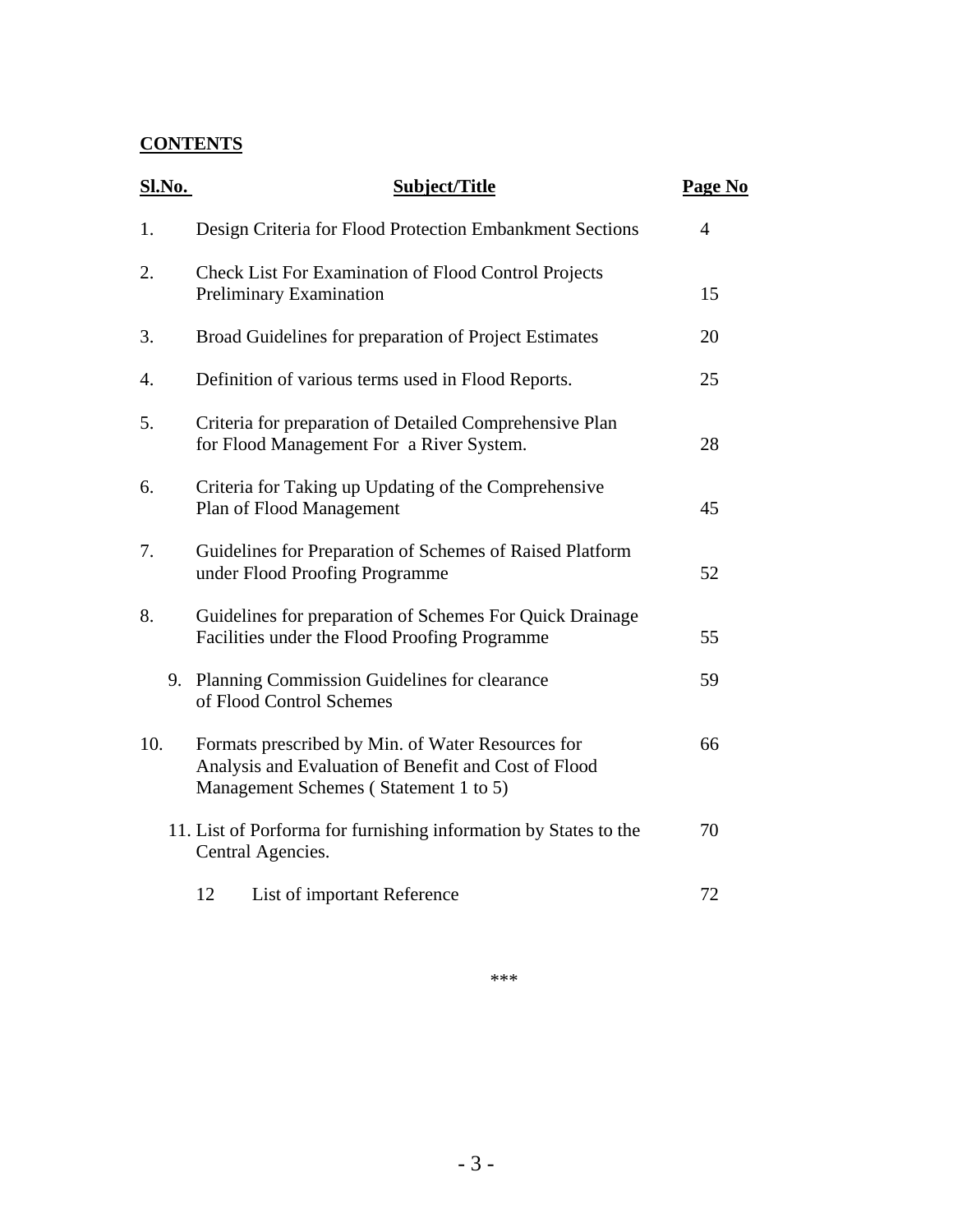# **CHAPTER-I**

# **DESIGN CRITERIA FOR FLOOD PROTECTION EMBANKMENTS**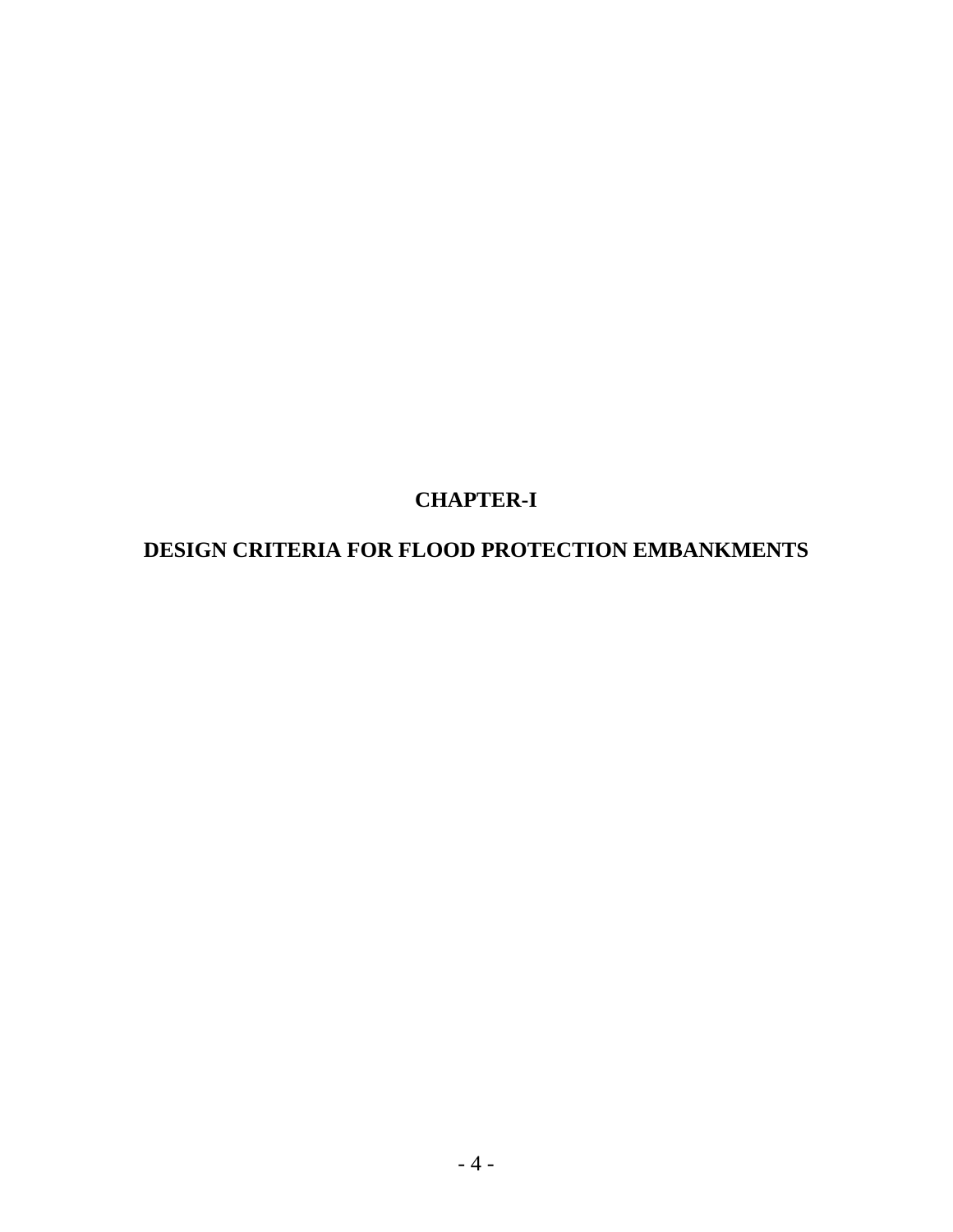#### **CHAPTER-I**

#### **DESIGN CRITERIA FOR FLOOD PROTECTION EMBANKMENTS**

In order to ensure uniformity in preparation and processing of schemes for flood protection embankments, the following design criteria is being laid down. The design criteria have been updated based on the Indian Standard Guidelines for planning and Design of river embankment (Levees)- (First Revised 120:2000). These criteria do not apply to embankments on tidal rivers.

#### **(1) Spacing of Embankment**

" The spacing of embankments and their alignment need careful consideration with respect to their vulnerability to the river and the rise of high flood levels on account of reduction in flow area and also increase in peak discharge due to reduction in flood plain storage by construction of the embankment. Finalisation of the alignment and the spacing with due consideration to the above factors and at the same time optimizing the benefit from the proposed embankment would need considerable experience of the river behavior and studies of the effects of the embankments along different alignments. In view of the widely varying nature of the rivers, no general recommendation about spacing of embankment can substitute the need for the above studies. The following general guide lines about the minimum spacing etc. are however given, mainly with an idea to check the tendency of excessive encroachment of the natural flood plain of the river."

In case of embankments on both banks of the river, the spacing between the embankments should not be less than 3 times Lacey wetted perimeter for the design flood discharge. In case of embankment on only one bank the embankment should not be less than a distance equal to 1.5 times Lacey's wetted perimeter from the midstream of the river.

## **(2) Design High Flood Level**

Subject to availability of observed hydrological data, the design H.F.L may be fixed on the basis of flood frequency analysis. Embankment schemes should be prepared for a flood of 25 years frequency in case of predominantly agricultural area and if the embankments concerned are to protect townships, industrial areas or other places of strategic and vital importance, the design H.F.L. shall generally correspond to 100 year return period.

In the case of embankments on both sides of the river, the design H.F.L. shall be determined keeping in view the anticipated rise in the H.F.L. on account of jacketing of the river.

---------------------------------------------------------------------------------------------

N.B:- Design criteria circulated by GFCC/2/73/191-208 DATED 15.4.80 modified on the line of R.B.A. recommendations in respect of paras on Design High Flood Level and Treatment on top of embankments.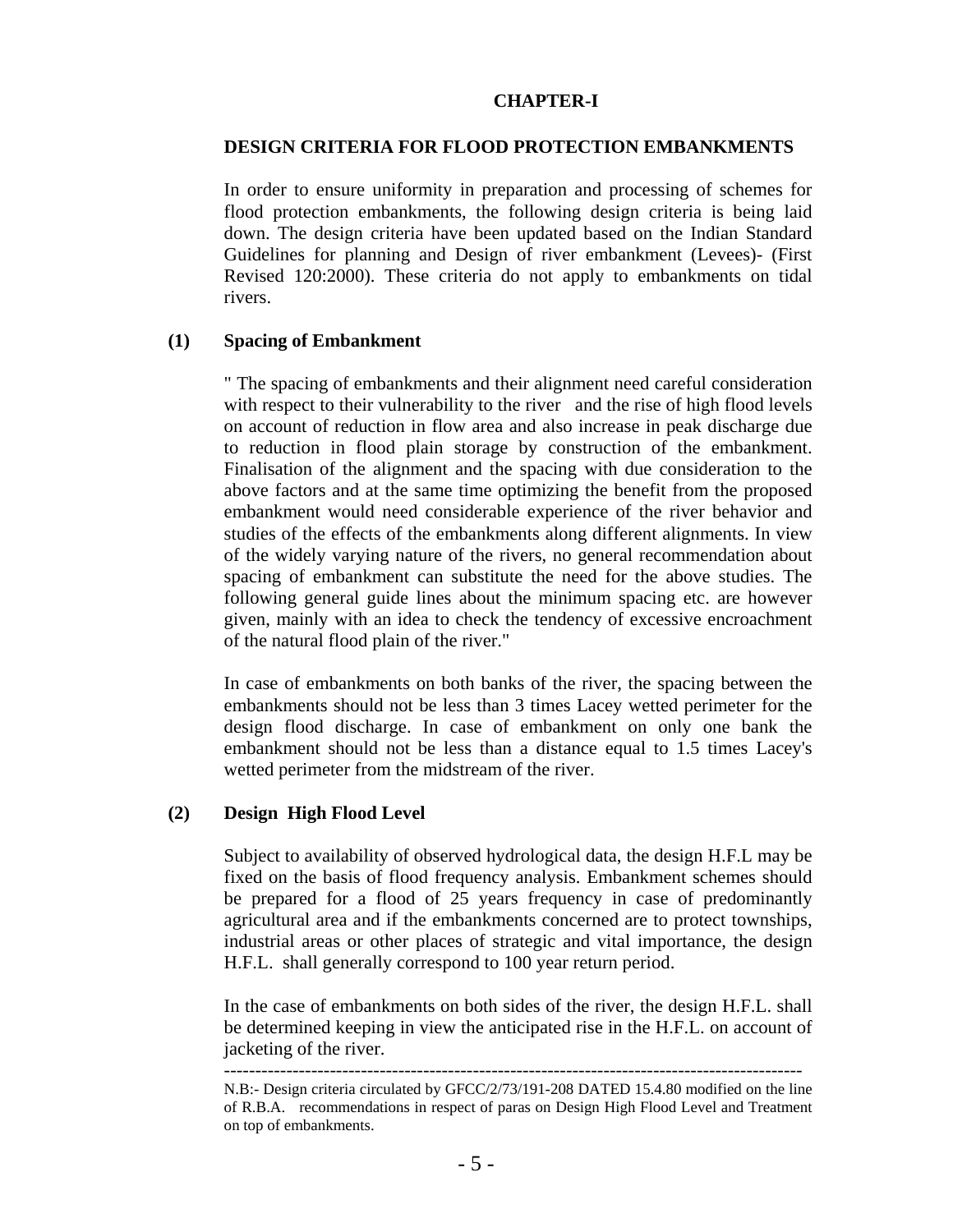## (3) **Free –Board**

As a guideline, minimum free board of 1.5 m over design HFL including the backwater effect, if any should be provided for the rivers carrying design discharge upto 3000 cumecs., for higher discharge or for aggrading flashy rivers a minimum free board of 1.8 meters over the design H.F.L. shall be provided. This should be checked also for ensuring a minimum of about 1.0 meter free board over the design H.F.L corresponding to 100 year return period.

## (4) **Top Width**

Generally the top width of the embankment should be of 5.0 m. The turning platforms 15 to 30 m long and 3 m wide with side slope of 1:3 shall be provided along the countryside of the embankment every kilometer.

## **(5) Hydraulic Gradient**

Hydraulic Gradient line should be determined on the basis of the analysis of the soils, which are to be used in the construction of embankments. However, the following guidelines are recommended.

| Type of fill | <b>Hydraulic Gradient</b> |  |
|--------------|---------------------------|--|
| Clayey Soil  | $1$ in $4$                |  |
| Clayey sand  | $1$ in 5                  |  |
| Sandy Soil   | $1$ in 6                  |  |

## **(6) Side Slope**

## **(i) River side slope**

The river side slope should be flatter than the under water angle of repose of the material used in the fill upto an embankments height of 4.5 meter slope should not be steeper than 1 in 2 and in case of higher embankments slope should not be steeper than 1:3 when the soil is good and to be used in the most favourable condition of saturation and draw down. In case, the higher embankments are protected by rip-rap, the river side slope of earthen embankments upto 6 meters high may be 1 in 2 or 1 in 2.5 depending upon the type of slope protection.

In embankments constructed of sandy materials, the riverside slope should be protected with cover of 0.6 m thick good soil.

It is usually preferable to have more or less free draining material on riverside to take care of sudden draw down. In case of high and important embankment stone rip-rap either dry dumped or hand placed and concrete pavements/concrete blocks with open joints are adopted to protect the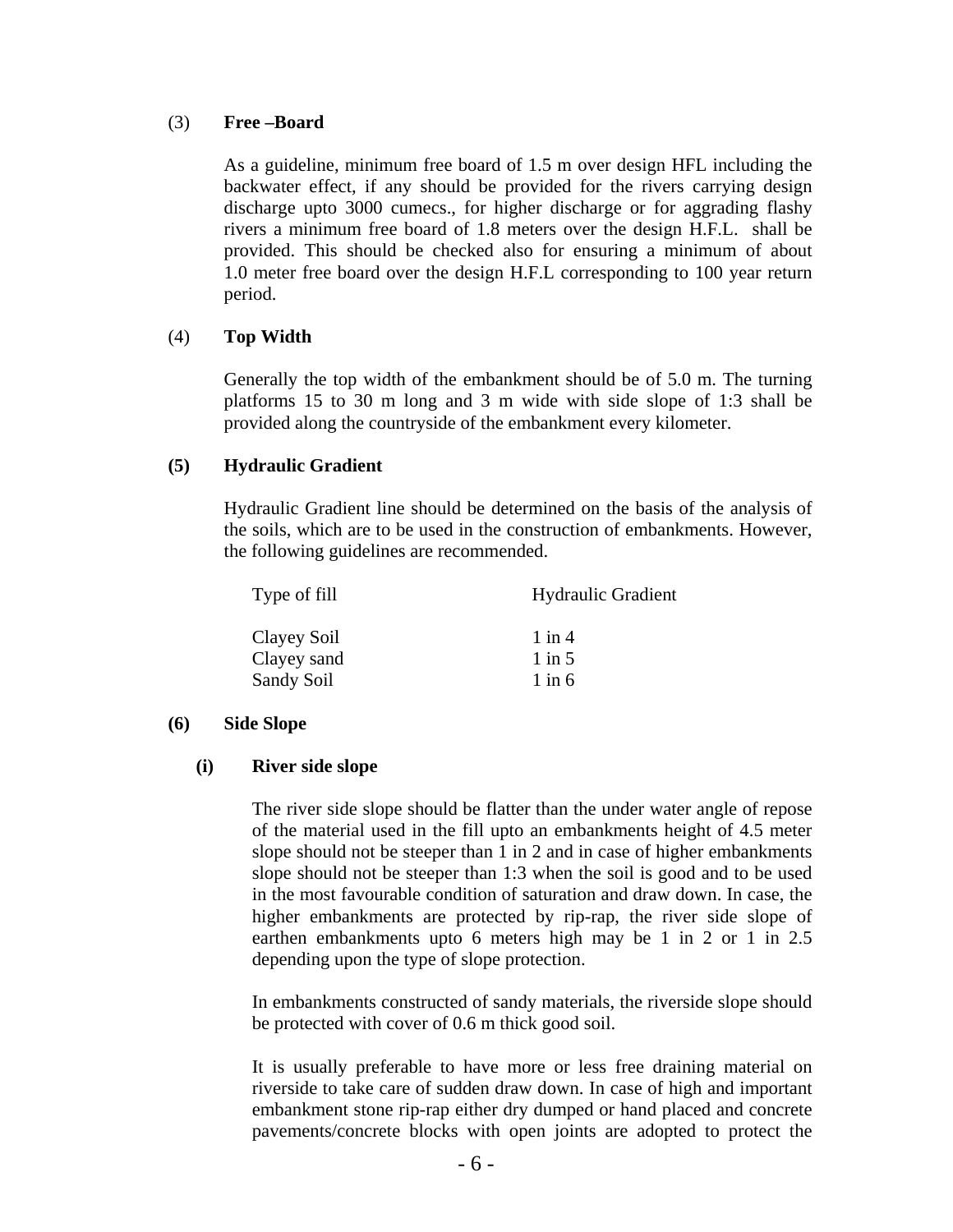embankments against draw down and/or erosive action of the river; in less important embankments where rip-rap is costly willow mattress can be used.

## **(ii) Country side slope**

A minimum cover of 0.6 m over the hydraulic gradient line should be provided. For embankment upto 4.5 m height, the country side slope should be 1 in 2 from the top of embankment upto the point where the cover over hydraulic gradient line is 0.6 m after which a berm of suitable width with the country side slope of 1:2 from the end of the berm upto the ground level should be provided. For the embankments above 4.5 m and below 6 m heights, the corresponding slope should be 1:3. Normally berms should be of 1.5 m width. For embankments above 6 m height detailed design may be furnished in the project estimate.

## **(iii) Slope Protection Works**

Generally the side slopes and 0.6 m wide in top from the edges of the embankments should be turfed with grass sods. In embankments which are in imminent danger of erosion, necessity of protective measures such as slope protection by rip-rap and / or river training works should be examined separately following I.S. Code no.14262-1995.

## **(iv) Treatment on Top of Embankment**

An embankment should be provided with suitable soling over filter for proper drainage. For embankments protecting towns industrial area and places of strategic importance the necessity of providing all weather road surfaces of 3 to 3.5 m width should be examined to ensure maintenance works for reaches which are not easily accessible.

In order to provide communication from one side of embankment to other, ramps at suitable places should be provided as per requirement to obviate subsequent interference.

## **(v) Land Acquisition**

To ensure uniformity in respect of land acquisition for flood embankments, it is suggested that the provision for land acquisition should include at least 1.5 meters additional width beyond the toe of the embankments on the river side and width of 3 meters beyond the toe of embankment on the country side.

## **(7) Borrow Areas**

Generally the borrow area will be on the river side of the embankments. However, in unavoidable circumstances, when the earth is to be borrowed from the country side the borrow pits shall not be closer than 10 m from the country side toe of the embankments. In certain cases when the depth of the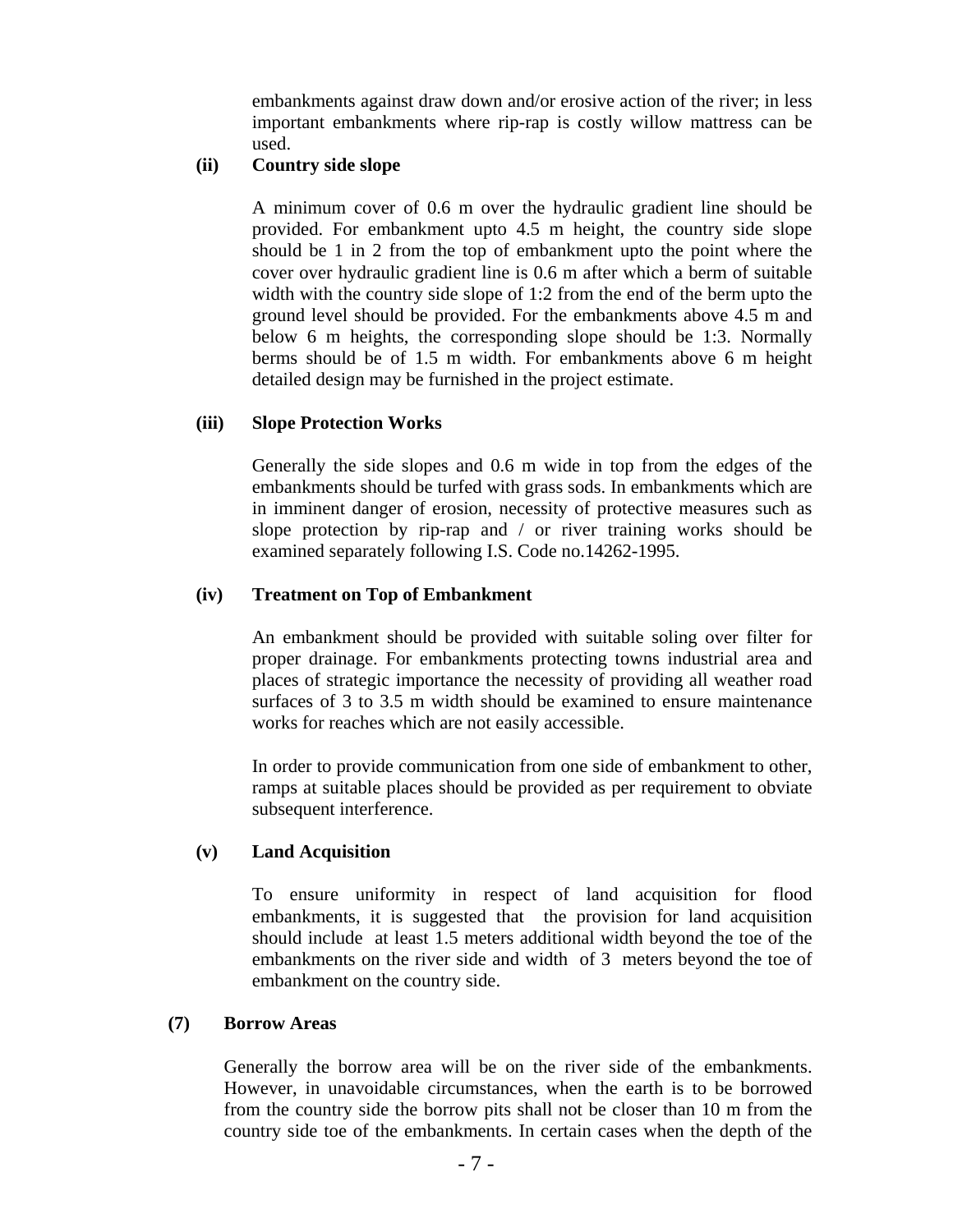borrow pit is limited to 0.3 meters the borrow pit may be closer to the embankment but in no case the distance between the toe of the embankment and the edge of the borrow pit shall be less than 5 meters. In order to obviate development of flow parallel to the embankment, 5 to 6 metre wide cross bars spaced at 50 to 60 meters center to center shall be left in the borrow pits.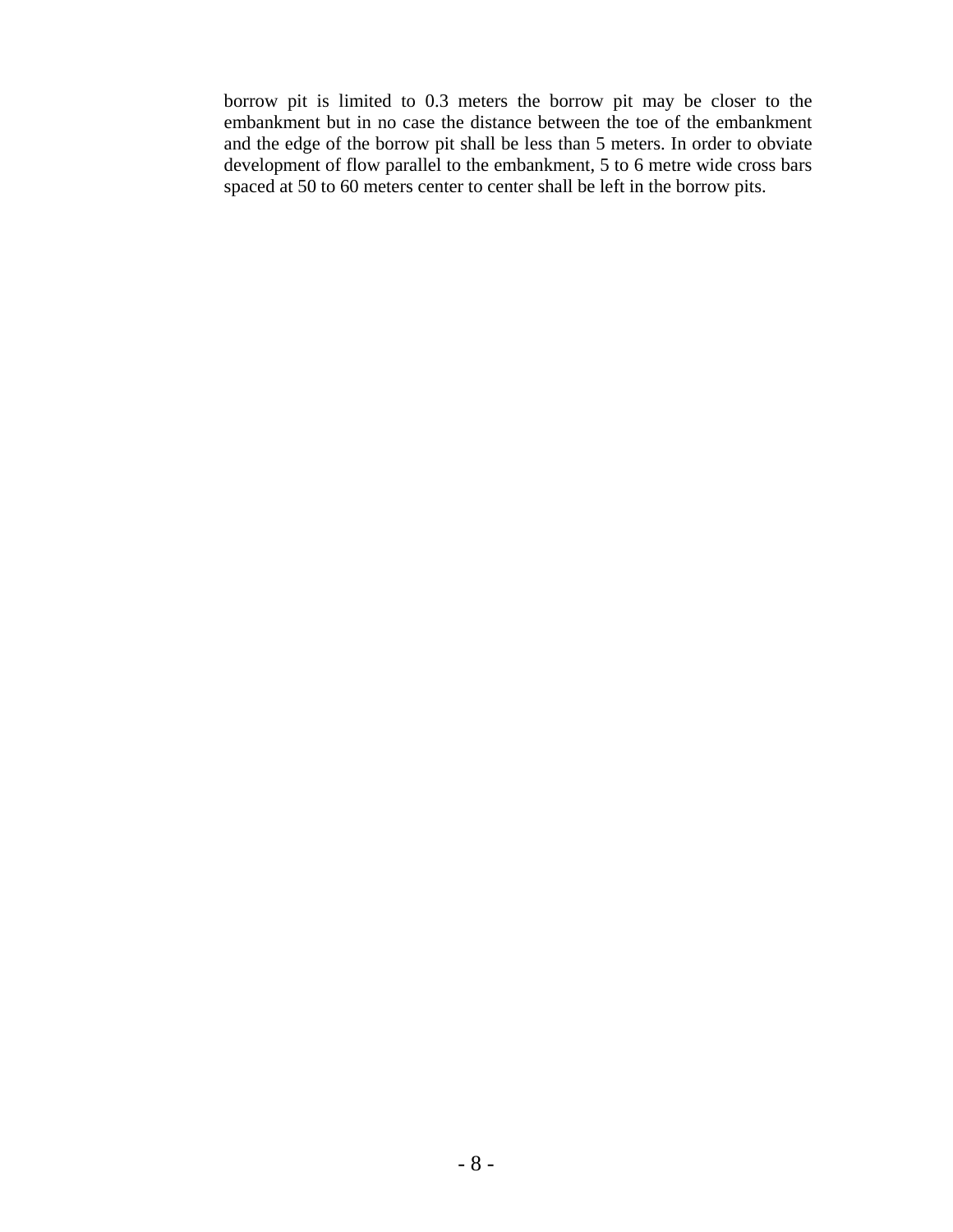**Salient features of BIS codes relevant to Planning, Design and construction of Flood Management and Anti-Erosion Works** 

## 1. **Planning & Design of River Embankment (IS 12094-2000**)

 This standard covers planning and design of river embankments (levees) on dry land.

The salient features/main design aspects covered in this code are described in the following paragraphs:-

## **(i) Spacing of embankment**

3 times of Lacey wetted perimeters of embankment on both bank of river

## **(ii) Design High Flood Level**

Protection of agriculture land-25 year flood frequency Protection of township, Industrial area-100 year flood frequency

## **(iii) Free Board**

1.5 meters over design HFL (for Q<3000 cumecs) 1.8 m over design HFL (for  $Q \ge 3000$  cumecs)

## **(iv) Top width** - 5.0 meter

## **(v) Hydraulic gradient**

Clayey soil  $-1$  in 4 Clayey sand- 1 in 5 Sandy soil  $-1$  in 6

River side slope: 1:2 to 1:3 Country side slope: 1:2 to 1:3 and 0.6 m cover over H.G.L.

## **2. Planning & Design of Revetment (IS 14262:1995)**

This standard lays down the guidelines for planning and design of revetment used for embankment and bank protection works in case of alluvial rivers and canals.

The salient features/main design aspects covered in the code are described in the following paragraphs:-

## **Data required**

(i) Design discharge corresponding to 50/100 year floods.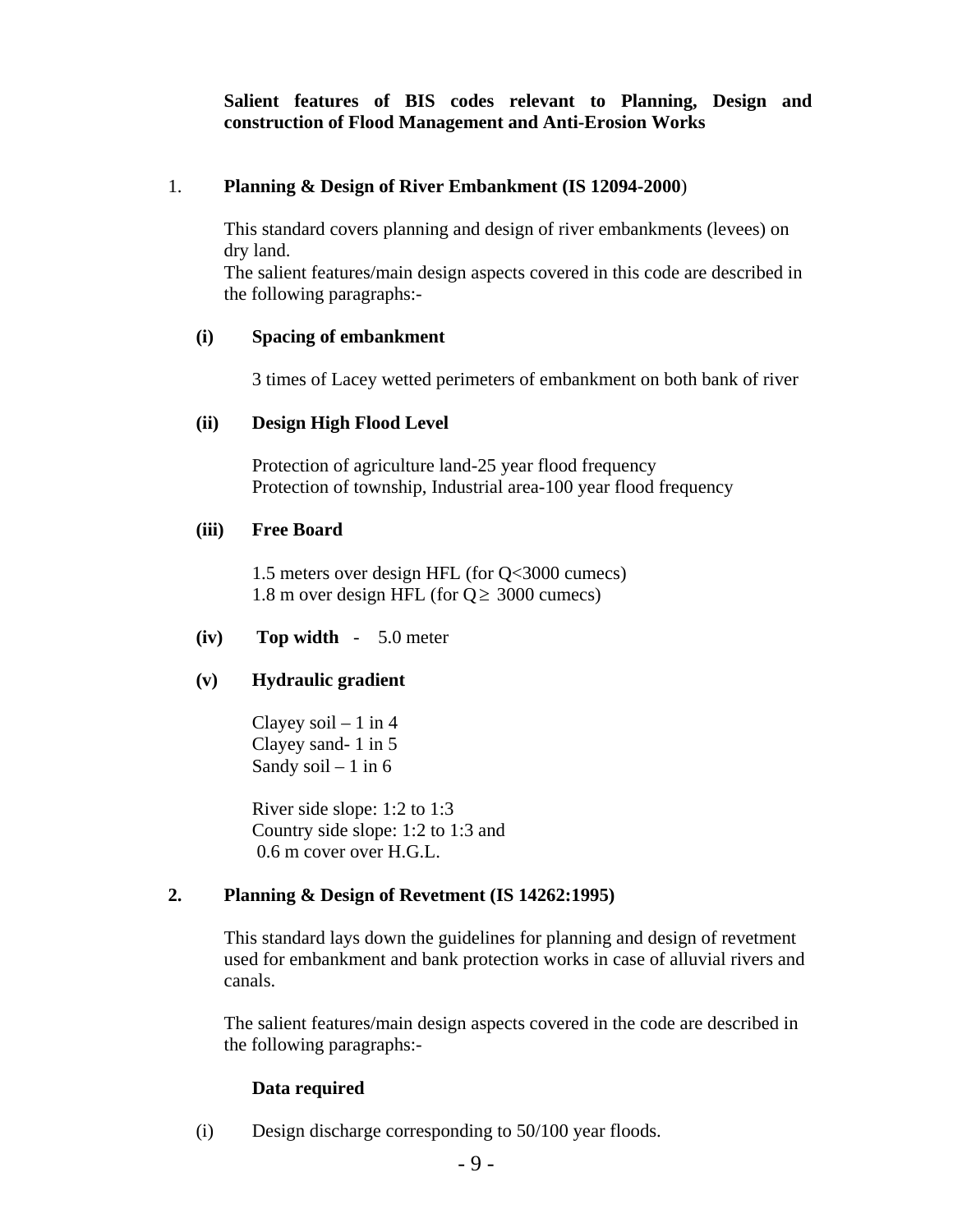- (ii) Design velocity at Bank
- (iii) Silt factor (f)
- (iv) L.W.L.
- (v) HFL- 25/100 years return period.
- (vi) Design discharge intensity
- (vii) Bank slope
- (viii) Size of stone for pitching
- (ix) Wt. Of stone/boulder in Kg.

$$
W = (0.02323 \times S s \times V^6) / [(K x (S s-1)^3]
$$

Where  $K = [1 - (Sin^2 \theta / Sin^2 \phi)]^{1/2}$  $S_s$  = Specific gravity of stone  $\phi$  = Angle of repose of material of protection works  $\theta$  = Angle of sloping bank  $V =$  Velocity at bank Thickness of protection layer

 $T = V^2/[2g x (Ss-1)]$ 

Where  $V=$  Velocity in m/sec.

 $g =$  acceleration due to gravity in  $m/s$ Ss= Specific gravity of stone

## **3. Planning and Design of Groynes/Spur (IS 8408-1994)**

This standard covers the planning and design of Groynes (Spurs) in alluvial rivers.

The salient features/main design aspects covered in the code are described in the following paragraphs:-

- (i) **Design discharge**: should be equal to that for which any structure in close proximity is designed or 50 year flood whichever is higher.
- (ii) **Length of spur**:- Normally effective length should not exceed  $1/5<sup>th</sup>$  of width of flow. Spacing of spur is normally 2 to 2.5 time of effective length.
- (iii) **Top level**:- Depends on the type namely submerged, partially submerged or non-submerged and will be best decided by model experiment.
- (iv) **Top width**: 3 to 6 meters as per requirements
- (v) **Free board** :- 1 to 1.5 meter above design flood level
- (vi) **Side slope**: Between 2:1 and 3:1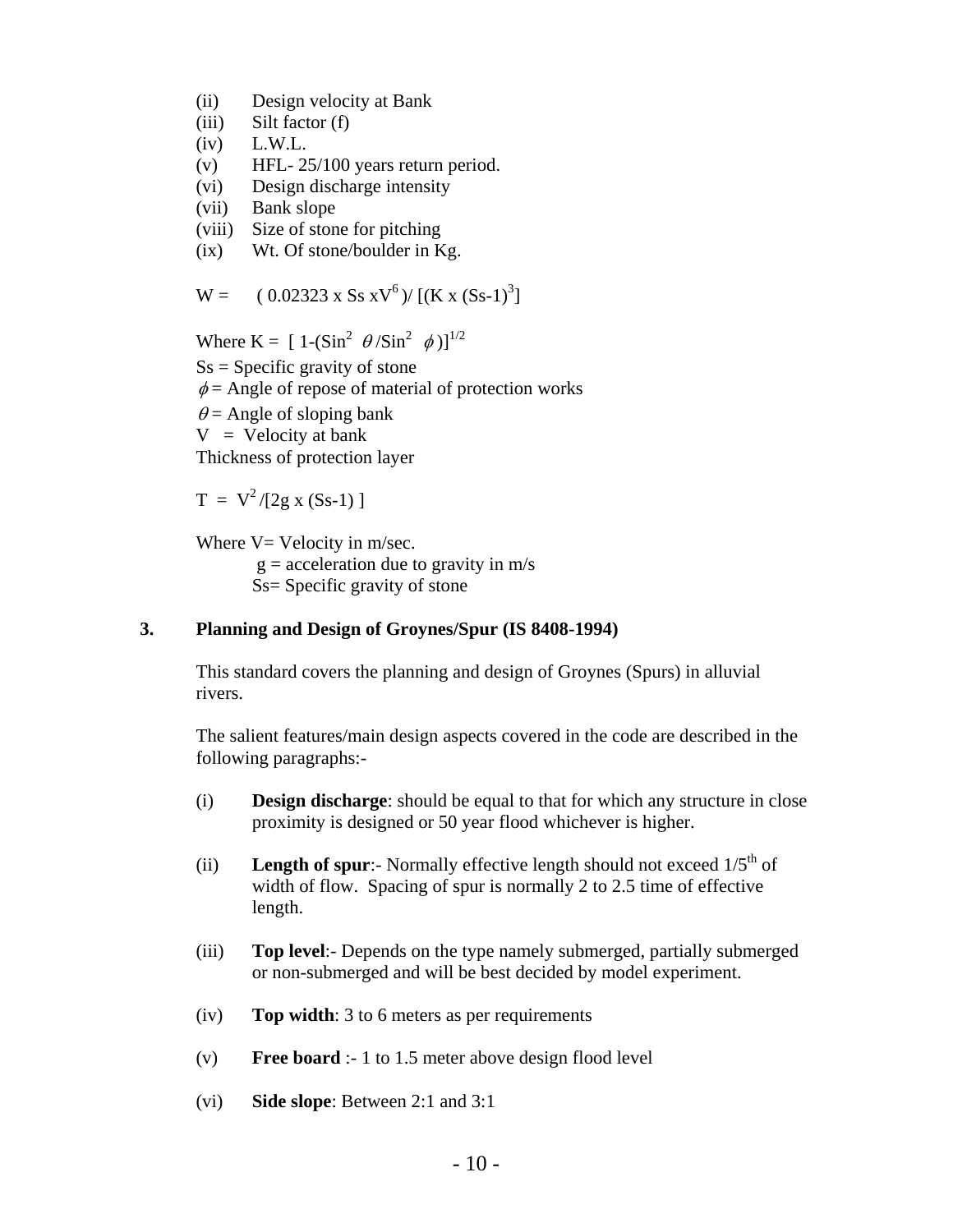#### (vii) **Size of stone for pitching**:-

Wt of Stone/Boulder in  $Kg = W$  $W = (0.02323 \times S s xV^6) / [(K x (S s-1)^3]$ Where K =  $[1-(Sin^2 \theta/Sin^2 \phi)]^{1/2}$  $S_s$  = Specific gravity of stone  $\phi$  = Angle of repose of material of protection works  $\theta$  = Angle of sloping bank  $V =$  Velocity at bank Thickness of protection layer

## (viii) **Thickness of pitching**

 $T = V^2/[2g x (Ss-1)]$ 

Where  $V=$  Velocity in m/sec.

- $g =$  acceleration due to gravity in  $m/s$
- Ss= Specific gravity of stone

## **(ix) Launching apron**

- (a) Size of stone (same as adopted in pitching)
- (b) Scour depth D=  $0.473$  (Q/f)<sup>1/3</sup> Where  $Q =$  discharge in m<sup>3</sup>/s F = silt factor =  $1.76\sqrt{d}$ d=mean dia of river bed material in mm.

## (x) **Width of Launching apron** = 1.5 D max

D max :Depths of maximum scour below designed apron level.

## **4. Planning Design of Guide Bank (IS: 10751-1994)**

This standard covers the planning and design of guide bank, used for the various engineering structures constructed on alluvial rivers.

The salient features/main design aspects cover in the code are described in the following paragraphs.

(i) **Alignment**-Best decided by model studies.

## (ii) **Length of guide Banks**

Upstream  $= 1.0$  L to 1.5 L Downstream= 0.2 L to 0.4 L Where L= Length of structure between abutments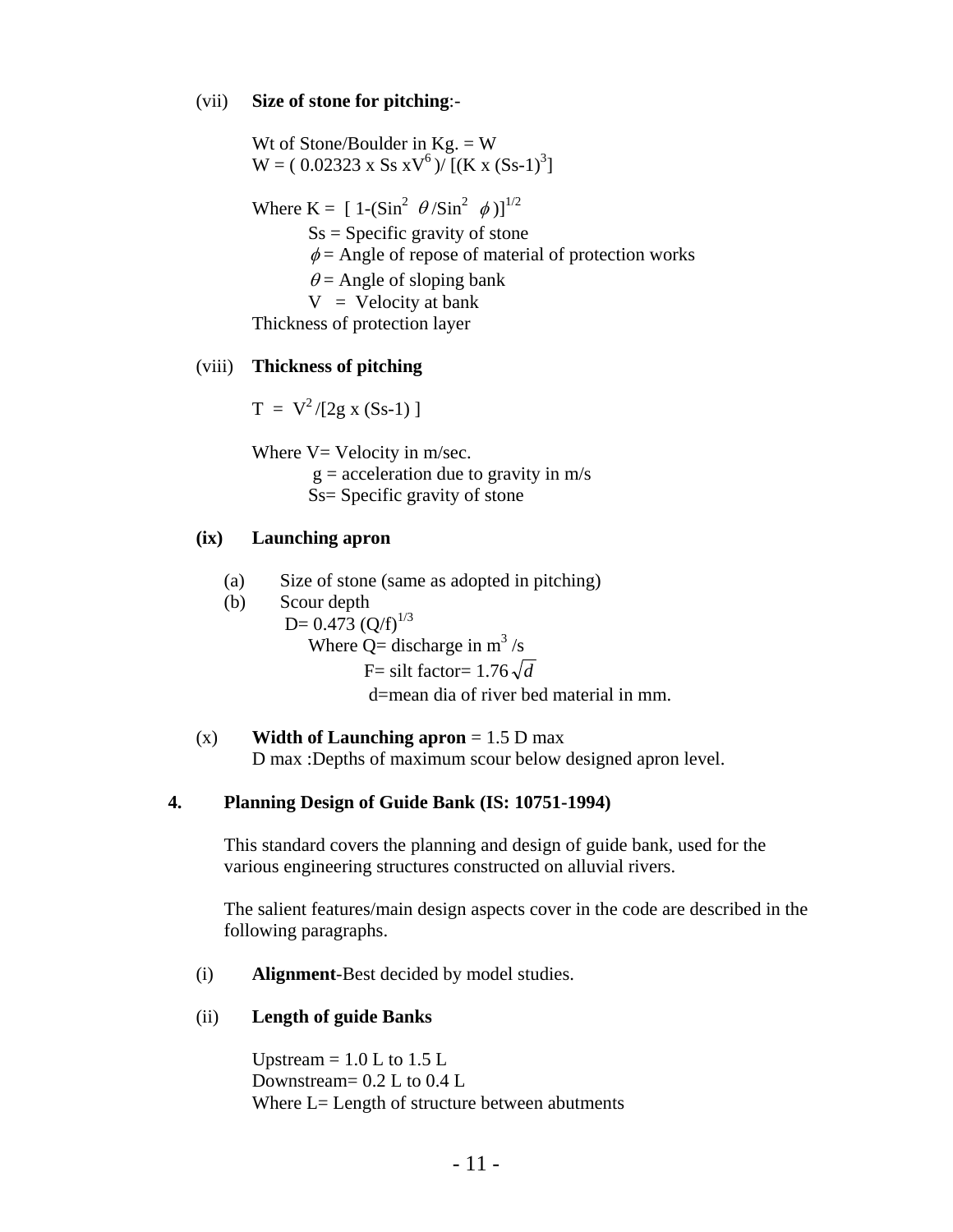#### (iii) **Radius of curve**

| Head $-0.45$ L                                      |
|-----------------------------------------------------|
| Tail $-0.0$ to 0.5 time the radius of covered head. |
| $(iv)$ Top Width: 6 to 9 m                          |

- 
- (v) **Free board** : 1 to 2 m
- (vi) **Side slope** : 2:1 to 3:1

#### (vii) **Toe protection**

#### (viii) **Size of stone**

 $W = (0.02323 \times S s xV^6) / [(K x (S s-1)^3]$ 

Where K =  $[1 - (\text{Sin}^2 \theta / \text{Sin}^2 \phi)]^{1/2}$ 

 $S_s$  = Specific gravity of stone

 $\phi$  = Angle of repose of material of protection works

 $\theta$  = Angle of sloping bank

 $V =$  Velocity at bank

Thickness of protection layer

## (ix) **Thickness of Launching apron**

 $T = V^2/[2g x (Ss-1)]$ 

Where  $V=$  Velocity in m/sec.  $g =$  acceleration due to gravity in  $m/s$ Ss= Specific gravity of stone

## 5. **Planning and Design of Surface Drain (IS 8835-1978)**

This standard lays down broad guidelines and principles for the planning and design of surface drains for uniform application throughout the country. This standard is applicable only for surface drains in agricultural/rural area.

The salient features/main design aspects covered in the code are described in the following paragraphs.

Alignment of drains: The alignment of drain should be such that the full supply level is below the natural surface level. Intensity of rainfall- A storm rainfall of 3 days duration Design frequency: Three days rainfall of 5 year frequency.

Period of disposal: The following periods of disposal are recommended. Paddy  $-7$  to 10 days Maize, Bajra and other similar crops- 3 days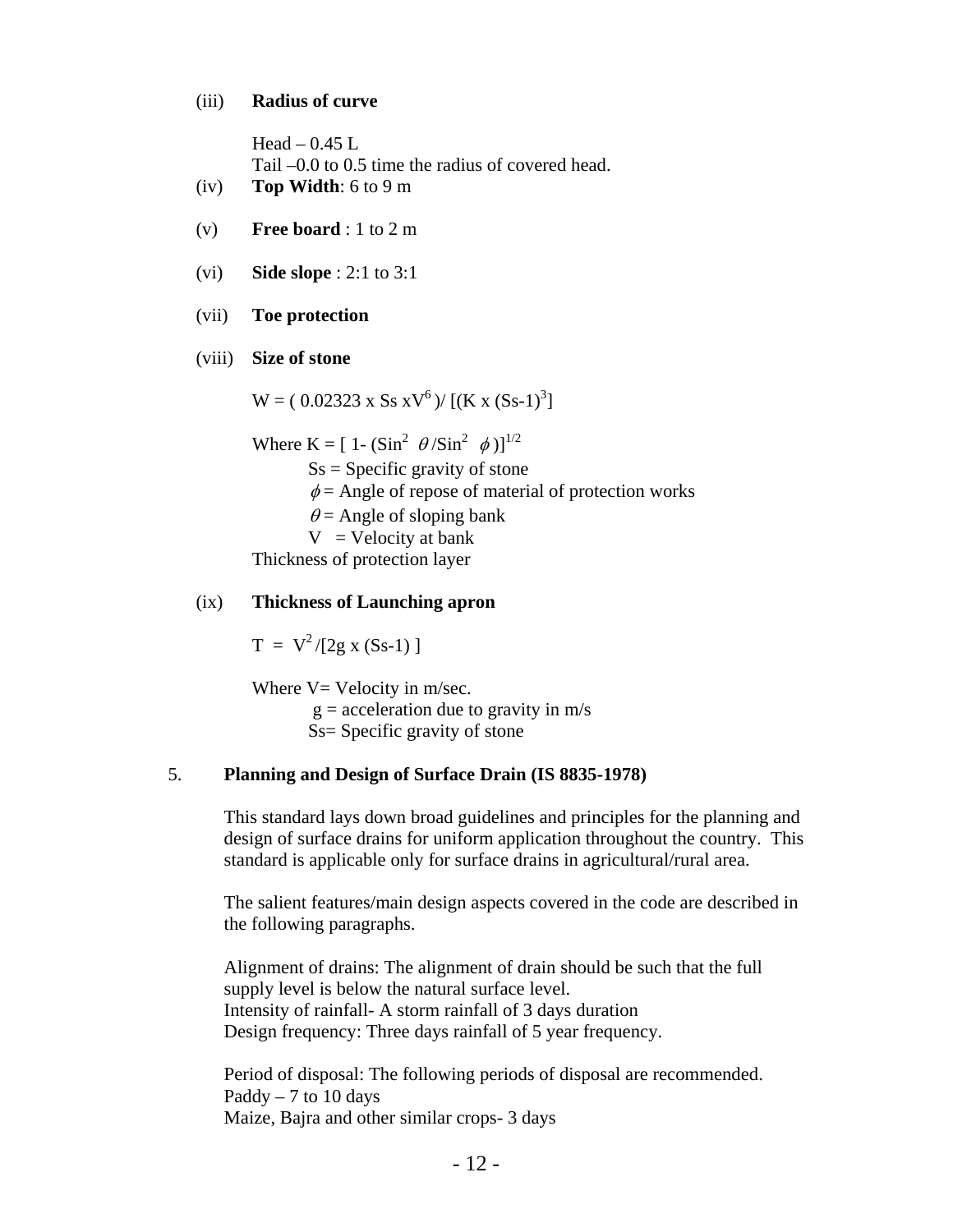Sugarcane and Banana- 7 days Cotton- 3 days Vegetables- 1 day

Run-off: Run-off co-efficient depends on the type of soil, vegetation, general topography like land slope etc. In plain areas the run-off co-efficient is generally of the order of 0.15 to 0.20

## 6. **Guidelines for Construction of River Embankments (Levees) (IS 11532-1985)**

This standard covers the construction of river embankments (levees) on dry land.

The salient features, which are covered in the code, are described in the following paragraphs.

Investigation of borrow areas, their location and depth of excavation, foundation preparation, earthwork, compaction, moisture control and slope protection are the important aspects to be carefully attended during construction.

The recommended distance and the depth of borrow pits are as under: -

| Distance of Borrow pits (m) | Maximum depth of Borrow pit (m) |             |
|-----------------------------|---------------------------------|-------------|
|                             | River side                      | Countryside |
| $25$ upto $50$              | 1.0                             | 0.6         |
| Over 50 upto 75             | 1.5                             | 0.6         |
| Over 75 upto 100            | 2.0                             | 0.6         |

## 7. **Construction and Maintenance of Guide Banks (IS 12926:1995)**

This standard lays down guidelines for construction and maintenance of guide banks in alluvial rivers. The main aspects to be considered for construction/ maintenance of guide banks are described in the following paragraph:

- (i) **General Considerations**:-The lay out of guide bank should be based on hydraulic consideration to streamline the river flow. The height of the bank should be determined from the highest flood level and free board requirement. The slope of the bank should be designed considering the engineering properties of construction materials and using conventional slip analysis.
- (ii) **Earthwork for guide bank**: It is preferable to take earth for construction of guide bank from the river side. Borrow pits should be at a safe distance of about 3 H from the toe of launching apron, where H is the height of guide bank.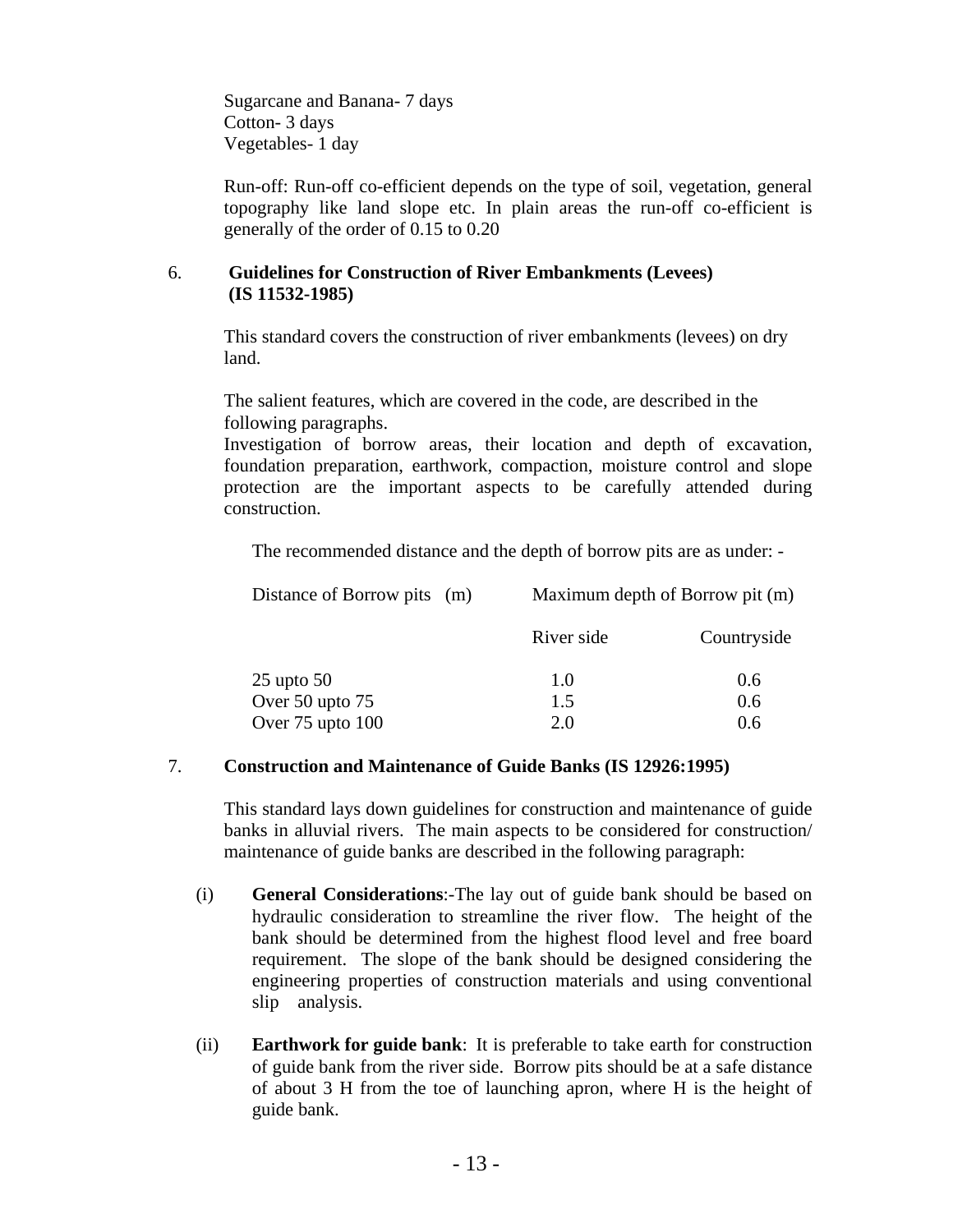Construction of guide bank should be taken in hand alongwith abutments. Afflux bund should be tied to high ground to prevent outflanking of structure.

(iii) **Maintenance**:-Post monsoon and past flood inspection should be carried out regularly to ascertain the health of structure and repaired works. Regular patrolling of guide bank should be done during floods to monitor the behaviour of structure and to take protection measures.

Annual inspection of under water protection work should be carried out after the flood season to asses scour and launching of the apron in the vicinity of the structure.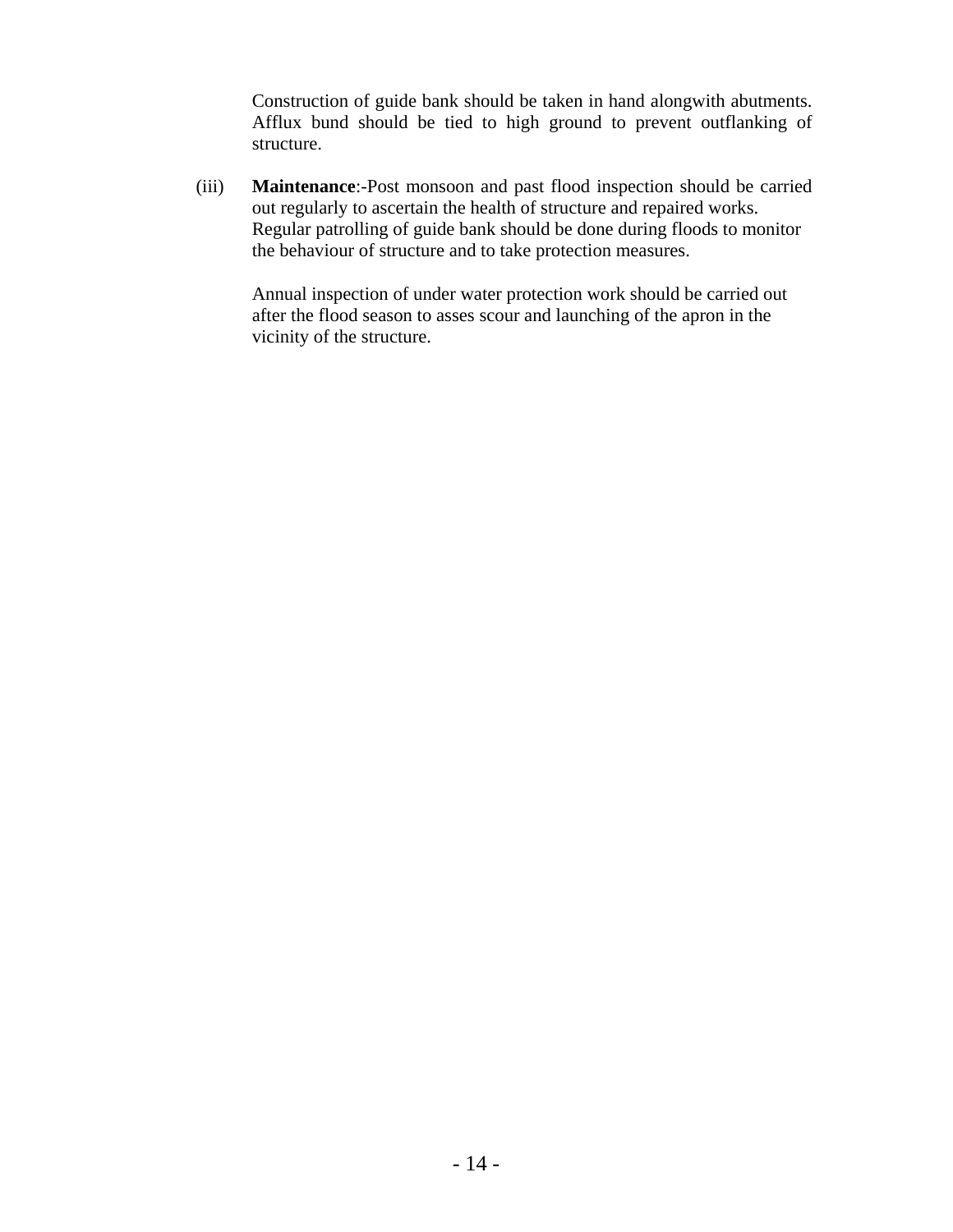# **CHAPTER-II**

## **CHECK LIST FOR EXAMINATION OF FLOOD CONTROL PROJECTS**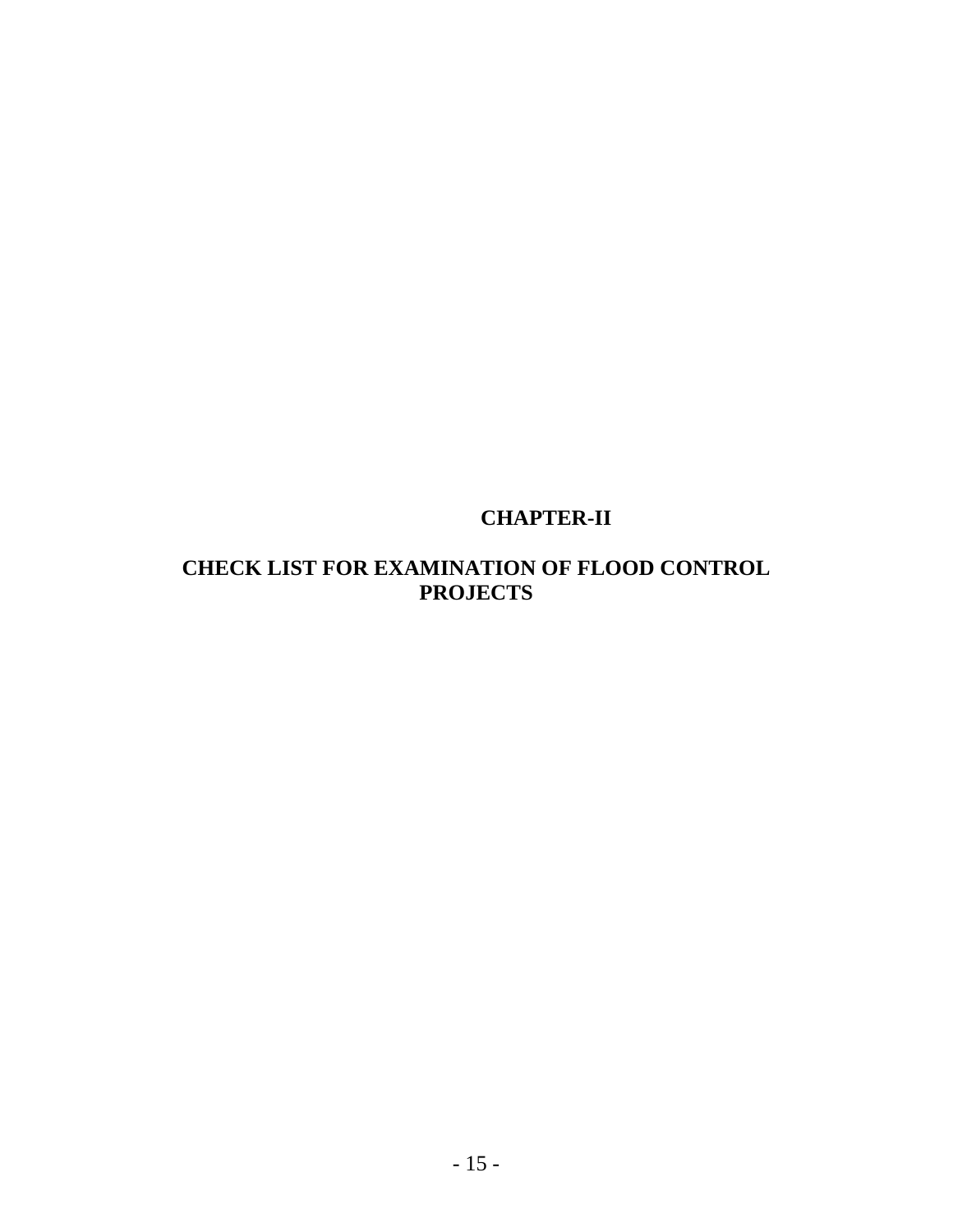## **CHAPTER-II**

## **CHECK LIST FOR EXAMINATION OF FLOOD CONTROL PROJECTS IN GFCC**

## **Preliminary Examination**

- 1. Have the requisite number of copies been received?
- 2. Have the recommendations of Flood Control Board and its TAC been enclosed.
- 3. Is the nature of flood management of the scheme clear? (Control/protection works: measures for abatement of floods: modifying the susceptibility to flood damage; mollifying the loss burden):
- 4. Is category of the project indicated? (Flood control/ power/ Irrigation/ multipurpose).
- 5. Are the following reports contained?
	- (a) General report of the Chief Engineer.
	- (b) Report of the Superintending Engineer.
	- (c) Detailed report of the Executive Engineer.
- 6. Is an index map enclosed?
- 7. Is the present status of the scheme given?
- 8. Is it an inter- State scheme? If so, has the interstate aspect been discussed in the project?
- 9. Are the B.C Ratio calculations enclosed?.
- 10. Is the basis of benefits enclosed?
- 11. Is General Abstract of Cost enclosed?
- 12. Is there a mention regarding basis of rates adopted?
- 13. Have the details of quantities been enclosed?
- 14. Are the drawings to support the quantities included?
- 15. Is there a map showing area affected and the proposals of the Project?
- 16. Are calculations for design flood enclosed?
- 17. Are flood routing calculations/backwater level calculations attached?
- 18. Is a longitudinal section enclosed?
- 19. Are detailed cross sections enclosed?
- 20. Has a contour map of the area been enclosed?
- 21. Has a plan showing bank lines in various years been enclosed?
- 22. Has the period of completion been mentioned?
- 23. Has a programme of execution been enclosed?
- 24. Are the drawings signed by the Executive Engineer?
- 25. Have certificate of checking arithmetical calculations been recorded?

## **DETAILED EXAMINATION**

- 1. Has the scheme been prepared in accordance with the recommendations of the State TAC and approval of the State Flood Control Board ?
- 2. Does the report of the Chief Engineer contain the following aspects?
	- a. Broad description of the problem
	- b. General discussion of viable alternatives.
	- c. Inspection details of the area to be benefited and the project site.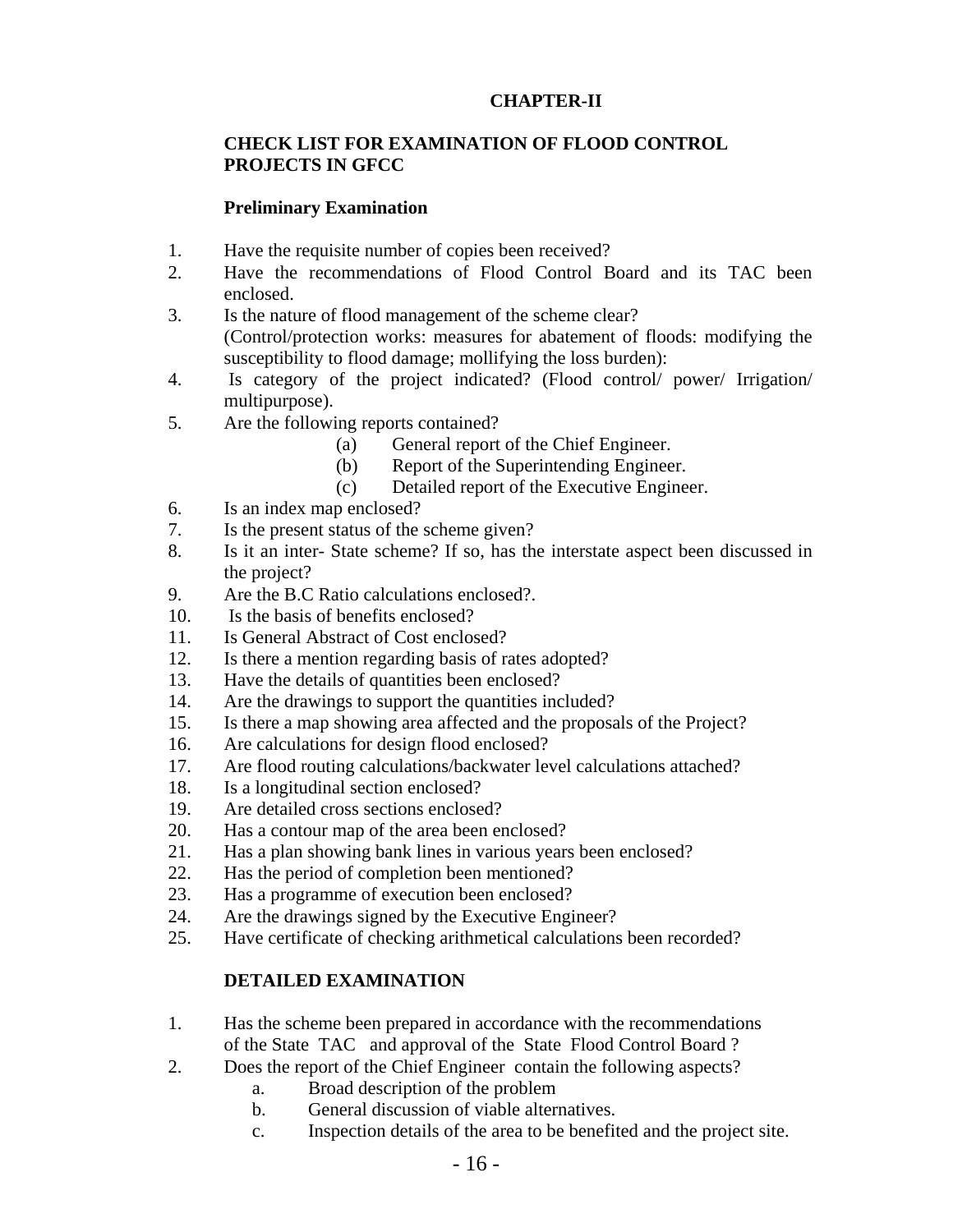- d. Regarding the preparation of the Master Plan for overall development of the river basin and the stages of basin and the stages of basin development and mention about the scheme fitting into the Master Plan for Flood Control and its priority.
- e. Recommendations.
- 2. Does the report of the Superintending Engineer contain the following Aspects?
	- (a) A description of the present problem with mention about the period since it has existed and the past approach towards its alleviation.
	- (b) Justification of adopting the proposal out of the viable alternatives.
	- (c) Inspection details of the area to be benefited and of the alignment/site of the proposed scheme.
	- (d) The rates adopted in the estimate of cost of the scheme and the leads indicated for construction material.
	- (e) The rates adopted in working out benefits from the scheme.
	- (f) Is the scheme proposed to be executed in stages? If so, have the various stages been discussed? The programme of construction and period of completion of the scheme.
	- (g) The staff required for execution of the scheme.
	- (h) How does this scheme fit with the Master Plan for flood control if such a Plan exists? Else can this scheme become a part of the Master Plan later on? Are there any features, which are not likely to fit in the overall development of the basin? Have the other Departments concerned with the development been informed?
	- (i) Recommendation.
- 3. Does the report of the Executive Engineer contain the following aspects?
	- (a) Detailed description of the problem as at present.
	- (b) History of the problem with details of past works executed or approach taken. In case of chronic problem, reasons of the problem remaining unattended and in case of recent problem, the cause of the problem.
	- (c) Inspection details regarding the area to be benefited and of alignment/site of the proposed scheme and schemes in the vicinity.
	- (d) Availability of suitable construction materials in adequate quantities and their leads.
	- (e) Discussion on the provisions under various subheads.
	- (f) Basis of rates adopted for estimate of cost of work and benefits.
	- (g) Description of design features.
	- (h) Surveys conducted in formulation of the scheme.
	- (i) Construction programme and completion period.
	- (j) Recommendations.
- 4. Have the various flood control components of the multipurpose project been indicated
- 5. Examine the general Index map of the State. Is the scheme properly located?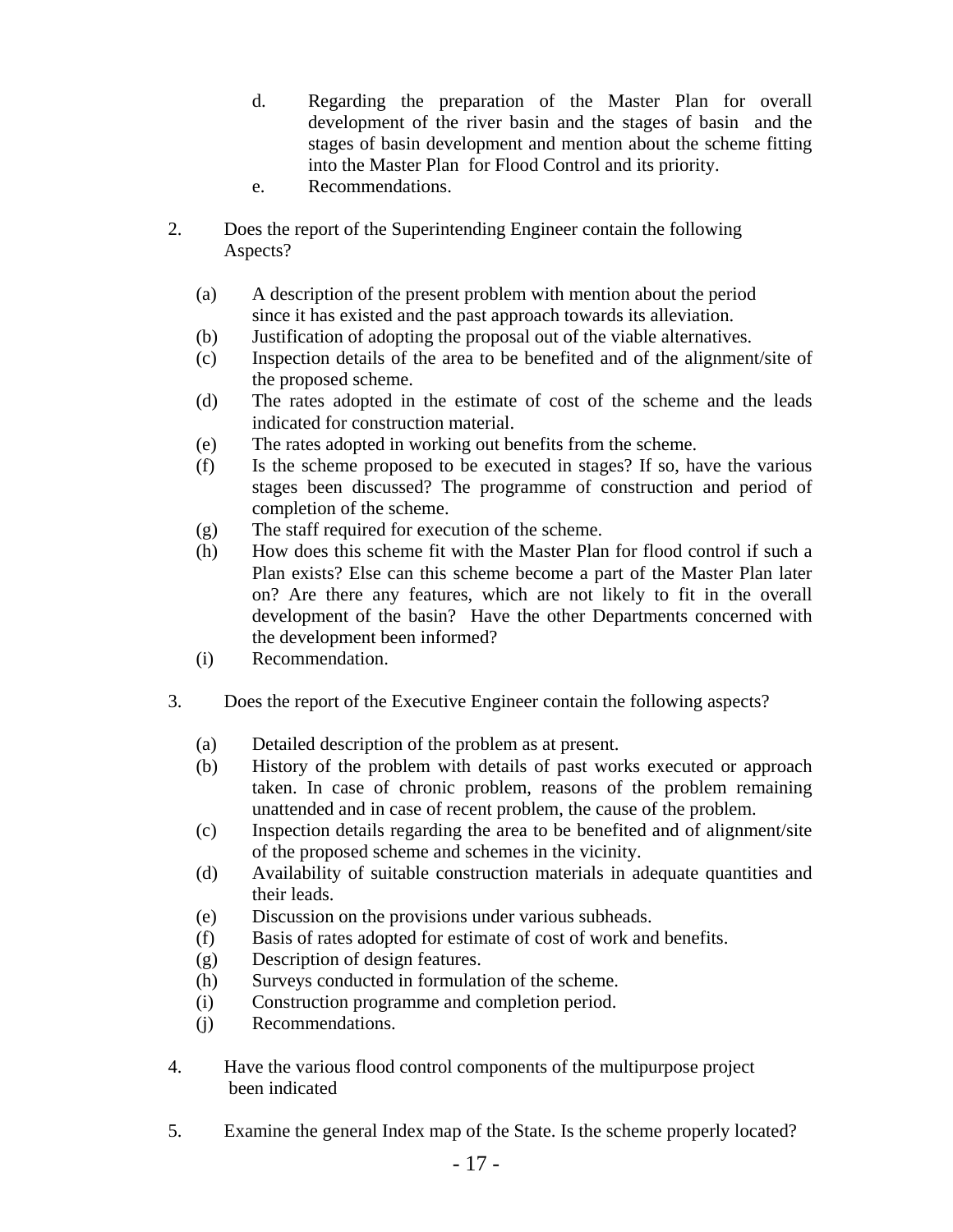- 6. Does the basin plan indicate river system with gauge/discharge sites, rain gauges and catchment area with contours.
- 7. Have the damage areas been identified and flood intensities worked out at each of the damage center(s), which get affected?
- 8. Examine whether the given hydrological meteorological and other data is adequate?
- 9. Have the following aspects been discussed?
	- (a) Flood cushion in the reservoir.
	- (b) Maximum moderated flood flows over the spillway etc. and its frequency.
	- (c) Safe carrying capacities of the channel below the dam, existing and after construction of flood embankment, channel improvement , river diversion etc.
	- (d) Synchronized moderated peak flows due to release(s) from the dam upstream and un-intercepted catchment upto the damage centers.
	- (e) Average annual expenditure incurred on flood relief works.
	- (f) Area and population affected/likely to be affected before/after the project.
	- (g) Estimated saving to annual loss of life, cattle, crops etc (evaluated in terms of money) due to flood control.
- 10. Have the following aspects of drainage been discussed?
	- (a) Surface and subsurface drainage problems of the command area with details of studies on subsoil water table.
	- (b) Maximum intensity of 1, 2, & 3 day rainfall
	- (c) Deficiencies in farm drains
	- (d) Deficiencies in existing natural drains
	- (e) Proposals for improvement of drainage/water logging of the area with criteria.
	- (f) Identification of the area in Command which will get benefited due to execution of drainage net work and benefits thereof in terms of relief from crop damage, increased yields etc.
- 11. Examine whether the proposal has got any inter-state/international implication. If so, has the concurrence of the concerned parties been enclosed?
- 12. Examine the alternative proposals, if any and find out the alternative adopted is the best solution as per economic and technical aspects.
- 13. Is the B.C ratio worked out on prescribed standard and annual loss supported by documents from the Revenue Department of the State? Is the average annual damage computed on the basis of at least last 10 years data? B.C Ratio calculation for flood control component of the project is suggested as under:
	- (i) Average Annual damage computed (on the basis of at least last 10 years data)
	- (ii) Average Annual damage anticipated after the execution of the project.
	- (iii) Saving in Annual Damage (Item- i, Item –ii)
	- (iv) Annual cost of flood control component.
		- (a) 12% of allocated cost of dam
		- (b) 16% of allocated cost of embankment
		- (c) Total annual cost  $(a & b)$
	- (v) B.C. ratio= Item no.(iii)/Item no.(iv)
- 14. Flood relief provided at the damage center and examine viability of the proposal.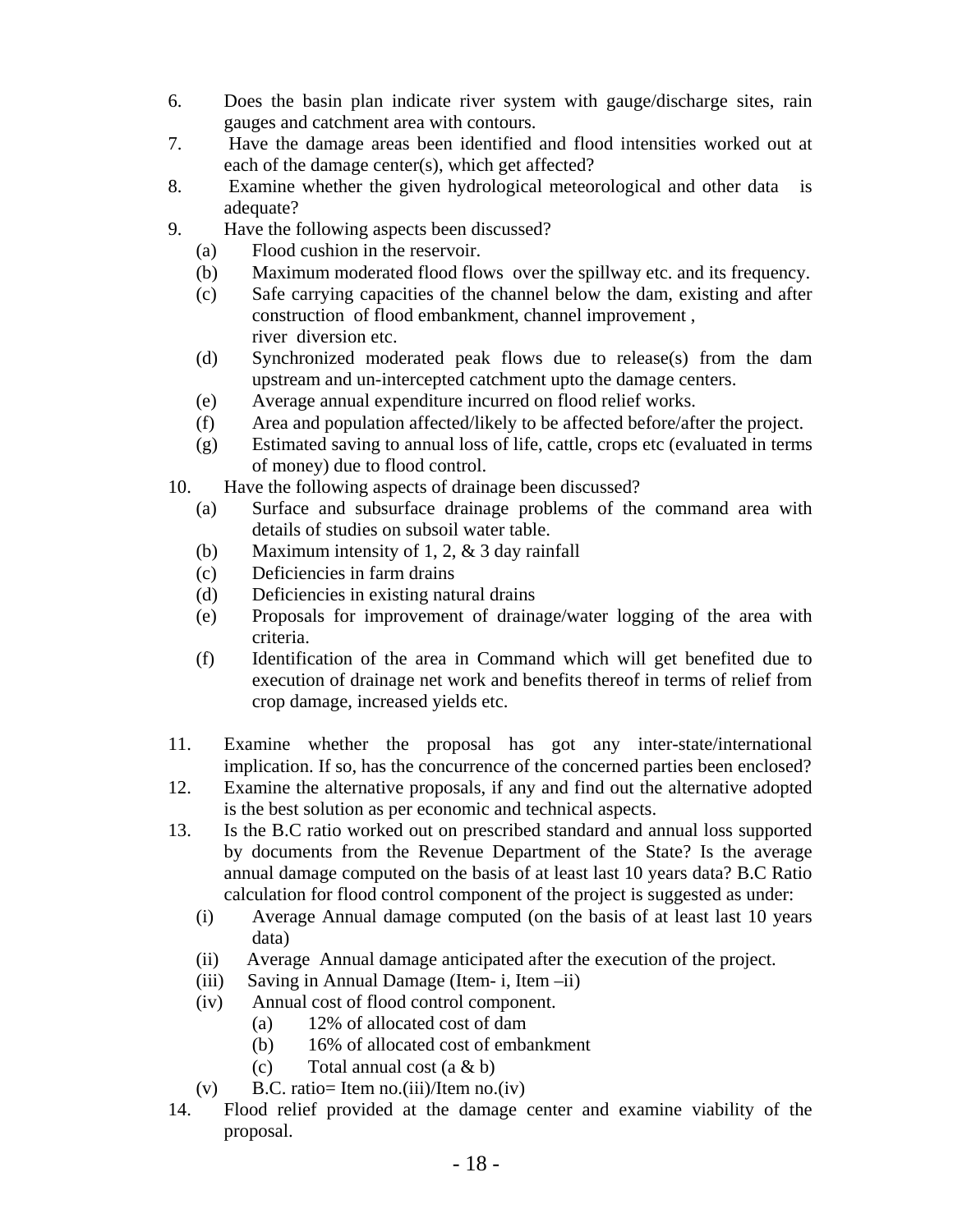- 15. Have the various departments of the State agreed to the sharing of the above allocated cost?
- 16. Is the B.C. Ratio for Flood Control Projects acceptable or otherwise justified?
- 17. Do you agree with the type of protection work suggested including the flood space provided in the reservoir on the basis of analysis of data? If not what are your findings?
- 18. Have all the details of the proposed protection works, including reservoir routing studies given? If not what are the shortcomings?
- 19. Have the relevant standards and specifications been correctly followed, if not what are the shortcomings?
- 20. Examine the design calculations including routing studies and point out mistakes, if any.
- 21. Examine the drawings, have all the design aspects been taken into the drawings?
- 22. If the proposals are for embankment, is the spacing all right? Has adequate provision for drainage for country side been provided?
- 23. Does the L-section and X-section indicate G.L formation level design HFL, Hydraulic gradient and type of soil and Flood gradient
- 24. Examine the estimate, point out deficiencies. Check the quantities of various items for their correctness.
- 25. Is the year of which the rates are adopted in the estimate indicated?
- 26. Have the analysis of rates for various major items of work for the major components of the project furnished, with basis for analysis?
- 27. Has the planning of the colony /building been done keeping in view the ultimate use for optimum utilization of the investment?
- 28. Are the permanent buildings being constructed required for maintenance of the project only?
- 29. Have the proposals for disposal of temporary building been discussed?
- 30. Are the major components of work proposed to be done departmentally or through contractor?
- 31. Have the various alternatives for construction programme studied and proper justification furnished for the final programme adopted ?
- 32. Examine details of project cost charged to flood control and its correctness.
- 33. Has the proposed construction programme been prepared and matched for timely completion of each of the major components?
- 34. Is the scheme included in the Plan? If not what is the present position regarding its inclusion in the Plan?
- 35. Whether any model studies have been carried out for the structures at crucial points enroute if any and if so, what results/conclusions have been arrived at? If not, are any model studies called for?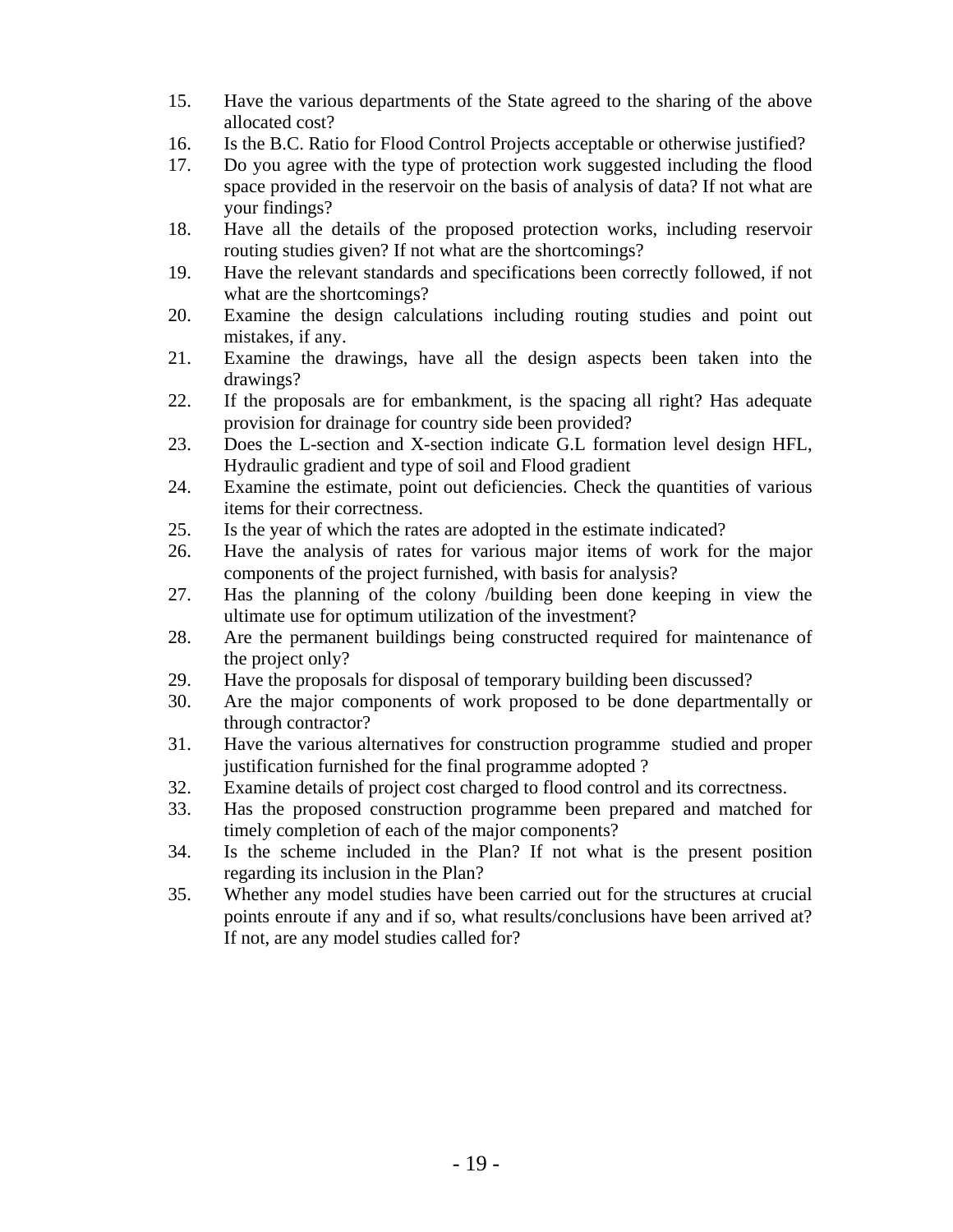# **CHAPTER-III**

## **BROAD GUIDELINES FOR PREPARATION OF PROJECT ESTIMATES**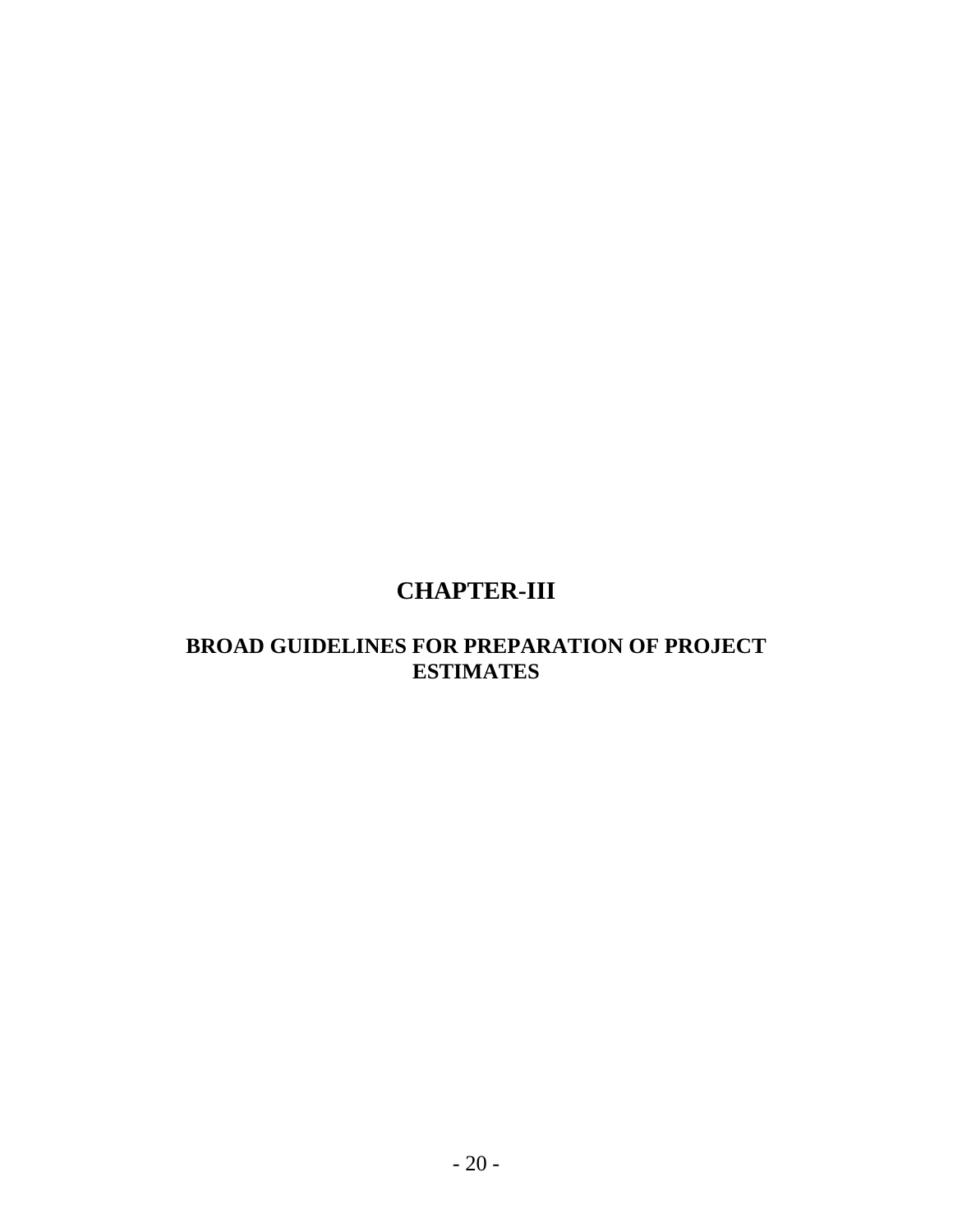## **CHAPTER-III**

## **BROAD GUIDELINES FOR PREPARATION OF PROJECT ESTIMATES**

## **1. Requirement under Different Heads**

- 1.1 **A- Preliminary**: It has been the experience that the overall provision under this sub-head could amount to 1% or more of the total cost of I work. In case of big projects costing more than 30 crores, the outlay could be as much as 5% of the anticipated cost of works.
- 1.2 **B-land**: This head covers the following items of works
	- (a) Acquisition of Land: Certificate for land rates from competent authority should be appended.
	- (b) Cost of other properties like houses, wells, trees, etc. plinth area rate of building and present actual cost of wells.
	- (c) Cost of standing crops: Provision should be based on the rate of yield per hectare on 25% to 50% of the agricultural land being required.
	- (d) Rent for use of land.
	- (e) Interest charges on the amount of award for the period between taking over possession of the land and the date of award.
	- (f) Solatium charges for compulsory acquisition : 1% of the land cost
	- (g) Legal charges.
	- (h) Relocation of communication like roads, railways etc.
	- (i) Rehabilitation: Detail should be given in the report.
	- (j) L.A. Establishment charges: 6.25% of cost of land.

## **1.3 C-work**

- (a) Where some schedule of rates is used or adopted reference to the year to which the scheduled rates pertain, should invariably be mentioned.
- (b) Lump sum provisions should as far possible be minimized
- (c) Provisions for contingencies and W.C establishment may be considered @ 3% and 2% of the works cost. These percentage provisions should not be considered on Lump sum provisions.
- 1.4 For D- Regulators, E-Falls, F-Cross drainage works, G- Bridges, H– Escapes, Lump sum provisions should be discouraged.

## 1.5 **K- Buildings**

The usual practices are to make the provision under this head on the basis of plinth area rates for different types of buildings (Rehabilitation, non residential, Permanent and Temporary). It is observed that the total cost of buildings in a project generally amounts to 3% to 5% of the cost of I-Works. Provision exceeding 5% of I- Works cost is considered excessive and open to objection. Provision less than 3% is likely to be adequate only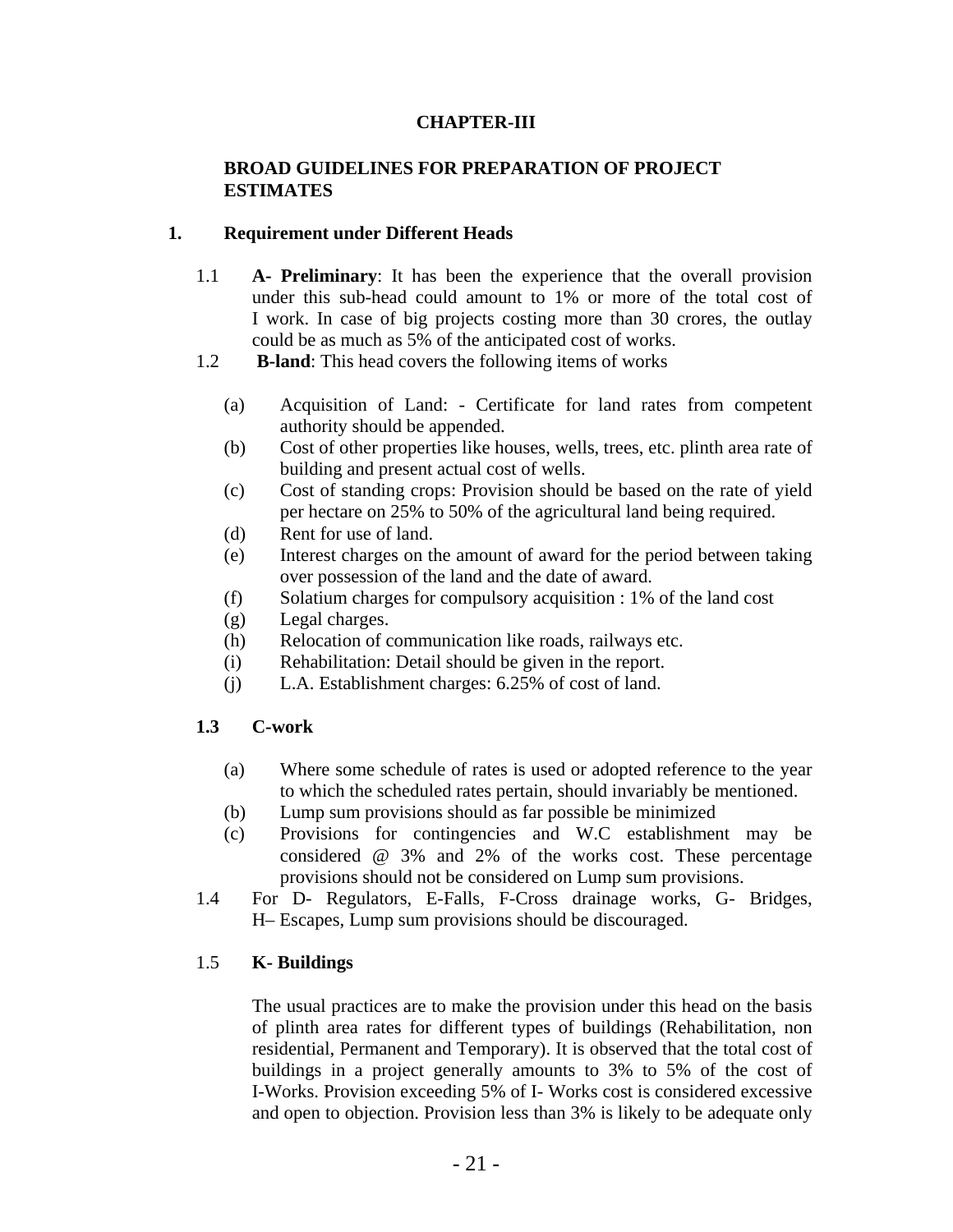in case where the project is located near Urban area or some existing projects where other buildings could be obtained for use. In addition to the cost of buildings, provision for following items is also required under this head:

(a) Land Development (b) Colony roads (c) Fencing (d) Service connection such as water supply, sanitation and electrification.

## **1.6 L - Earth work**

The provision shall be based on detailed surveys. The analysis of rates shall also be furnished indicating lead and lift involved and their detailed calculation

## **1.7 M- Plantation**

In the estimate for head works this is generally made on Lump sum basis and in estimate for canals, this is given as cost per km. The basis for adopting a certain km rate should be indicated.

#### 1.8 **O- Miscellaneous**

The total provision under this head is generally of the order of 4% of I works. It is however not unusual to have provisions working out to more than 4% also.

#### **1.9 P- Maintenance**

The usual norms is 1% of the cost of I-works, less A – preliminary, B-land and Q-Special T & P and covers maintenance of all works during construction period.

## **1.10 O – Special T & P**

The provision under this head may be made as under

Capital cost of machinery………………………………P Depreciation chargeable to works………………………Q Residual value of equipment (net amount booked under Q special T & P)…………………………………………(P-Q) = Z Credit due to resale or transfer of equipment…………. about 75% of Z (To be shown under the head receipt R  $\&$  R on capital  $a/c$ ).

**Note**: For any economically planned project, 75% of the life of machinery can be considered to have been used in the work in the project. Out of the residual value about 75% of the cost may be considered as recoverable by resale or transfer of equipment (For inspection vehicle, no amount is taken as chargeable to works and about 20% of capital cost taken as resale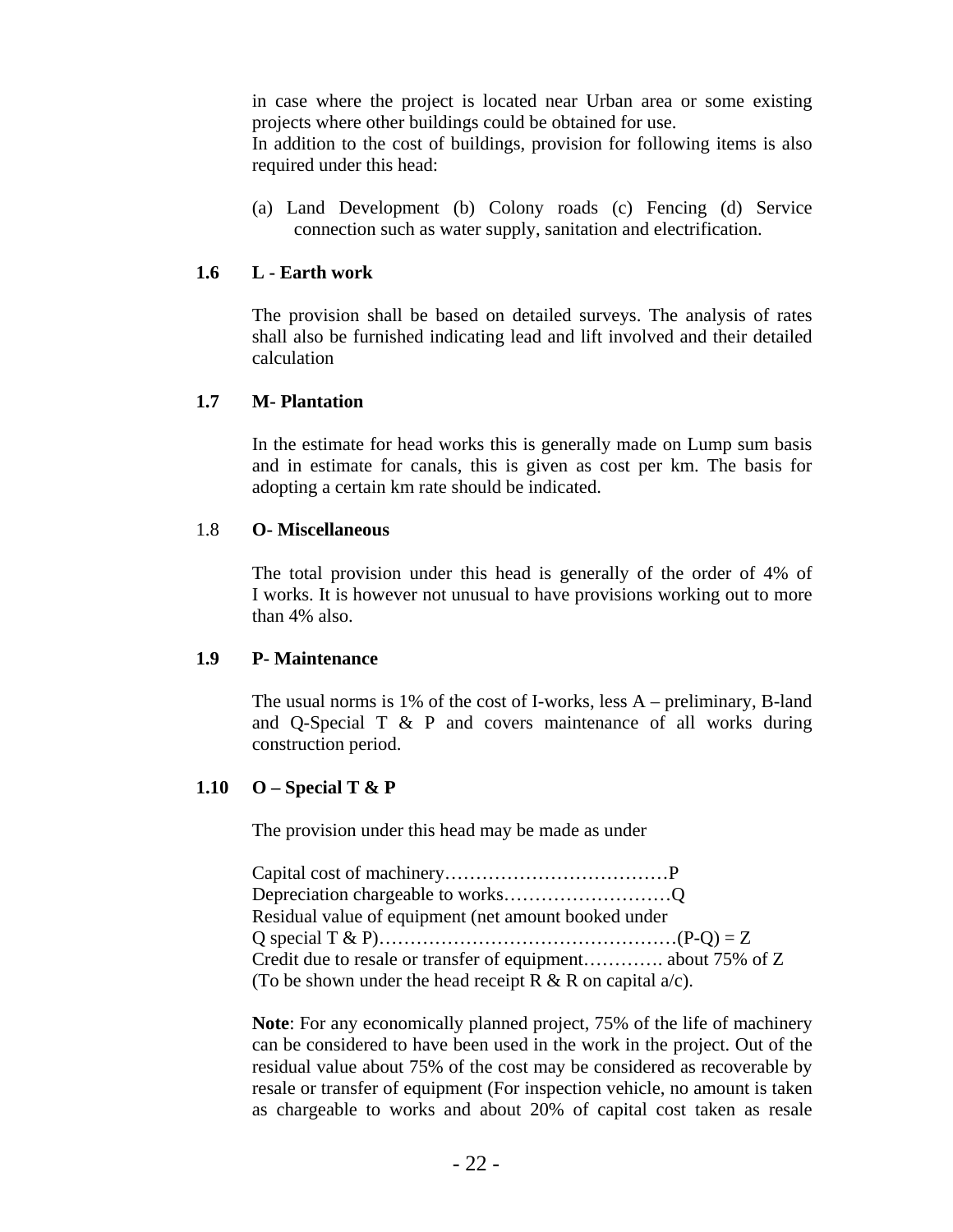value). The loss to the project is not expected to be more than 10% of the capital cost of the machinery.

## **1.11 R- Communications**

The cost should be based on the basis of actual requirement and may be indicated per metre for bridges and per kilometer for roads and railways. For railways it should be the cost as indicated by the railway authorities.

## **1.12 Losses in stock**

This generally provided at 0.25% of the cost of I works, less A-Preliminary, B- Land and  $Q$  – Special T & P.

## **1.13 II - Establishment**

In case of works let out on contract, the provision for establishment including leave and pensionary charges is generally of the order of 8 to 10% for the concentrated works and 10 to 12% for scattered works like canals.

For works to be executed departmentally the provisions could be higher than those given above say upto 15%.

Since the land acquisition staff is separately provided for under B-Land, the percentage provision for II – Establishment has to be considered on the cost of I-works less B-land.

## **1.14 III- T & P**

It is meant to cover survey instruments, camp equipment, office equipment and other small tools. It is generally provided at 1% of the cost of I -Works.

## **1.15 IV Suspense**

The net provision under this minor head will be " Nil" as all the outstanding suspense are expected to be cleared by adjustment to appropriate heads at completion of the project.

## **1.16 V-Receipts and Recoveries on Capital a/c**

- (i) 15% of the cost of temporary building: higher rate may be adopted for tubular construction etc.
- (ii) Resale value of Spl T  $&$  P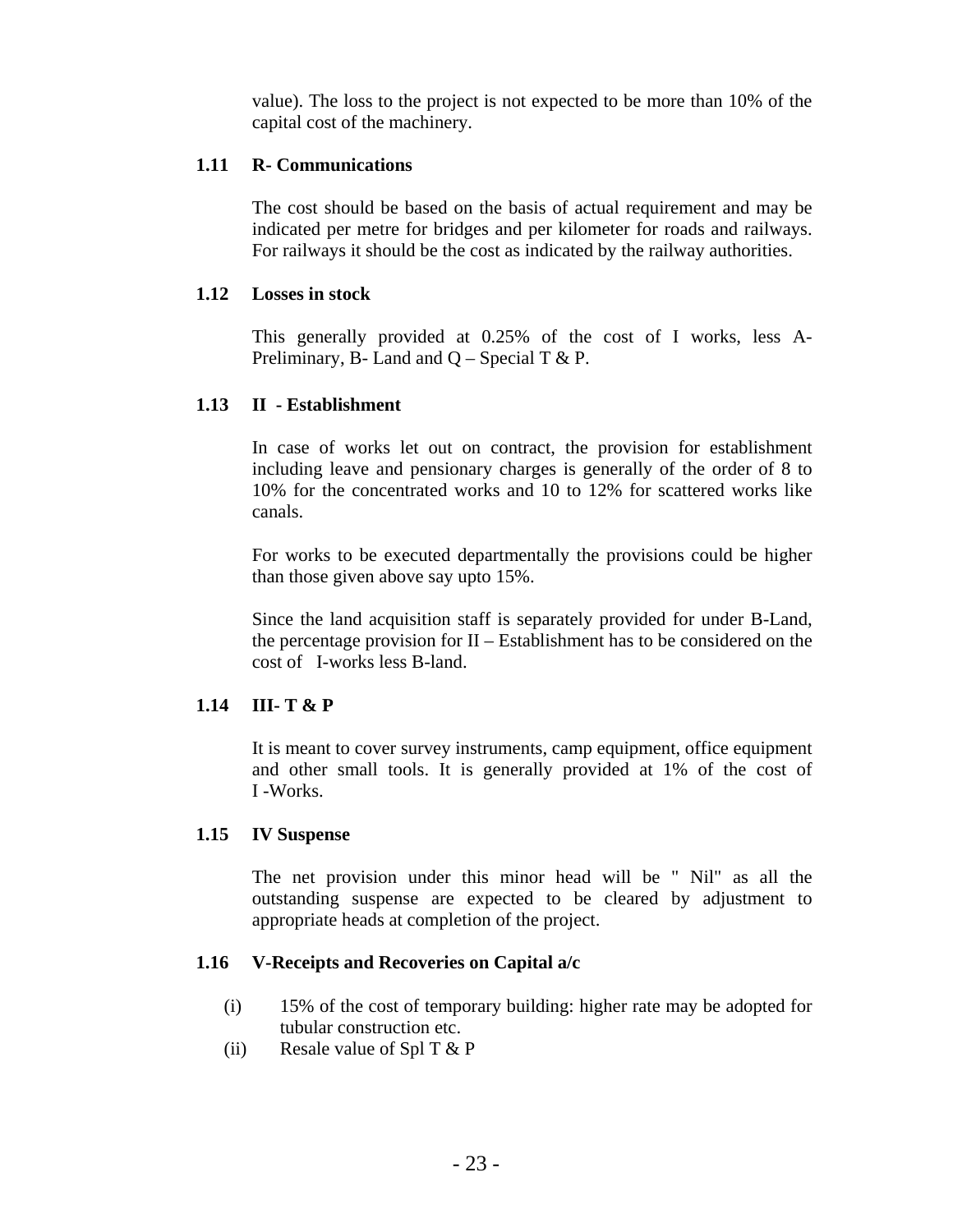## **1.17 Indirect charges**

- (i) Audit and Accounts Charges 1.0% of the cost of  $I$  works
- (ii) Abatement of land revenue :- 5% of land cost or 20 times the annual revenue lost.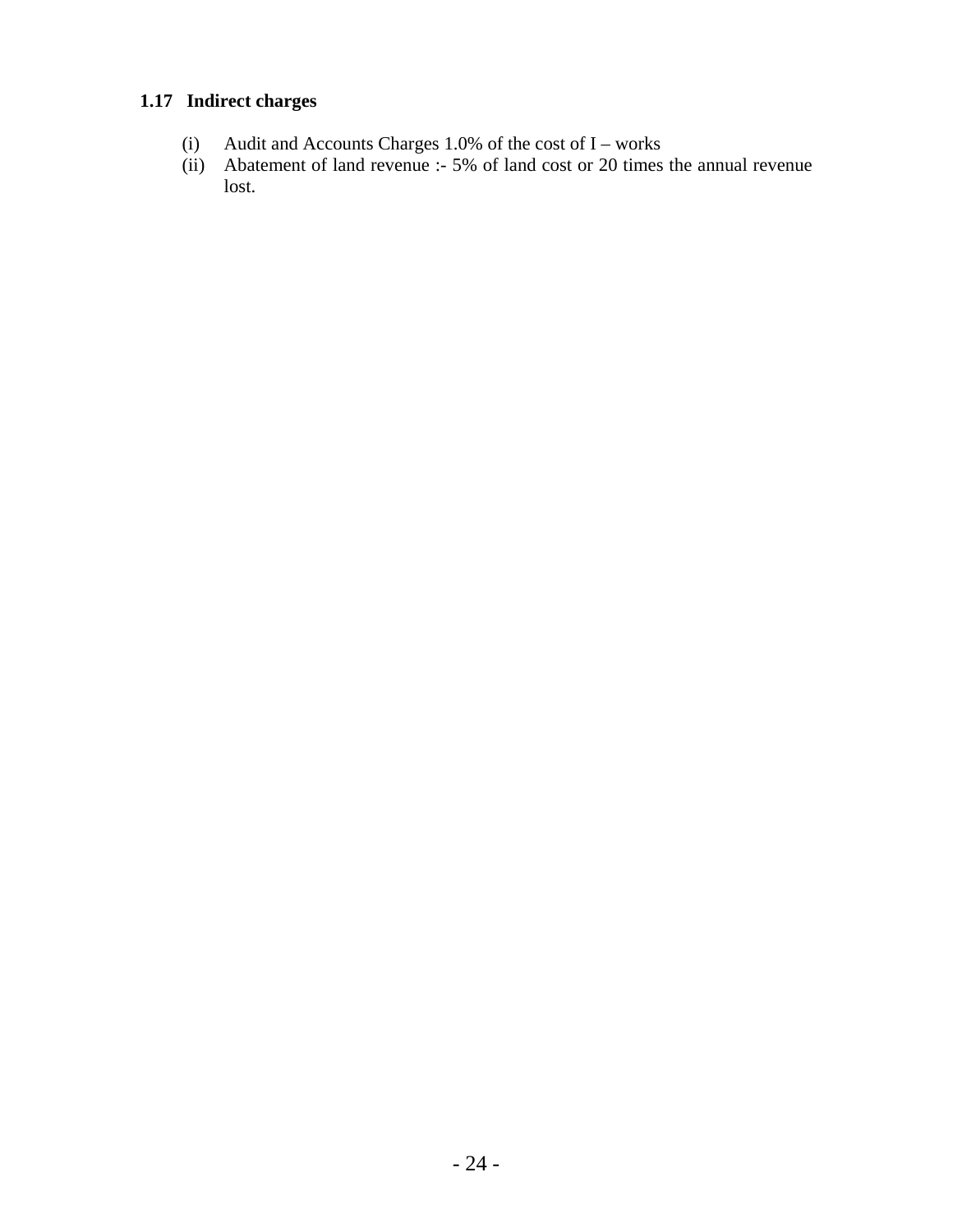**CHAPTER-IV DEFINITION OF VARIOUS TERMS USED IN FLOOD REPORTS**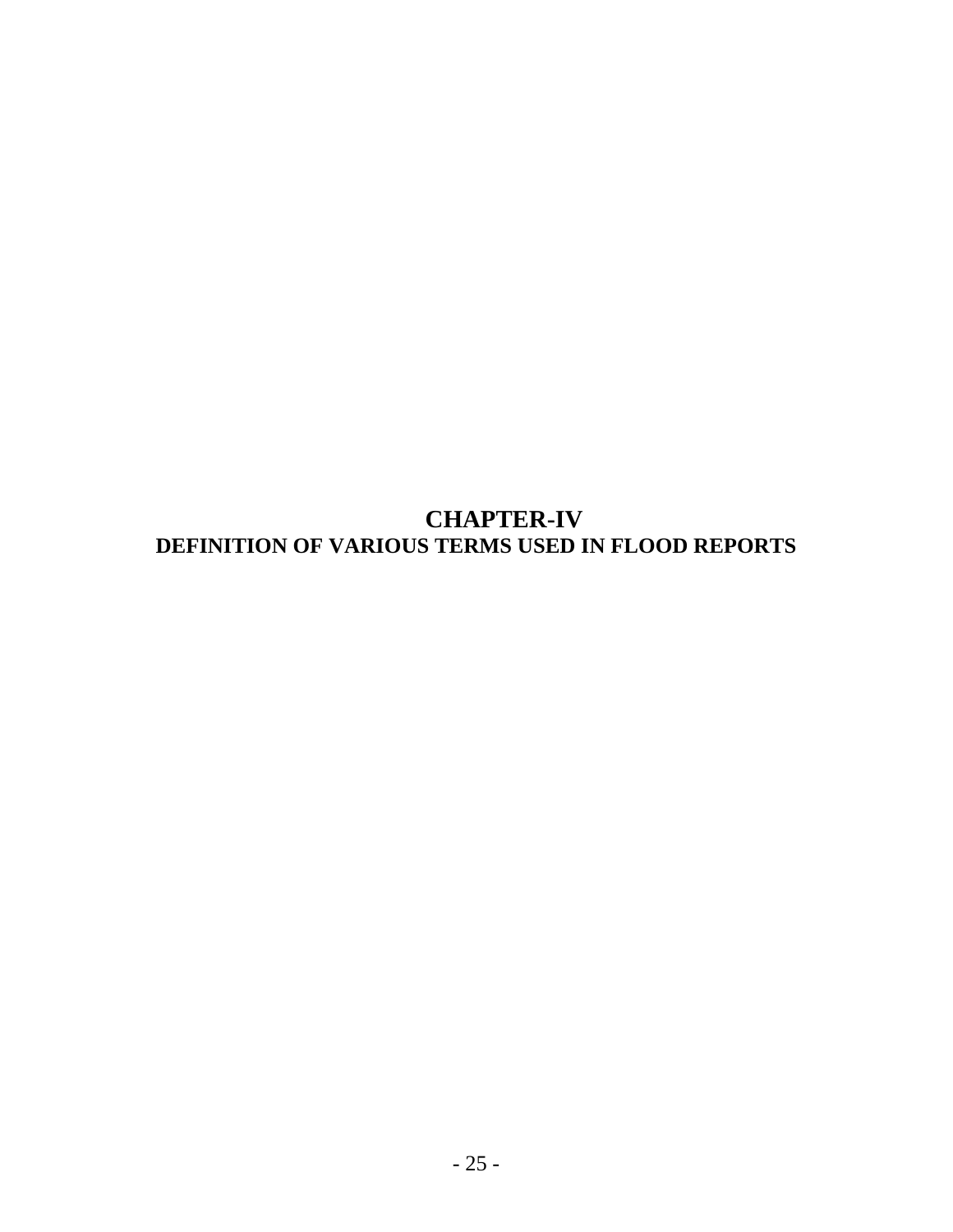### **CHAPTER-IV**

## **DEFINITION OF VARIOUS TERMS USED IN FLOOD REPORTS.**

- **(i) Low flood**: Level of the river depicting predominant monsoon flow in the river higher than usual in other seasons of the year and has following limits.
	- (a) It results in over flowing of bank once in every two years.
	- (b) It submerges the adjoining fields but generally does not prevent flow of drainage of fields.
	- (c) It also does not create drainage congestion in the nearby populated areas.
	- (d) Water Level always remains at least one metre below plinth level of township as fixed by the Civil Authorities for Civil Construction of Industrial Complex and Residential areas.
- **(ii) Medium flood**: Level of the river where crops in the adjoining areas come under submergence and populated areas are encircled with flood waters but the flood waters remain below the following limits.
	- (a) It results in overflowing of bank with flood frequency of once in 10 years
	- (b) It submerges agriculture areas and enters in the residential areas blocking drainage systems for not more than 6 hours.
	- (c) Flood water in the Residential areas and Industrial complexes remain just below the plinth level as fixed by Civil authorities.
- (iii) **High flood**: Any flood level of the river, which is higher than danger level and corresponds to return period of more than 10 years.
- (iv) **Danger Level**: A level of the river depicting the stage of the river which if crossed by the flood water will start damaging crops and property and will affect the daily life of population. This level is to be taken as medium flood level or 0.3 m below plinth level which ever is less.
- (v) **Warning Level**:- A flood level 0.6 to 1.0 meter below danger level depending upon the lead time available.
- (vi) **Highest Flood Level** :- The highest flood level of the river ever recorded at the place.
- **(vii) Very high flood**:- Any flood which exceeds 1 in 100 years frequency.
- (viii) **Flood Plain**:-Land adjoining the channel which is inundated only during floods.

(**Note**:-All levels should pertain to G.T.S. bench Marks and should be in metric units.)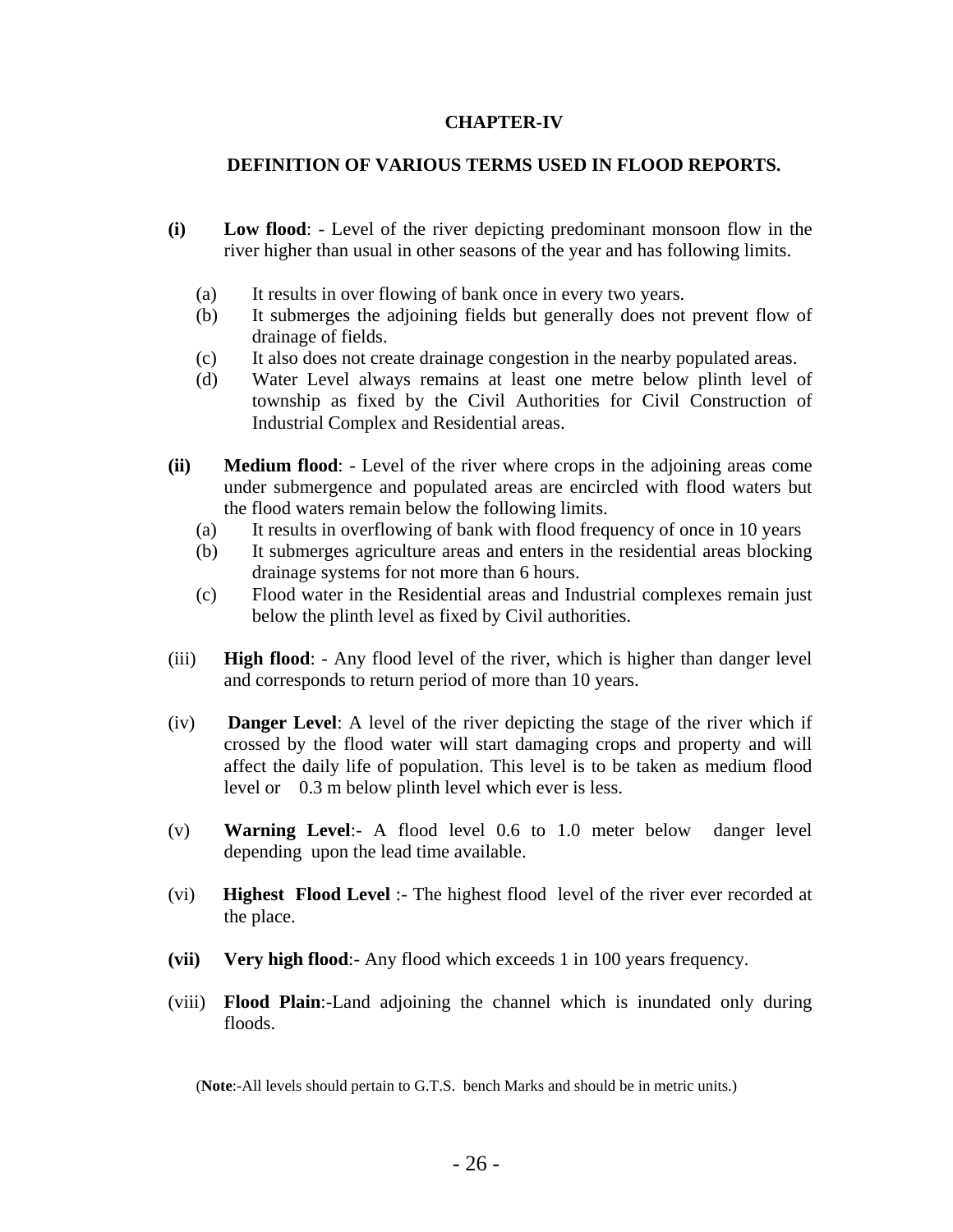- (ix) **Alluvial river**:- A river which flows through deposits created by itself and is constantly building its flood plain by over flowing. The sediment that it carries is similar to that in its bed and bank.
- (x) **Bank**: Elevation of land which confine water of a stream to their natural channel in normal course of flow; banks are called right and left, as viewed facing downstream, along a curve are called concave or convex depending on whether the center of curvature is towards or away from the channel.
- (xi) **Braided river**:- A river with an extremely wide and shallow channel, within which the normal river flow passes through a number of smaller interlaced. channel separated by bars of shoals. In such river there is often little tendency for the channel as a whole to meander, though local meandering in the minor channel generally occurs.
- **(xii) Delta Stage of river**: The reach of a river when it approaches the sea with very gentle slope and velocity, drops down the sediment and divides into channel on either side of the deposits resulting in the formation of delta.
- (xiii) **Meander**: Deviations in the channel of stream maintaining, however, a general deviation of the channel on the whole.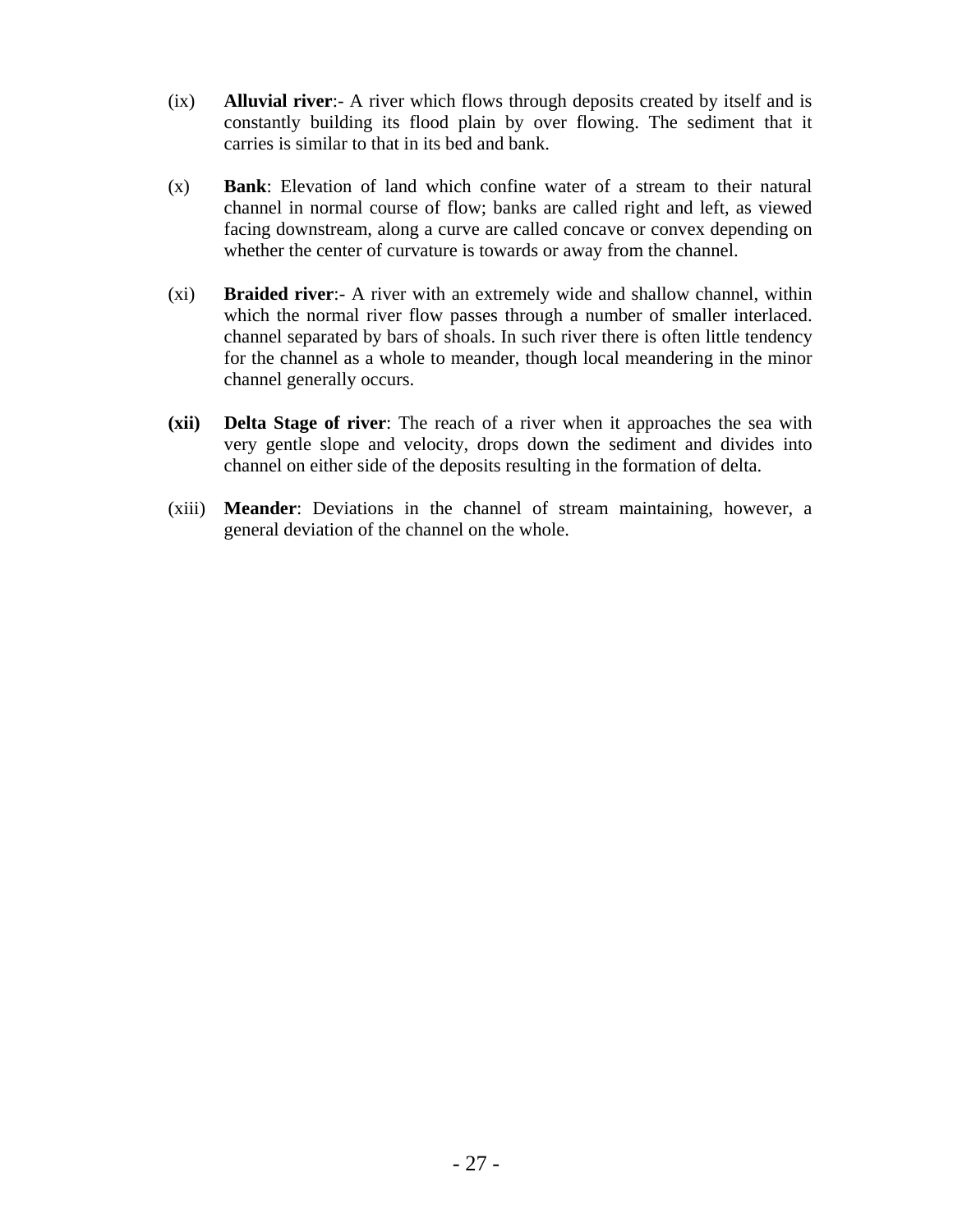# **CHAPTER-V**

## **GUIDELINES FOR PREPARATION OF COMPREHENSIVE PLAN FOR FLOOD MANAGEMENT**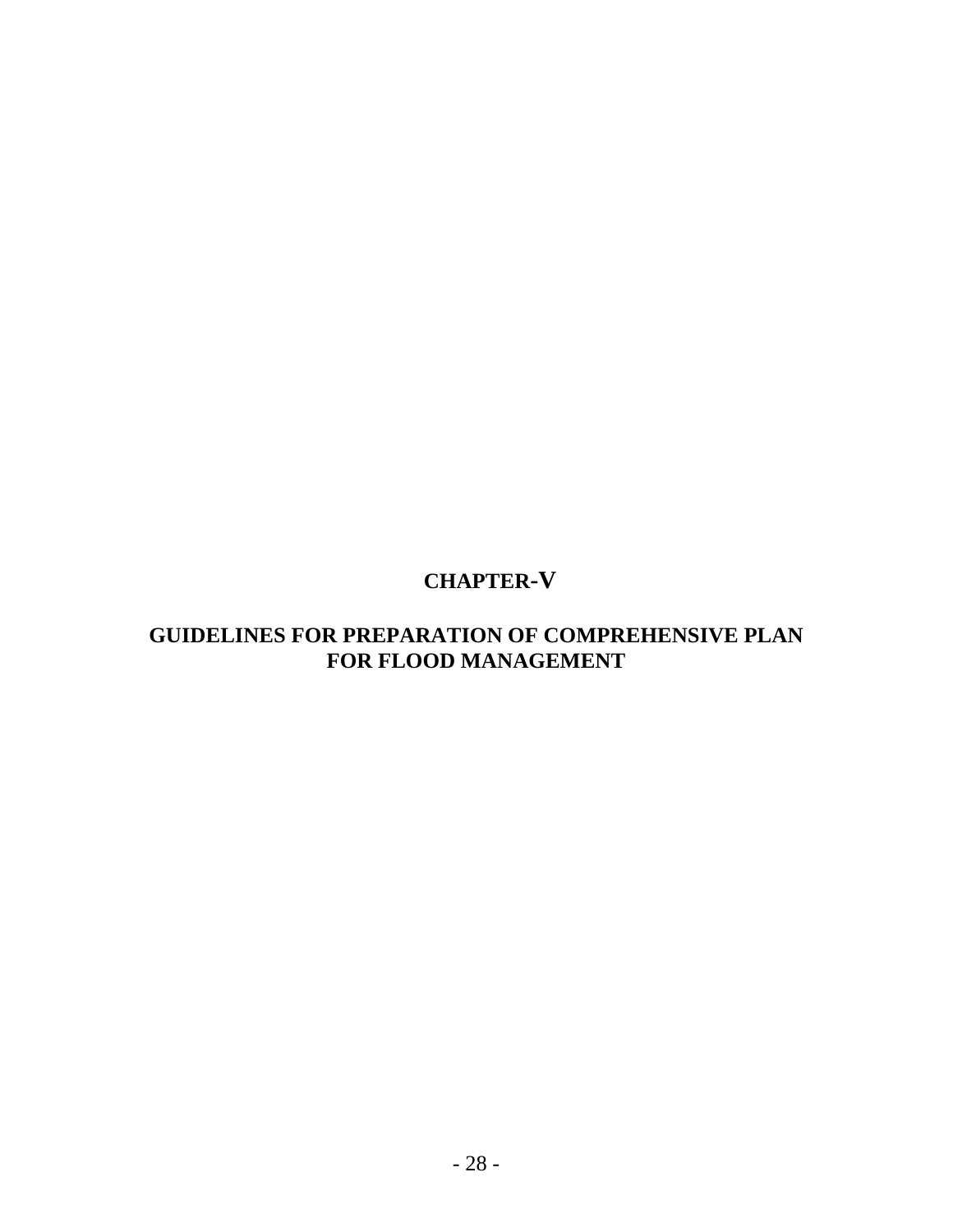#### **CHAPTER-V**

## **GUIDELINES FOR PREPARATION OF COMPREHENSIVE PLAN FOR FLOOD MANAGEMENT**

## **1.0 INTRODUCTION**

The Comprehensive Plan for Flood Management related to fixed base year may be prepared/updated under the following seven broad Chapters and the details of items mentioned therein are as follows:-

#### **1.01 General**

General introduction of the river system viz. location-Country, State and Districts covered by the river system, limiting Latitude and Longitude of the catchment , adjacent basins , any special feature of the river system etc. Location to be shown on the map also.

### **1.02 The River Course**

Description of the river course from origin to outfall by dividing it into appropriate segments if needed, viz their location, length, direction of river flow, meandering if any, slope, tributaries joining it, general condition of the river whether section well developed or interlaced or wide or salient features of river line forming boundary between States, District etc., catchment area of the river and its various salient features etc. Similar description of important tributaries. Districtwise breakup of catchment (It is to be indicated on index map of the river system.)

#### **1.03 Topography**

Description of the ground level and pattern of ground slope in the catchment narration of the direction of flow/drainage pattern of flood water in tune with the topography (contour map to be attached). Dividing river length/catchment in different zones depending upon the slope of the area, if any.

#### **1.04 Drainage Arteries/Tributaries**

Description of the tributaries, dead and redundant river courses, details of the chaurs/detention basins/beel area etc., their length, catchment area, drainage capacity etc. to be described in tabular form.

#### **1.05 Climate/Rainfall/Temperature**:

Nature and extent of climate, rainfall and the temperature variation over the catchment in its various portions. List of various observatories in the catchment by different agencies.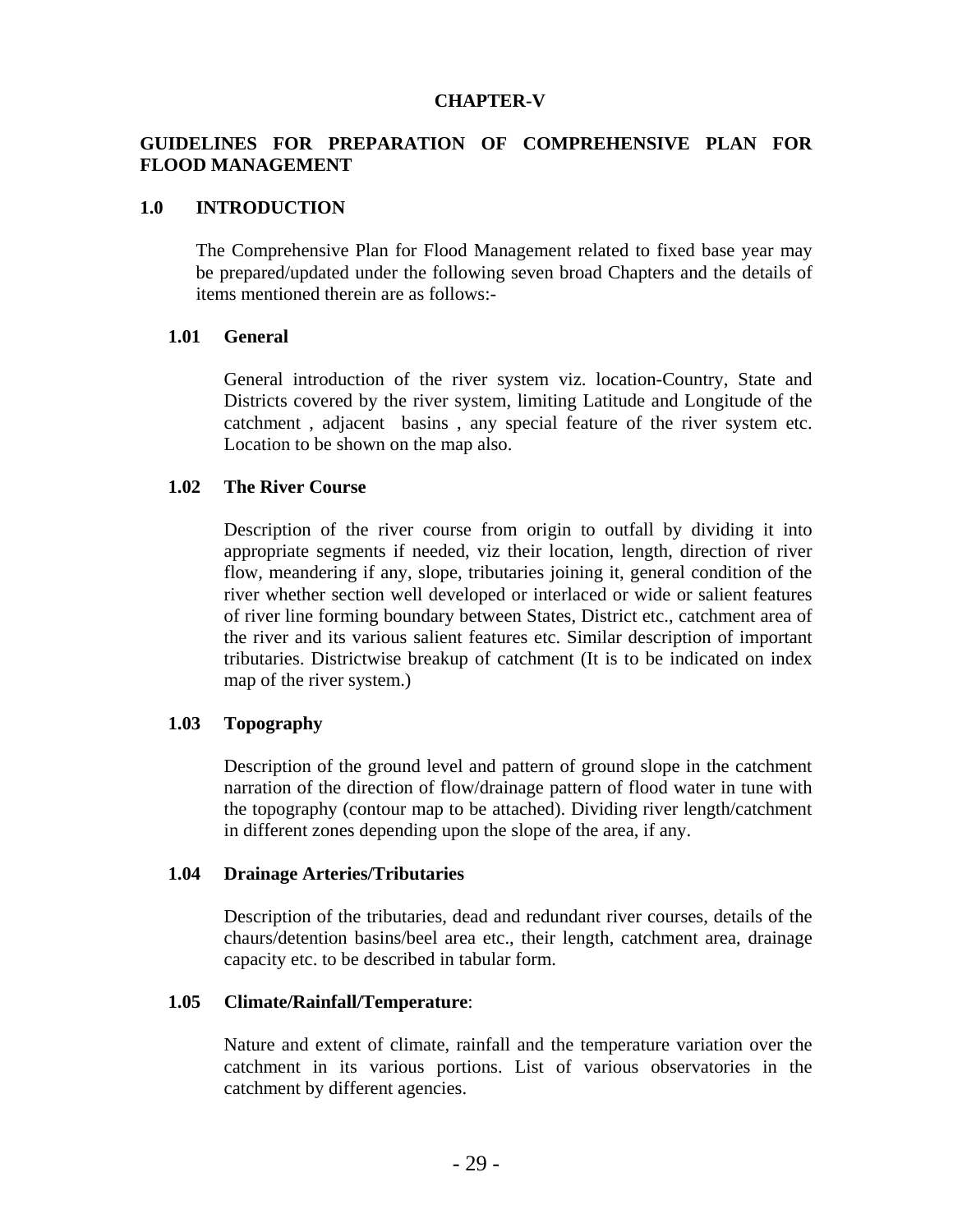## **1.06 Geology**

Description of the geological details of the area in the catchment, type and extent of rock they are made of, orographic units of the area, the volcanic character of the area, location of faults/joints in the catchment, details of past earthquakes etc.(existence of faults/joint is important in making decision for the selection of reservoir sites), Division of area based on lithological sedimentational and tectonic history, Chronological description of geological process shaping the pattern of the river courses etc.

## **1.07 Hydrology and Ground Water Occurrence**

Hydrology of the basin, the status of ground water in the region- ground water potential, the level of exploitation of ground water, number of State tube wells and private tube wells and their state of functioning- the groundwater table at various points, fluctuations in groundwater table, size of ground water aquifer.

## **1.08 Land Use Pattern**

Percentage of district area under various use type of crops grown, agro climatic zones assigned to the area, area covered by individual crops in the past for as many years as possible, trend of the fluctuation in the extent of area covered by individual crops, yields of the crops.

#### **1.09 Forest**

Area under forest, location of forest blockwise, the type of forest, general health of the forest, etc.

## **1.10 Soil**

Districtwise soil types, PH values of the soil, general properties of the soils in the region- the origin of the soil, depth of the various soil strata. Districtwise soil in different parts of the catchment to be shown in the map

## **1.11 Agriculture & Irrigation**

Various type of crops grown, their productivity, marketing etc., sources of irrigation and their dependability impact or irrigation on productivity.

## **1.12 Population & Socio-Economic Condition**

Population in the catchment area, urban and rural population, rate of growth of population- SC & ST population, population dependent on agriculture, number of agricultural labourers & their income level, the average size of land holding and land per person, impact of population on productivity etc., impact of flood on living condition of the population and on the development of area.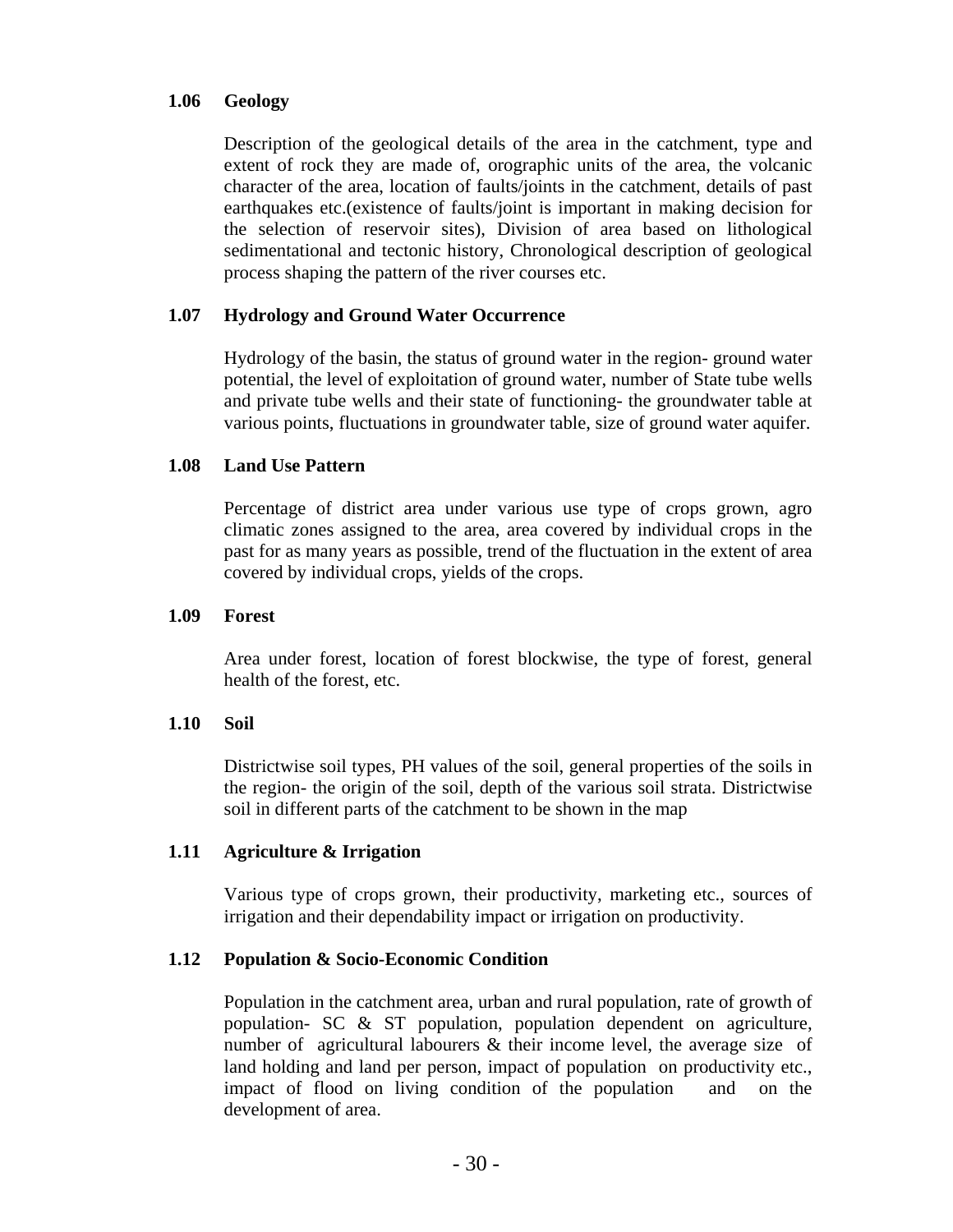## **1.13 Mineral**

Mineral deposits in the catchment, types and extent of mine area, their level of exploitation etc.

## **1.14 Industries**

 Major & medium industries, cottage industries source of raw materials, marketing the products

## **1.15 Communication & Transport**

Description of the roads, railways, aerodromes, post & telegraph lines etc. in the catchment, Inland waterways, means of transport i.e. automobiles, bullock carts etc.

## **2. HYDROLOGY**

## **2.01 General**

Definition of hydrology, description of general hydrological phenomenon and the catchment characteristic leading to floods.

#### **2.02 Catchment**

Shape, size, maximum and average width, length and other features of the catchment like hilly, plain etc. affecting the hydrology. Catchment area at various points along the river, catchment area of the tributaries etc.

## **2.03 Meteorological Observations**

## **2.03.1 Rain Gauge Station**

Status of Meteorological observations being done in the catchment by the IMD, CWC, State Government etc. List of the rain gauge stations, their location in the catchment and date of commencement of observation. The adequacy of rain gauge stations using the criteria of IMD, WMO, ISI etc. in the hilly and plain parts of the catchment. Deficiency in them, if any. The possible suitable location of any proposed rain gauge station.

## **2.03.2 Rainfall**

Annual and monsoon rainfall in different parts of the catchment, period of monsoon in different parts of the catchment for very big catchments. Listing of annual maximum ever rainfall, annual average rainfall and annual monsoon average rainfall for all the rain gauge stations, say in a Table  $-2.1$ . Mention of rainfall of high intensities with magnitude and duration causing severe floods in the catchment. Stating 24 hrs. rainfall of return period of 5,10,15,25,50 years and one- day , 2- day, 3- day, 4- day and 5- days rainfall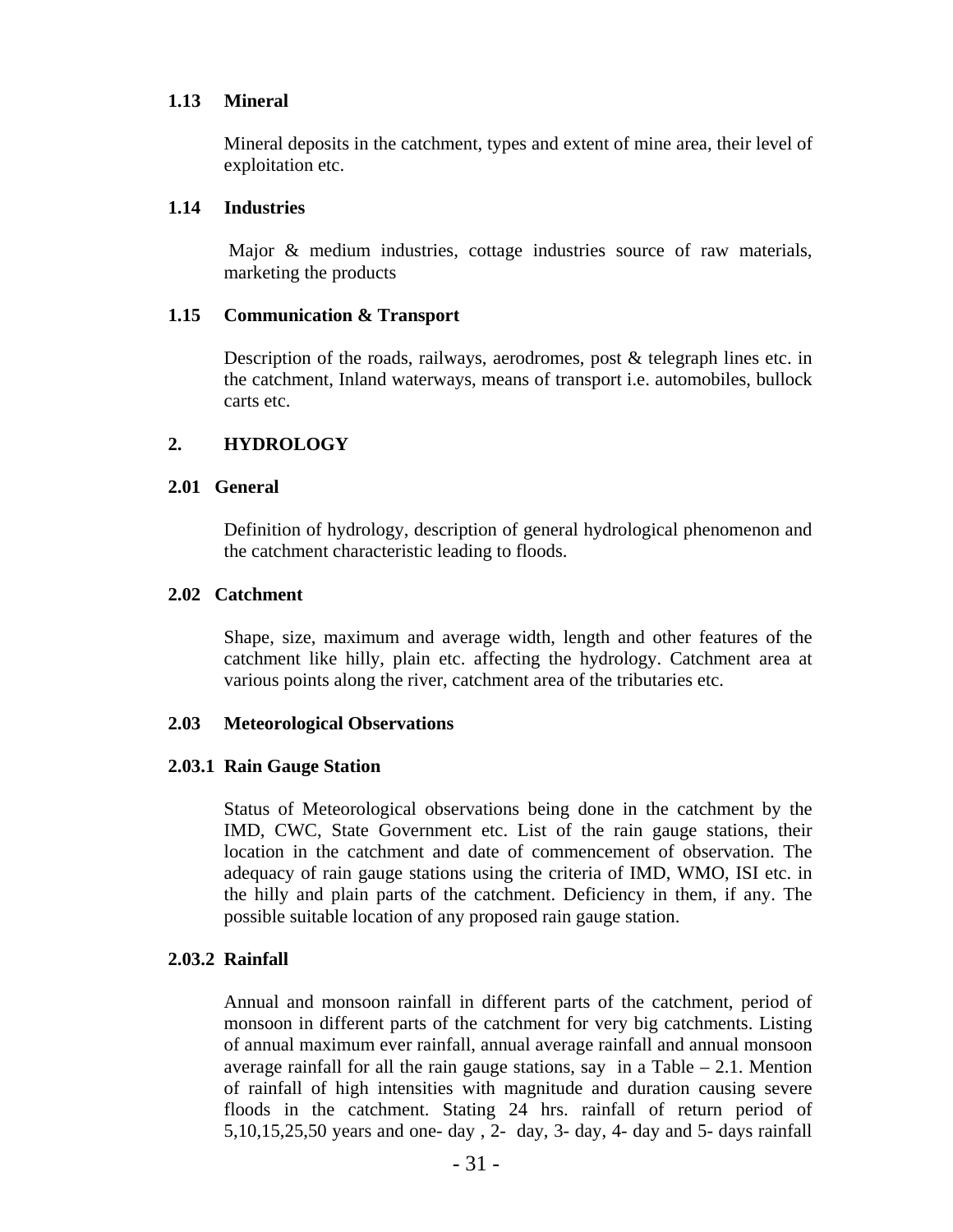of 25, 50 and 100 years return period at as many raingauge stations as available in tabular form (These values to be analysed from daily rainfall data or to be obtained from the IMD , if available, or to be read from Isopluvial line of IMD/CWC, if brought out).

## **2.04 Hydrological Observation**

## **2.04.1 Stream Gauging Network**

Status of gauge, discharge and silt data being observed at various sites in the river system by the CWC or State Government. List with particulars of the hydrological observation sites namely Latitude and Longitude of the location, type of data observed, period of observation etc. in tabular form (Table 2.2) . The adequacy of the hydrological observation sites as per criteria of WMO, New Hydrological sites recommended and type of data to be observed specified.

**2.04.2** Recording maximum observed annual discharges and gauges for all the hydrological observation sites for all the years, observation with date of occurrence of the peak value (Table 2.3), analysis of these data. Observing any pattern in the annual peak gauge/discharge data series over the years or on the different sites along the river/tributaries. Hydrologic observational sites attaining extreme gauge /discharge at the same time which might be intercepting catchment having similar climatic and hydrologic characteristics etc.

## **2.04.3 Gauge and Discharge Relationship**

Development of gauge and discharge relationship curve (also called the rating curve) with a purpose to compute discharges for peak gauges having no corresponding discharges measured due to practical difficulties or to compute river stages corresponding to adopted design discharge of return period of various years discussed subsequently. Least square technique may be utilized to draw the average curve and to develop mathematical equation of the rating curve. Cross –section of the site to be properly reflected in the rating curve i.e. sudden changes in its shape of cross-section, zero bed level. Attaching the rating curve in graphical form and also the river cross- section.

## **2.05 Flood Frequency Analysis**

## **2.05.1 General**

Historical background of design discharge in vogue, while designing flood management in the past, need to evaluate future probability of occurrence of river stage and discharges in a scientific manner. Philosophy behind designing structures (embankment, reservoirs, drains etc.) for discharge with particular level of risk of failure. Criteria set out by the Rastriya Barh Ayog and other bodies for design discharge to be adopted for flood protection works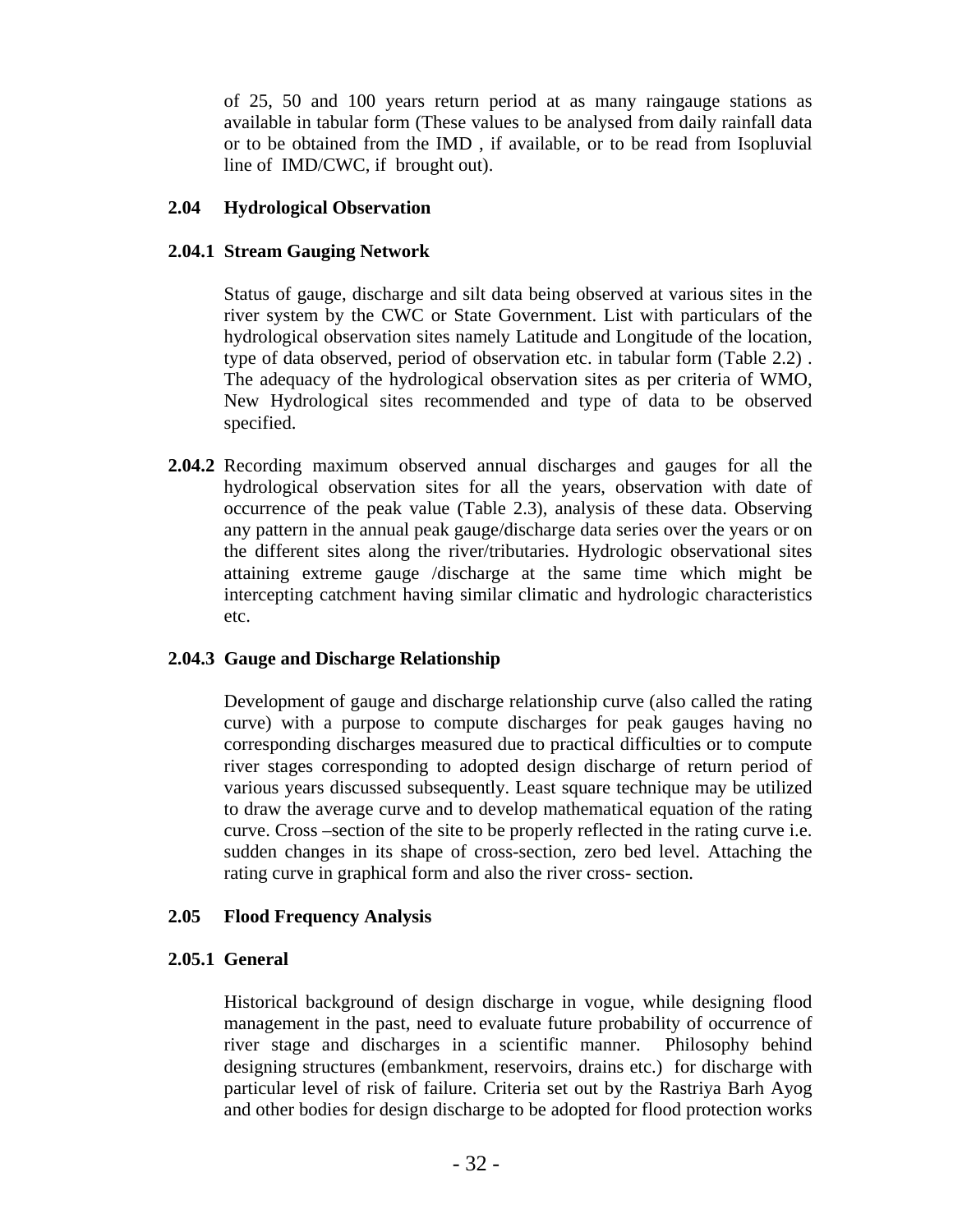to protect different category of areas viz agricultural field, urban or industrial area etc.

## **2.05.2 Data Availability and Analysis**

Description of type and length of stream data available particularly with respect to adequacy to fit them into various statistical distributions for evaluating gauges and discharges of various return periods. Decision to use partial duration series or annual extreme value series for computing the design gauge/discharges. Testing Normal, Log Normal Pearson Type-III, Log Pearson Type –III, Gumbel etc. distribution for goodness of fit the extreme value data either graphically or analytically say by Chi-square test. Deleting outliers or zero values with proper engineering skill. A table to show the list of distributions fitting over the various hydrological observations sites. Computing flood discharges from these distribution from these distributions for return period of 10, 20, 25, 50and 100 years and presenting them in a table separately for gauges and discharges. Period of data utilized and ever maximum observed gauges/discharges to be mentioned in the table.

Computation of design flood discharges from unit hydrograph techniques also for medium size catchment, Derivation of unit hydrograph from plot of rainfall and corresponding flood hydrograph. Synthetic unit hydrograph to be established for ungauged catchment. Establishing rainfall run-off relation and showing it in graphical form. Computing rainfall excess of return period of 10,20,25,50 and 100 years of return period of one- day, two- day….. five- day duration. Arranging rainfall excess in critical sequence as per the ordinate of the unit hydrograph to obtain the design discharge of above return periods.

Discussions of design discharges obtained from the unit hydrograph technique or from frequency analysis of discharges. The reasons of increasing/decreasing design discharges along the course of the river or tributaries. If the design discharges are lower in lower reaches, proper and exhaustive investigation for it.

## **2.06 Sediment Load**

Factors affecting the sediment load in the river system. Presenting in tabular form monthly or annual sediment load for all the silt observation sites. Percentage of coarse, medium and fine silt load component passing through each of sites also to be given. Analysis of the data, Pattern of silt loads whether increasing or decreasing at a site over time and also along the river from upstream to downstream reach. Amount of deposition of the silt load in the river bed if principal type of silt (coarse or medium or fine silt) deposited in various reaches.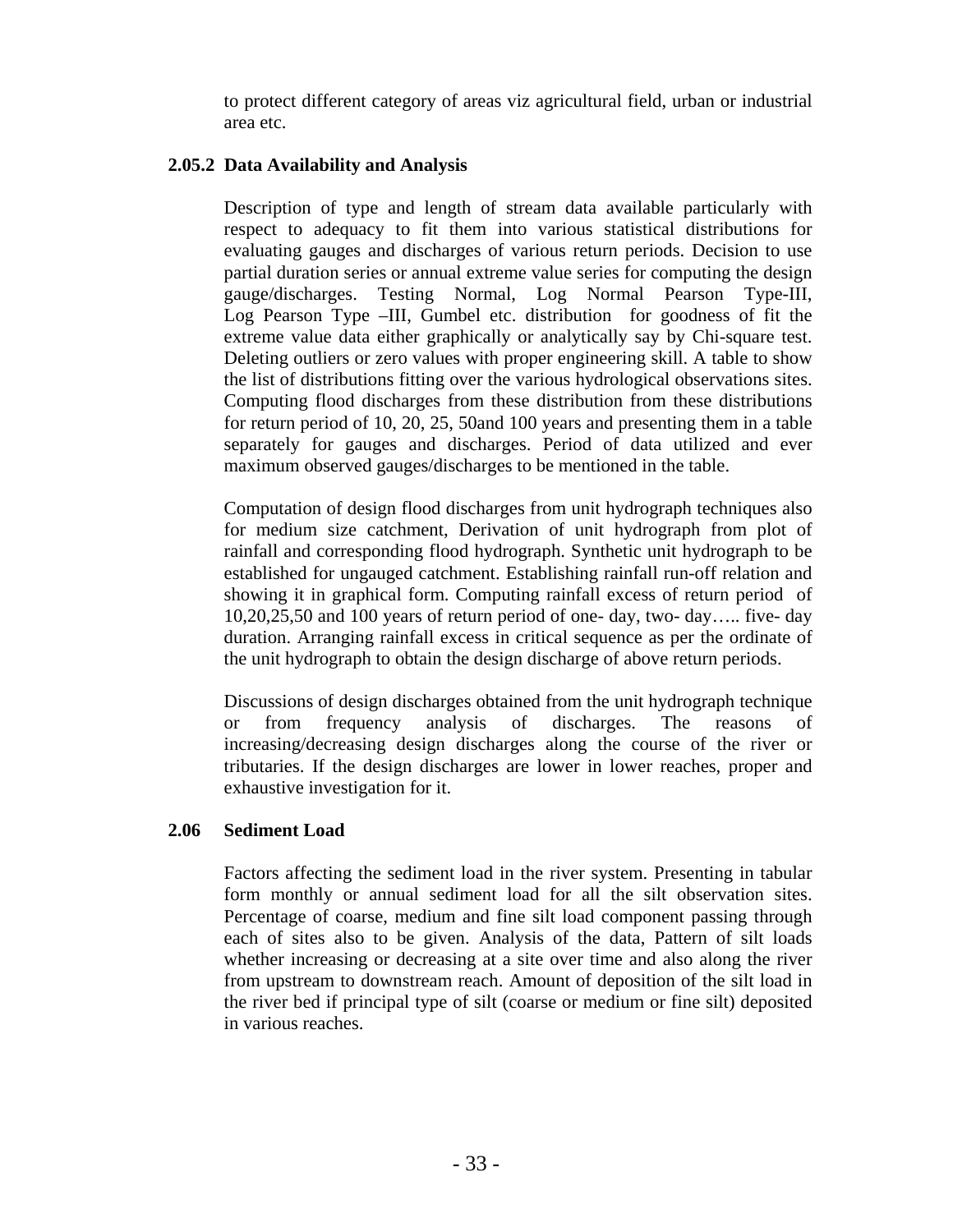## **3.0 RIVER MORPHOLOGY AND RIVER BEHAVIOUR**

## **3.01 General**

Importance of study of river morphology in context of floods, bank erosion and lateral shifting of the rivers etc. Need to carry out morphological study of various river sub-system, viz. the existing erratic behavior of these rivers manifested in frequent changes in the river course, lateral migration of these river courses to a large distance, heavy over bank spilling due to inadequate channel capacity, frequent carving of secondary or new channels, rising of the river beds, frequent attack on river bank and embankments etc. all summed as the problem of "floods". Usefulness of study of the flood pattern of these rivers erosion and deposition process leading to formation of shoal and bars etc. in more rational and scientific manner in better planning and management of various aspects of floods. Need to verify Lacey's regime formula in these rivers.

## **3.02 Morphological Characteristics**

Followings may be the list of morphological characteristics of a river which will throw light on river morphology, behaviour of river and problems of floods, erosion lateral shifting etc.

## **(i) Channel Characteristics**

- (a) Cross-section study for variation in area, deepest bed movement (lateral and vertical), description of secondary channels with reference to erosion problem, if any.
- (b) Bankful width, mean depth, width-depth ratio etc. Inter relationship between different parameters.
- (c) Regime status: Whether it conforms to Lacey's regime.
- (d) Lateral slope of river bed- from observed cross-sections of different years. Describe slope of flood plains.

## **(ii) Aggradations/Degradation of bed**

- (a) By cross-section study: Detailed study of river cross-section taken at fixed suitable intervals in different years. Superimposing these plans and computing and comparing area of the cross-section below a reference datum line may show aggradation/degradation. The cross-sections along with corresponding longitudinal section and river regime plans before and after floods etc to be acquired and cubature study performed to ascertain aggradation/degradation.
- (b) By G-D curve study: By noticing shift in upward/downward direction of G-D curves of different years.
- (c) By sediment balance study: By comparing sediment load passing through two river cross-sections may indicate scouring/deposition of sediment between these two cross sections (Refer para 2.06)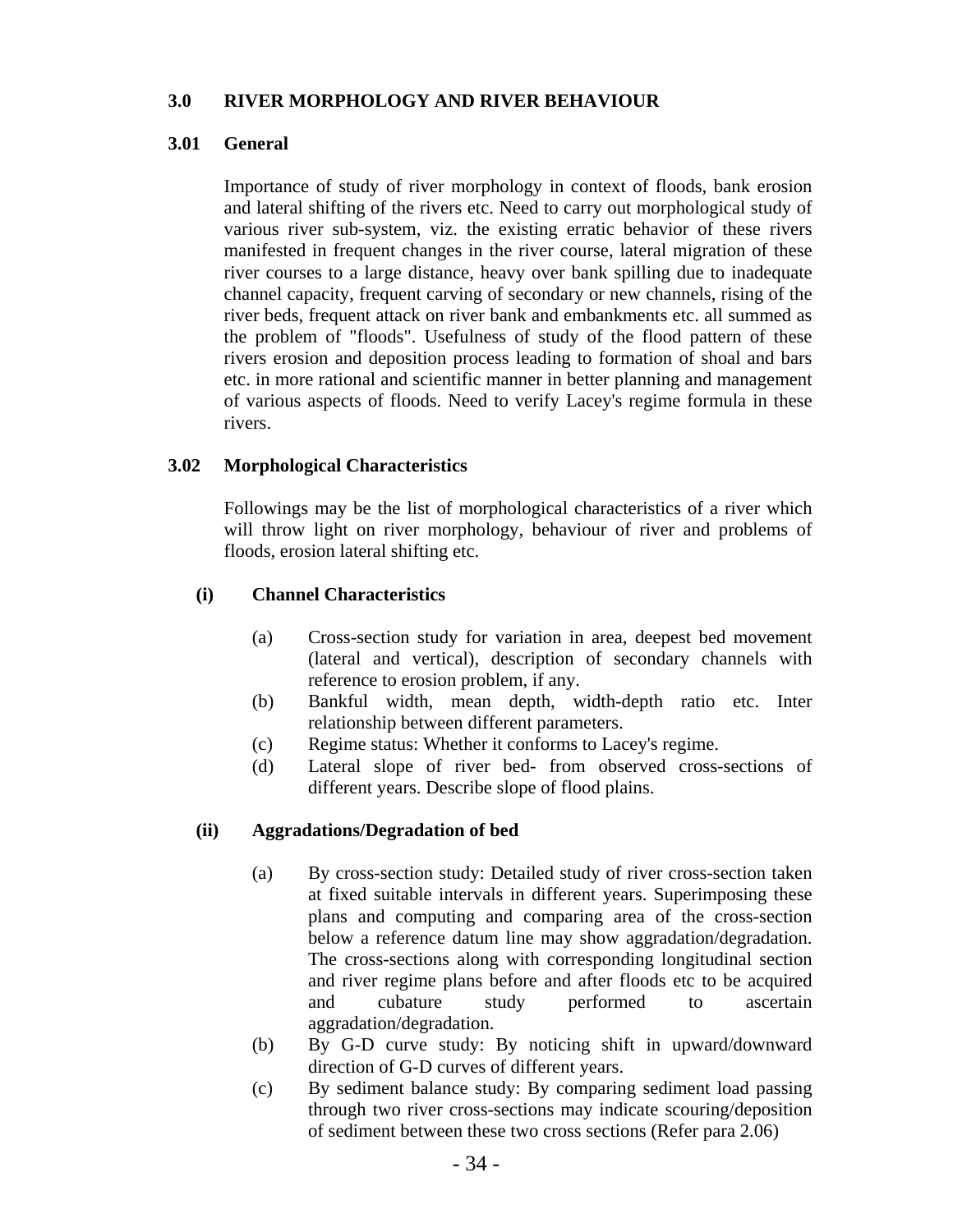#### **(iii) Sediment Transport**

Relation between sediment transport and different flow parameters including stream power – viz developing relation like.

 $Q = a^*x^b$  …………..(2.1)

Where

 $Q =$  Sediment load

x= a chosen parameter as discharge, velocity stream power.  $A&b =$ Constants to be determined.

#### **(ix) Flow Characteristic**

Relationship between different flow parameters with reference to mean velocity and critical velocity.

Relations may be of the type.

| $B = a^*O^b$  |                                                          |
|---------------|----------------------------------------------------------|
| $D=c*O^d$     | $\ldots \ldots \ldots \ldots \ldots \ldots \ldots (2.3)$ |
| $V = e^* O^f$ | $\ldots \ldots \ldots \ldots \ldots \ldots \ldots (2.4)$ |

Where B= width

D= Mean Depth V = Mean velocity

Q= Discharge

a, b, c, d, e and  $f =$ constants to be determined from actual data. and  $b+d+f = 1$ 

For low flows critical velocity  $V^*$  may be correlated with depth to get an equation of the form of Kennedy equation  $V^* = 0.84$  D<sup>0.64</sup>

## **(v) Plain Forms**

- (a) Meander or braiding characteristics of the main river. For meandering reaches establish relation between:-
	- 1. Meander length and bankful width.
	- 2. Meander width and bankful width
	- 3. Radius of curvature and bankful width

Give tortuosity and sinuosity of the rivers.

(b) Changes in Thalweg (This should include meander geometry, tortuosity, sinuosity etc.)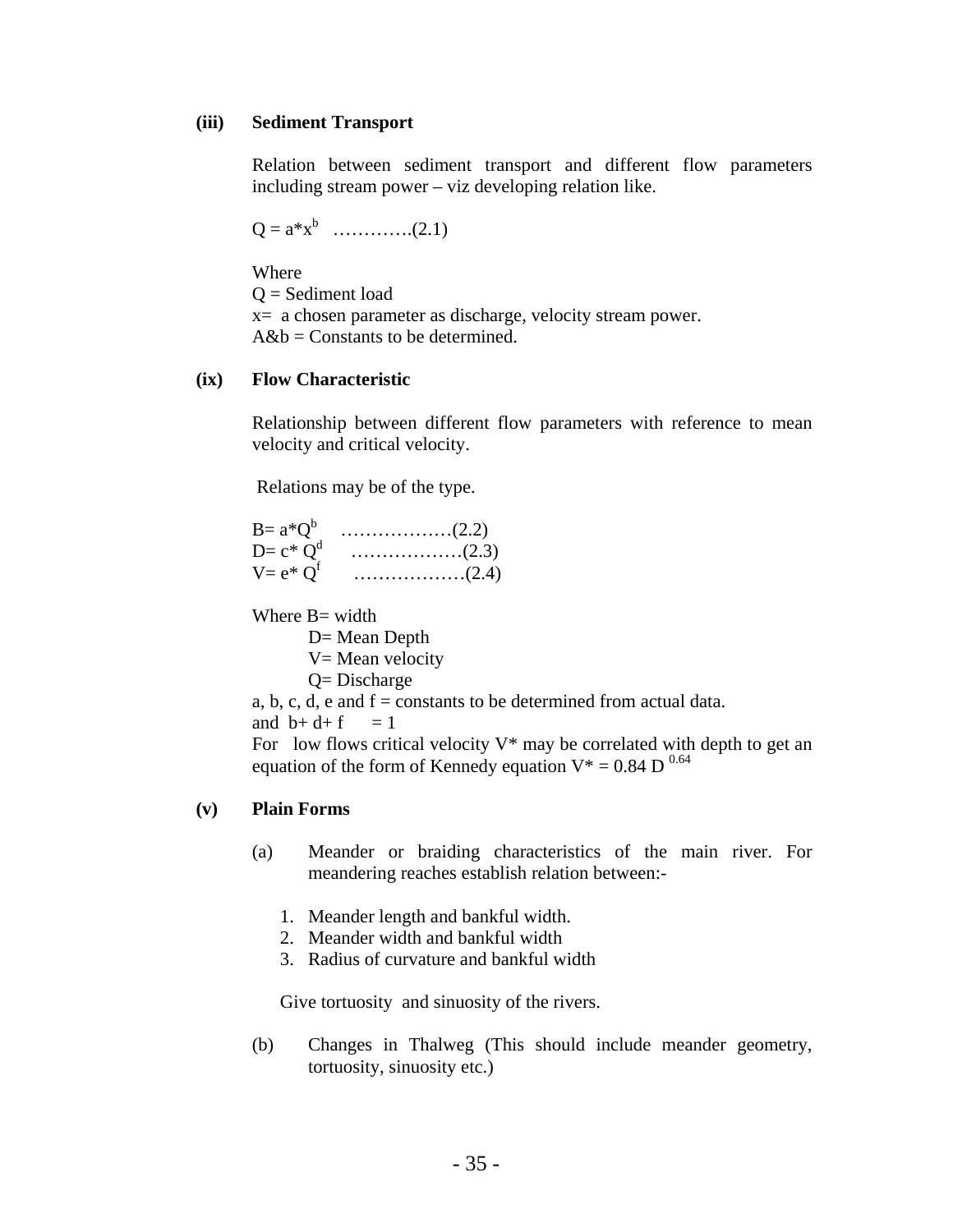## (vi) **Bed Forms**

- (a) Bars and shoals- identify point bars, middle bars and alternate bars at vulnerable sites.
- (b) Analysis of bed forms with reference to flow characteristics.

A study of bed forms may be conducted on values of C and F

'Mannings 'n' and Froude Number 'F' to be calculated every day at the sites having bed bars. If Froude Number is less than 2 and C is less than 15, it can be inferred that the plain bed is unstable, that is, the bed gets deformed leading to ripples and dune patterns. Such information about bed forms may be very important consideration in designing anti-erosion works diversion channels etc.

- (vii) Analysis of bed slope, water surface slope and energy slope with respect to valley slope.
- (viii) Channel Migration

Shifting of deepest channel with reference to the channel pattern like bankful width, maximum width etc. Establishing whether channel migration is dependent upon variation in discharges from season to season. Establish relation between the ratio of maximum discharge to bankful discharge on one hand and lateral channel shifting on the other.

## **4.0 THE FLOOD AND DRAINAGE PROBLEM**

## **4.01 General**

Definition of floods, Causes of flooding in general, Interaction of man's activity, flood plains and flood damage. To highlight accentuation of flood problem despite flood protective measures due to the increasing pressure of man's activity over the flood plains in pursuit of all round development and consequent alterations in the ecological balance. Sediment load, river regime and the flood plains. Stable/unstable nature of the river regime Role of sediment in inducing instability to the river regime-instability caused by interruption to the flow following reduction in lean water supply to flush the river and maintain the river cross section – reduction in spill area due to increased human activity in the catchment, details of premature reclamation of deltaic region of river Ganga downstream of Farakka for rivers belonging to this region. Problems associated with sedimentation of coarse sand over flood plains.

## **4.02 History of past Flood 4.02.1 General**

Mention of area affected by flood in the river system. Degree of severity of the flood problem in its various zones.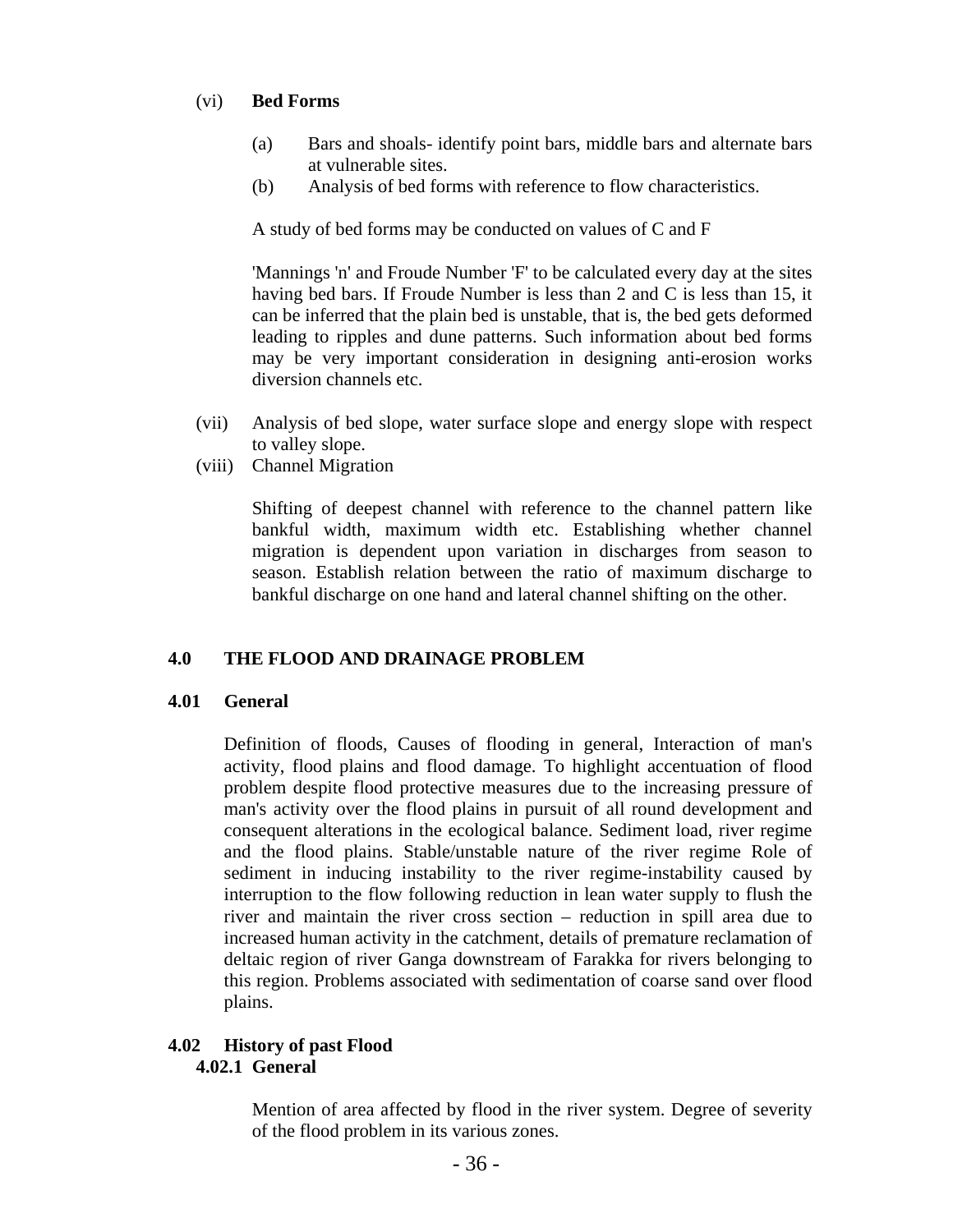#### **4.02.2 Frequency of Floods**

Table giving names of districts and the years of flooding in each district thus broadly indicating the nature of occurrence of floods in each districts. Flood prone areas of different frequency to be shown on map. Area affected every year to those only once in ten years to be shown in different colours. Depth of flooding at various points in the area, Table showing number of days the water level flowed over danger level at each hydrological observation sites every year in the past.

History of flooding i.e. yearwise, description of flooding with damages. Such history may include period of occurrence of floods, locality/area affected, details of damages to embankments, canals, roads, railways, industrial towns. Rainfall during the storm, synchronisation or otherwise of flooding in various part of the catchment. Sites of bank erosion, changes in river courses etc.

### **4.03 Nature of Flood and Drainage Problem**

The nature of flood damages in different parts of river system. Causative factors behind the damages in various zones of the catchment viz. due to over flow of banks, flow of sheet water from upper catchment, accumulation of flood water in depressed area, lack of proper drainages, transfer of flood water from adjacent catchments, inadequate channel capacity to drain off water. Spilling reaches of the main river and the tributaries with depth spilling. Other topographical, physiographical and meteorological peculiarities behind the floods, Problem of bank erosion, shifting of river course and carving out of new channels, meandering tendency of rivers. Problems compounded by any past flood management work like embankment, channel diversion etc. Flood problem of Khadir and Diara area with seriousness of problem duly documented.

General drainage problem, places of drainage congestion, with likely causes, Extent of area affected by salinity/water-logging, Normal duration of the drainage congestion, Means of drainage i.e. through channels or from field to field. Sluices and their functioning-objectives, design, operation difficulties, past pattern of operation, design of gates including lifting arrangement, seals, lifting effort etc. Proposed pattern of operation for future to achieve the objective. Inadequacy of waterways under rail, road and canals. Efforts of removal of drainage congestion

#### **4.04 Flood Damages**

#### **4.04.1 General**

Direct and indirect type of flood damages with explanation of the terms. System of collecting and reporting flood damages by the State Government at the present time. Need to collect river systemwise flood damage data instead only the districtwise only as at present.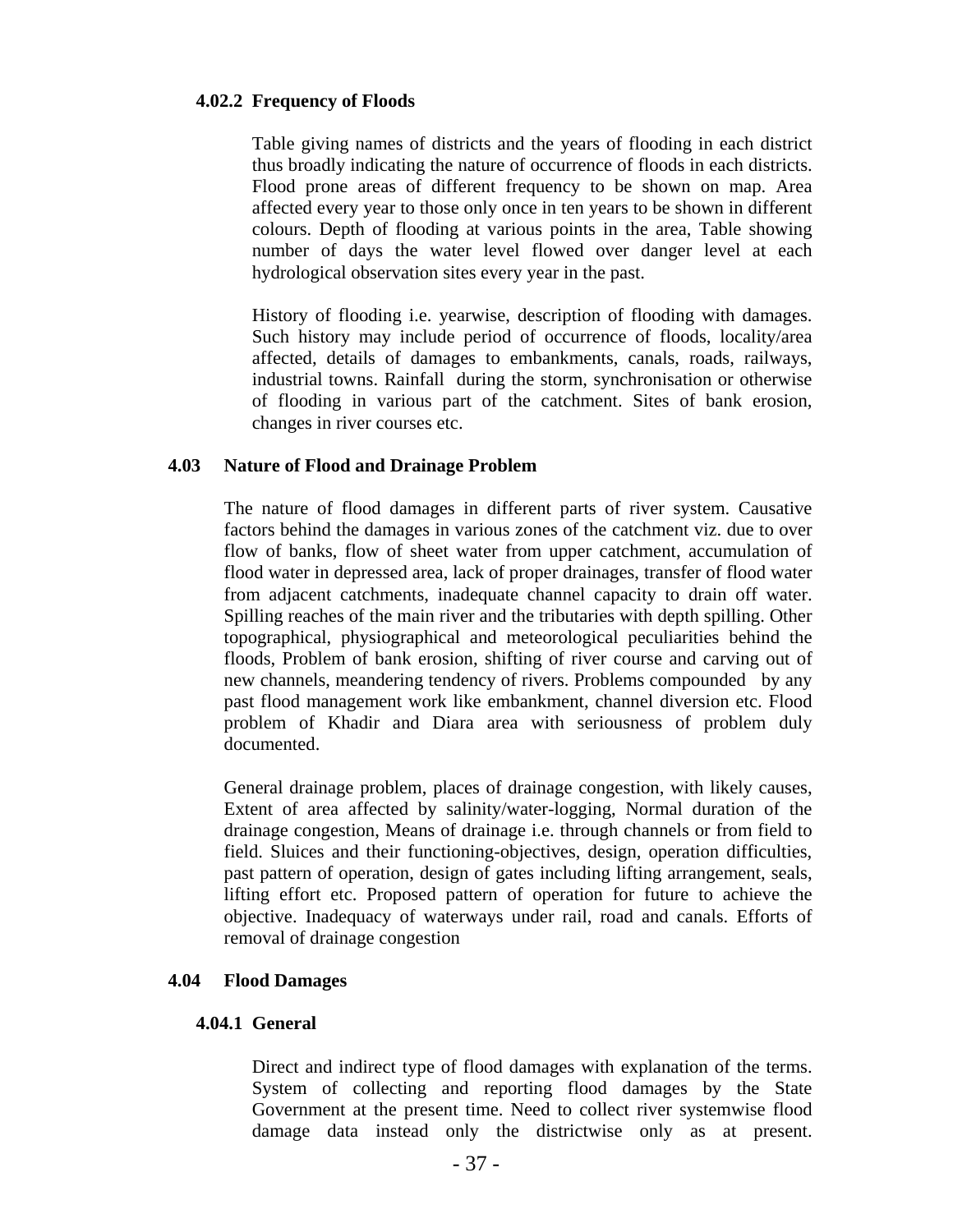Recommendations of RBA in this regard. Method adopted by the GFCC to compute river systemwise flood damage data from the districtwise damage data i.e. by allocating a percentage of district data to the river system under consideration in proportion to the area of the district coming in the river basin.

# **4.04.2 Analysis of Flood Damage Data**

Year of commencement of collection of comprehensive flood damage data by the State Government. Flood damages having components like population affected, total area affected, crop area affected, damages to crops, human and cattle lives lost, damages to public property etc. in the river system each year (to be attached in a tabular form ). In case only districtwise damage data area reported by the State Government, computation of basinwise damage value in proportion to the area of the district coming in the river system. Reporting the value of damages at the current year price level as well as at constant price level of year of preparation of the comprehensive plan. The price of agricultural commodities published by Directorate of Economics & Statistics to be used for this conversion as an approximation, as damages to agricultural commodities by flood are over 60 percent to total damages. Above details of damages in protected and unprotected area to be given separately.

# **4.04.3 Trend of Flood Damages**

Computation of average damage over blocks of five years. Discussion of trends in each component of damages i.e. whether area affected, crops affected, damage to crops etc. area is increasing, decreasing, stationary or random, reasons for such trends to be investigated.

# **4.05 Other Suggested Studies**

- **4.05.1** Important control structures like dams, weirs, barrages, bridges etc. and their effect on river morphology and causation of floods, construction of levees and their effect on river characteristics and their behaviour.
- **4.05.2** Aspects of various river training works carried out yearwise in the entire length of the river, their necessity and subsequent impact of these works, especially on the suitability or otherwise of the anti-erosion works to achieve the desired objectives the identification of the most vulnerable reaches and reasons there of.
- **4.05.3** In places of erosion, apparent mode of erosion i.e. by sloughing /toe cutting /wave action etc. to be recorded and correlated with the morphological characteristics of the river morphology.
- **4.05.4** Any other study if done on the particular river should be brought out.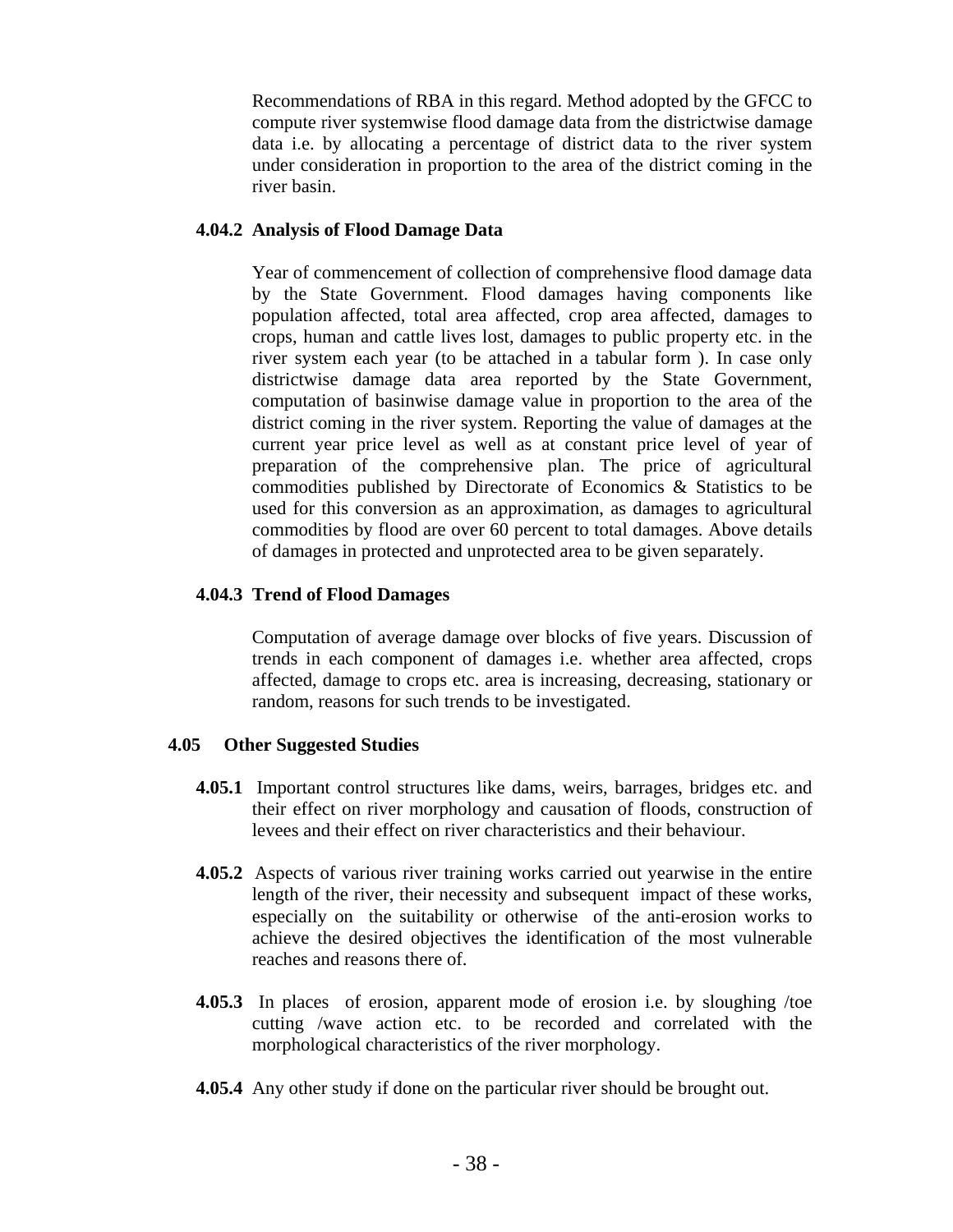#### **4.06 Conclusions**

# **5.0 PAST EFFORTS OF FLOOD MANAGEMENTS, ACHIEVEMENT AND FUTURE APPROACH**

#### **5.1 General**

Description of evidence of flood protection works in antiquity over different civilization. Mention of flood management works adopted in different parts of the country from ancient period to recent period. Prevalent flood management works in pre-independence period in India with description of controversy in North India over use of embankment as flood management works particularly in West Bengal (refer Bengal embankment Act 1873), Orissa, Assam, U.P and Bihar. Brief description of National Flood Policy, 1954, the suggested outline of phased programme by the Committee. Spurt of activity following this policy and action taken by the State Governments and the Central Government.

#### **5.2 Recommendations of Past Committees**

Brief mention of all past committees set up either by State or Central Govt. particularly after 1954 to suggest flood management works in the river system in particular, or on flood problem in general like the Rashtriya Barh Ayog etc. their proposals/recommendations.

#### **5.3 Works Executed/on-going/proposed.**

Details of various works viz. reservoir, embankment, drainage improvement, anti erosion, town protection works done in the river system. Table 4.1 to show already executed schemes with details like name of the scheme, State and district involved, bank of the river, date of start and of completion, length of embankment, estimated cost, area benefited and other relevant details, if any. Description of ongoing schemes, Table 5.2 to show details similar to that of executed schemes with additional information of benefit so far achieved, expenditure already incurred and proposed future outlay. Description of proposed schemes, Critical review of them with comments on suitability or otherwise, completeness or incompleteness of the measures, from point of view of broader perspective, Supplementary measures suggested to the proposed schemes. Table 5.3 to list all the proposed schemes with details as in table 5.1 and 5.2. Table 5.4 to summarise Table 5.1, 5.2  $\&$  5.3 showing total length of embankment constructed total area benefited and total cost ; similar details for ongoing schemes and for improvement of existing schemes; similar details for balance works separately for new embankments, improvement in existing embankments and road-dowels etc.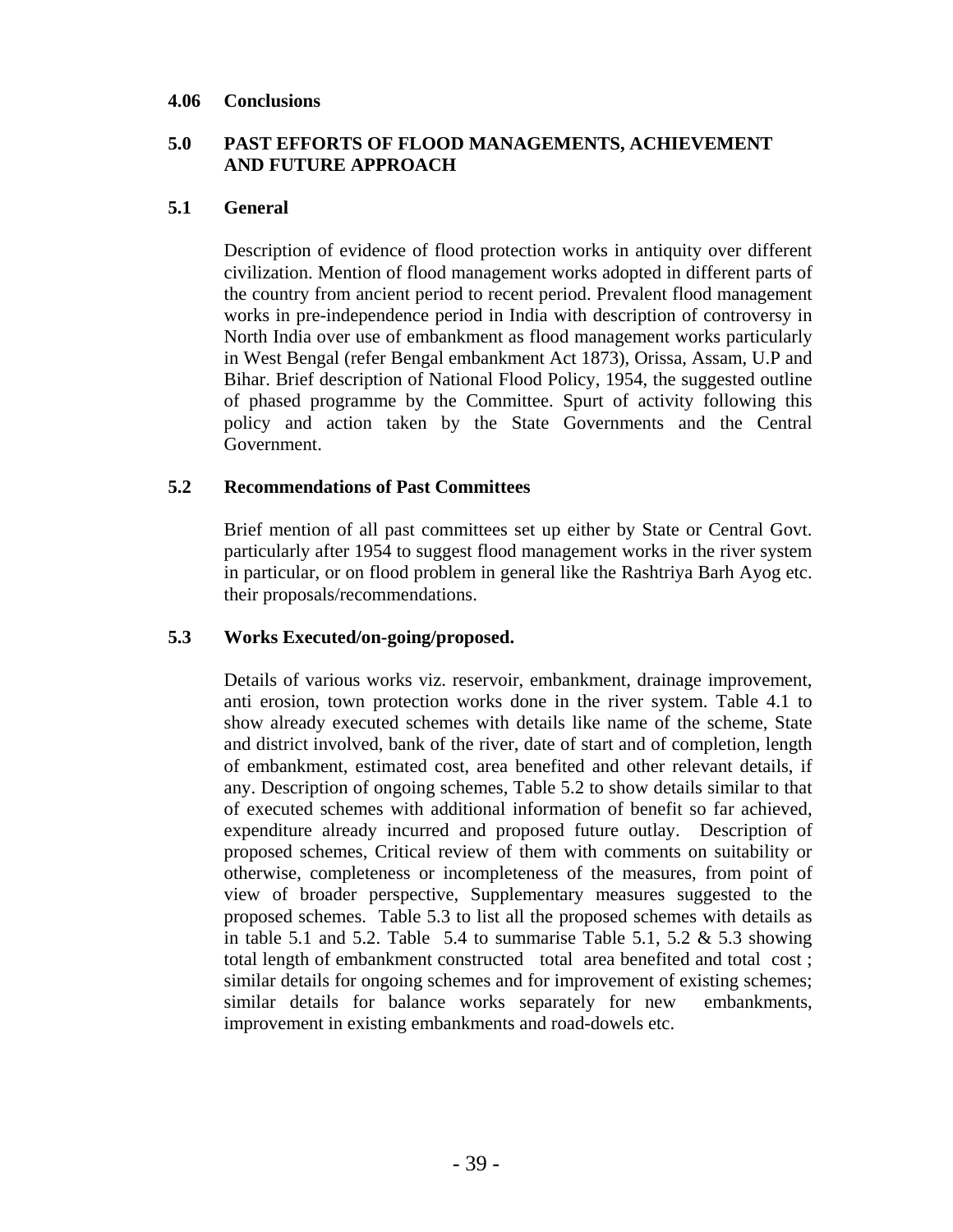## **5.4 Future Approach**

#### **5.4.1 General**

Philosophy of planning of flood management works in brief steps to be followed for the planning as suggested by the RBA may be (i) Assessment to the problem (ii) Identification of the goal (iii) Alternative measures possible (iv) Consideration of criteria to be adopted (v) Evaluation of the alternatives (vi) Decision of single or combination of alternatives and (vii) Fixing priorities of the schemes. Need to take the river system as a unit in formulating the plan. Comprehensive approach to river basin planning. The multidisciplinary nature of planning involving technical and administration departments. Need to review and up-date the plan at appropriate time interval as planning is a dynamic process.

Accordingly, future planning may be done as per following steps:

- Step-1 Identification of the problem.
- Step-2 Possible alternatives, solutions and alternative recommended for adoption with justifications. Care to be taken to incorporate works executed or under progress as far as practicable.
- Step-3 Prioritisation of works.
- Step-4 Estimation of balances works to be dealt with likely annual expenditure.

**Step-1:** Identification of the problem with the help of para 4.01.

**Step-2:** Possible alternatives, solutions and alternative recommended

#### **(a) General**

The alternative solutions to be obtained from the review of strategies of flood management viz. strategies to modify flood, strategies to modify the susceptibility to flood damage, strategies to modify the loss burden and strategies to bear the loss. Strategies to modify flood includes measures in channel phase, land phase and atmospheric phase of the river system. Channel phase includes embankments including flood walls and dowel walls, reservoirs, detention basins, channel improvement, emergency floodways, river diversion, inter basin transfer, bank stabilization and anti-erosion measures, ring bunds and underground storage reservoirs etc. Flood reduction measures in land phase includes watershed management works and in atmospheric phase include weather modification; measures to modify susceptibility to flood are flood plain management, development and redevelopment policy, structural changes, flood proofing, disaster preparedness and response planning, flood forecasting and flood warning.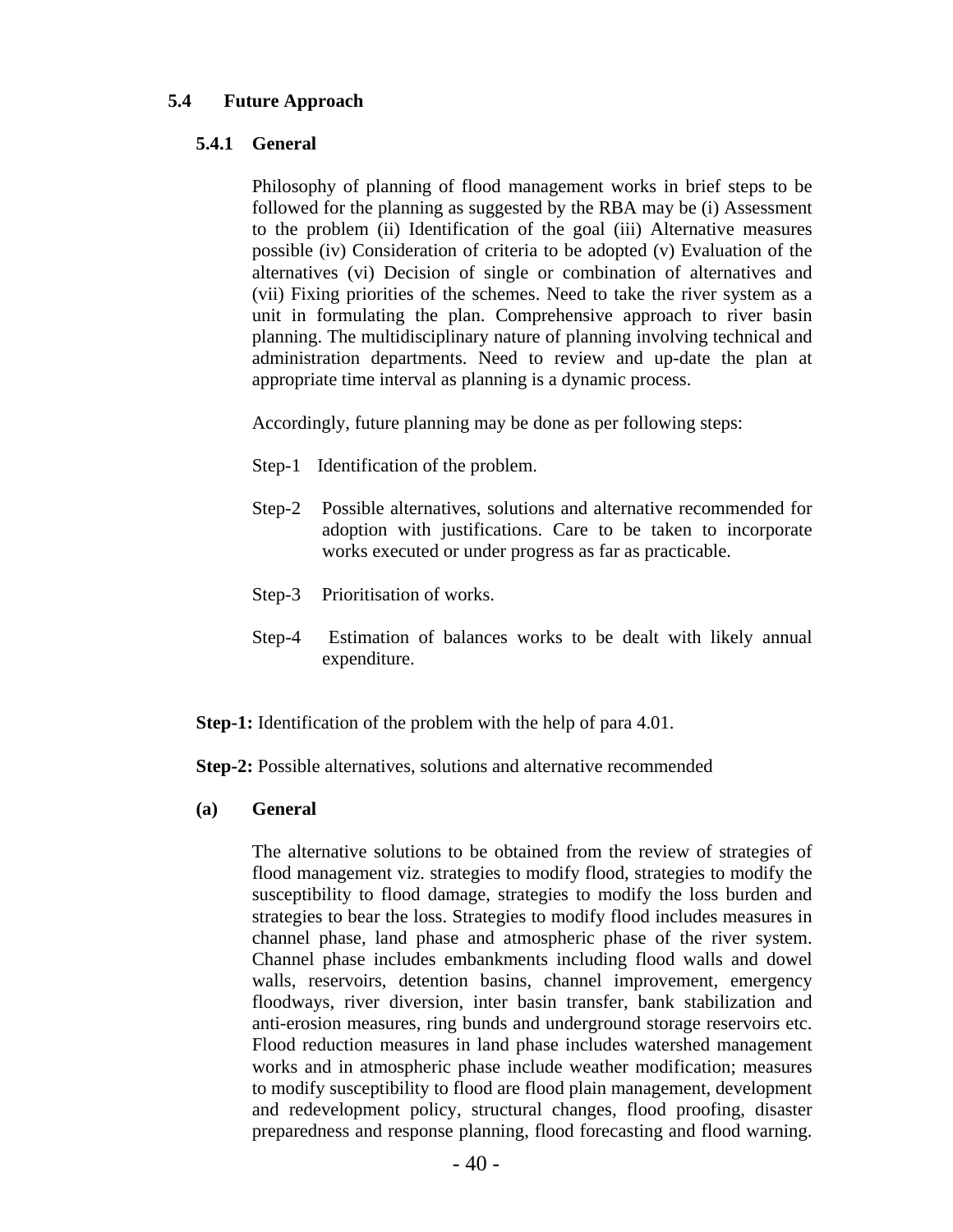Measures to modify the loss burden includes evacuation, flood fighting, public health measures as emergency measures and disaster relief, tax remission, flood insurance and redistribution of losses. Bearing the loss and living with the flood. Examination of each of above measures for relevance or suitability to the river system under consideration. Some measures are detailed below.

## **(b) Reservoir**

Study of effectiveness of reservoirs in moderating flood in lower reaches-routing, studies of flood hydrograph for each of the possible reservoir sites existing, proposed or contemplated alongwith programme for creating them. Magnitude of flood cushion in the reservoirs Preparation of regulation scheme of reservoirs with or without flood cushion to effect maximum flood moderation. Assessing reservoir sites in Nepal, chalking out minimum set of data required to be collected in that country to assess flood moderation due to reservoirs in Nepalese territory.

# **(c) Embankment**

Suggesting embankment in suitable reaches of the main river and the tributaries with proper justification as to its effectiveness with respect to existing flood problem alongwith a time frame for its execution. Designing them to cater to the flood discharge of 25, 50 or 100 years return period as per existing guidelines according to the importance of the area to be protected, Statement of the expected rise in water level, bed level, and flood slope in post embankment condition. Estimation of extent of area likely to be benefited by proposed embankments. Examining the existing embankments and suggesting their raising and strengthening.

# **(d) Drainage Improvement Works**

Identification of natural detention basin water logged area. Study of the measures for drainage improvement viz. Channelisation of river and the drains etc. interlinking of channels, digging new drains, providing anti flood sluices, providing adequate regulators in embankments, improving channel conditions by removing local obstructions by weed growth, cultivation etc., diversion of flood water into adjoining river system, examination of adequacy of waterways under road, railways and canals and increasing it suitably wherever required. Likely impact of drainage improvement work suggested, total benefits from them.

# **(e) Anti-Erosion Works**

Difficulty in predicting erosion sites in a river system. Depending upon the river system the standarisation of dimension of spurs, groynes etc. Suggestion of measures like Dhar closure, diversion channel etc. to divert the river current from attacking the river bank in specific cases, examination of same for model analysis.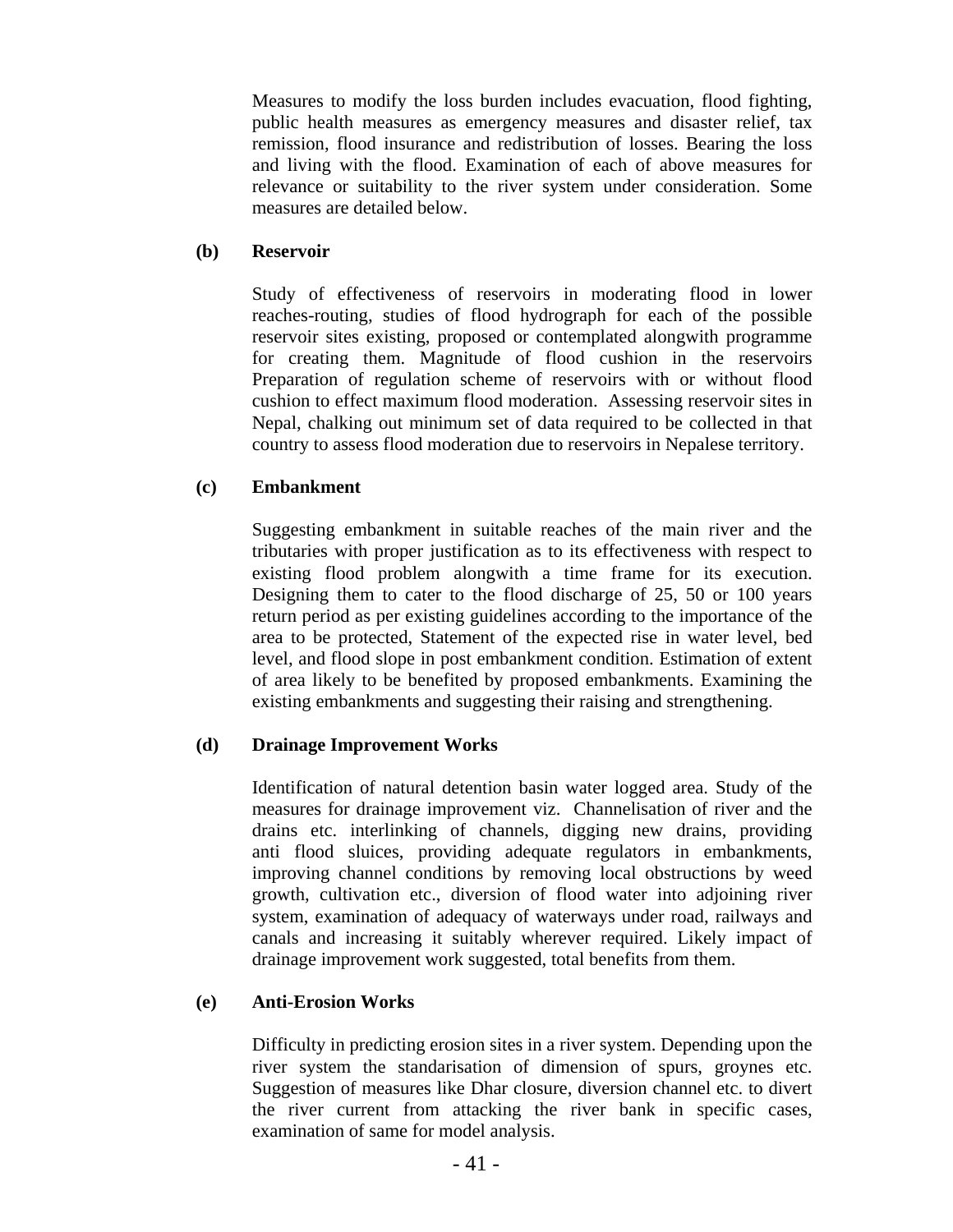# **(f) Watershed Management Works**

Identification of the extent of catchment area to be earmarked for watershed management works. Assessment of its impact on the flood moderation and stabilization of the river regime based on similar works done in the past in similar adjacent catchments. Quantitative and qualitative benefit from the measure. Possible cost of the measures.

# **(g) Flood Plain regulation/Zoning**

Preparation of map dividing the flood plain of the river system depending upon the severity/risk of floods in different areas in a scale of 1:15000 or 10,000 or any nearer scale subject to the availability of map (state Govt. may do this work and supply the map to the GFCC). Carrying out survey works by competent authority for this purpose so that maps with a contour interval of 0.5 m on 1:15000 scale is available. Based on the flood risk maps prepared as above, the river system may be subdivided into various flood plain zones for identified human activities. Legislative enactment for the flood plain zoning by the State Govt. may be enacted to enforce implementation of the envisaged activity in the various zones.

# **(h) Disaster Preparedness**

Working out plans and have full rehearsal of disaster preparedness in the river system.

# **(i) Flood forecasting and Flood Warning**

Described in Chapter –VI.

# **(j) Flood Proofing**

Suggesting suitable flood proofing measures for flood affected areas. Also flood proofing measures to be taken in advance before undertaking a particular activity in a flood plain susceptible to frequent flooding.

#### **(k) Plan Size**

Estimate of the economically viable plan size (Pre-feasibility stage) in the river system based on average damages in the river system assuming that upto 80% of affected area can be protected. The plan size may be about 5- times the value in rupees of average annual damages at current prices. The cost of future proposals to be checked against the economically viable plan size.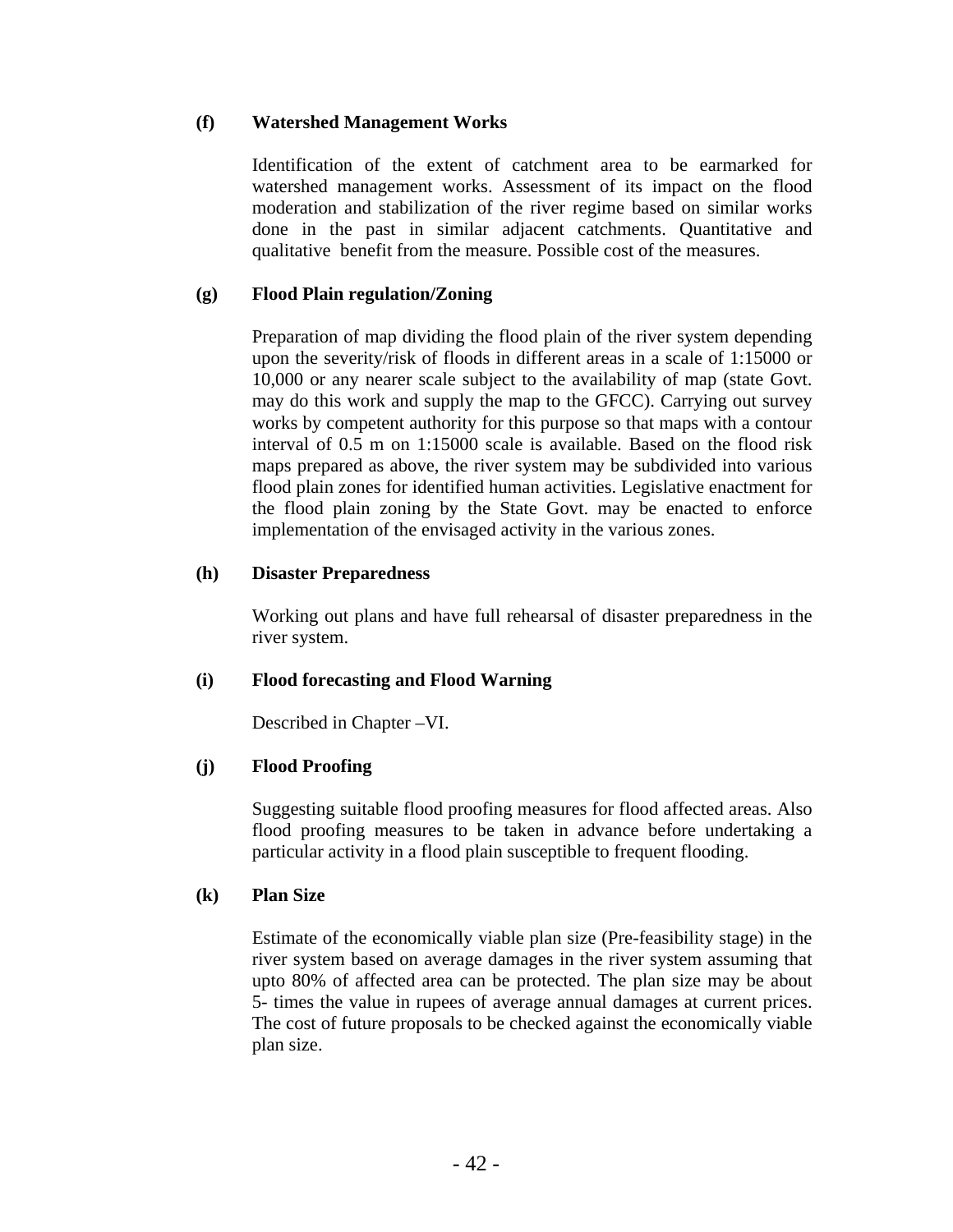#### **Step-3 Prioritisation of Work**

Arranging the balance works (i.e. the recommended work excluding those already completed or under progress) suggested in the plan in order of priority with stipulated time frame.

**Step-4** Estimate of Balance Works with likely annual expenditure, working out the approximate cost of balance works on pro-rata basis on the cost of similar works executed in the catchment or adjoining area/actual estimate. Likely annual expenditure on the balance works.

#### **6.0 FLOOD FORCASTING AND FLOOD WARNING**

#### **Introduction**

Concept and definition of flood forecasting utility of the forecast, parameters constituting the flood forecast, definition of warning level, definition of warning time and its importance, activities following formulation of forecast viz. dissemination of the forecast to concerned Engineering and Administrative authorities. Brief history of forecasting in India

#### **6.01 Existing Flood Forecasting Activities in the River System**

Description of agencies doing the flood forecast, List of existing forecasting stations in the river system. Details of individual forecasting station including existing ways and means of collecting data for the forecast, formulation of the forecast and dissemination to all concerned. Accuracy achieved by the forecasting stations. Proposals to improve existing forecast stations and to set up new station if any. Adequacy of the existing forecasting stations.

#### **6.02 Recommendations and Conclusions**

Description of need to correlate forecast level with extent of inundation of flood plain areas, suggesting ways and means to improve warning time by, say, using modern advanced techniques viz. installing telemetric stations for data transmission and collection, setting up computer compatible rainfall radar for more accurate and quicker assessment of aerial rainfall, utilisation of weather forecast of the super computer of the IMD at Delhi etc. Need for additional base stations, forecast stations, inflow and outflow forecast stations etc. in the river system to qualitatively improve the forecast and enhance the efficacy of the flood forecasting system as a whole.

# **7.0 SUMMARY OF PROPOSAL**

#### **7.1 Summary of proposal**

All the proposals of flood management of the plan to be summarized in this chapter. They may be narrated serially para referred to in the plan to be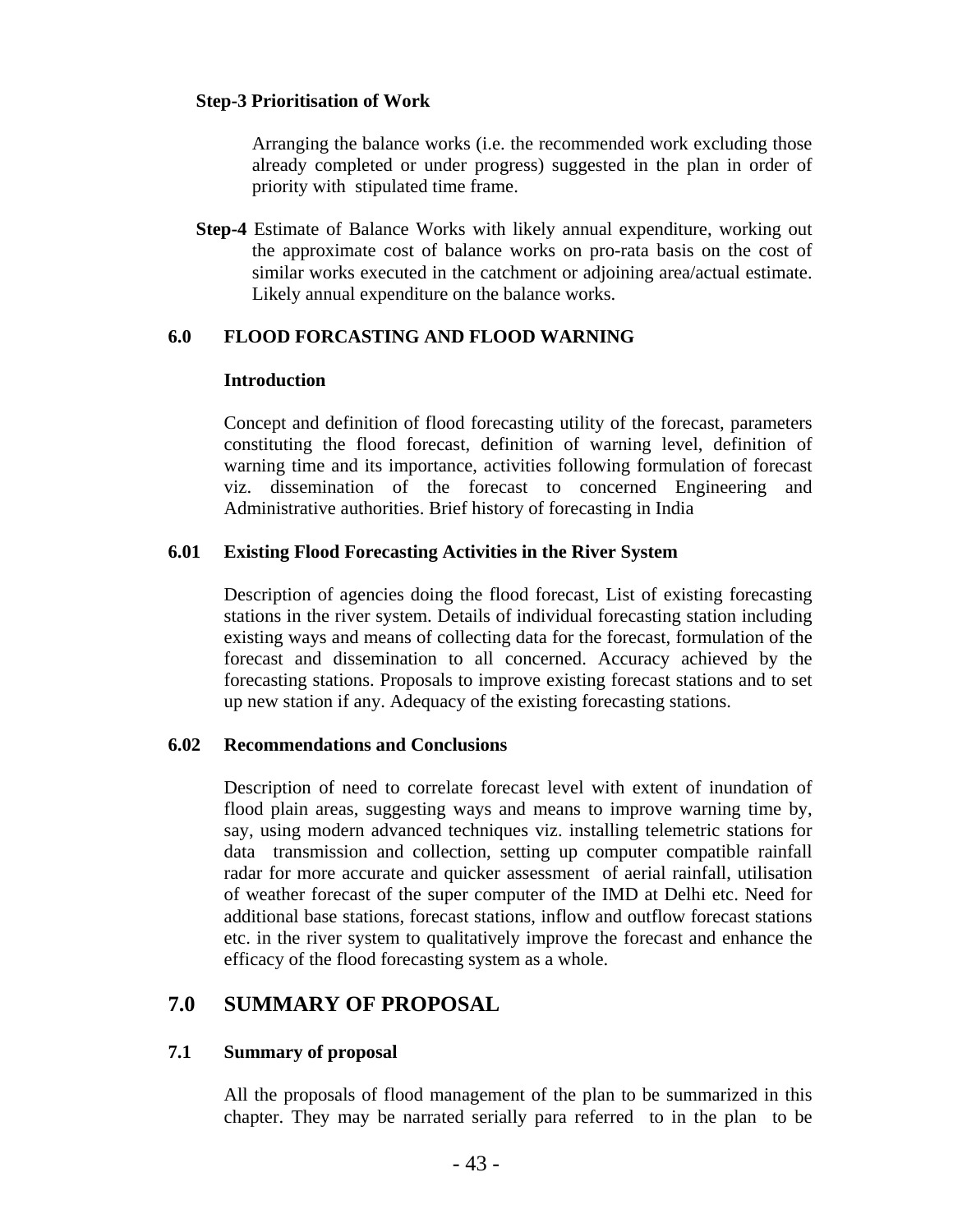properly quoted for each of the proposals. Agencies to carry out the proposals also to be mentioned.

An executive summary of the Comprehensive Plan for flood management with an index may should be appended invariably with such plan.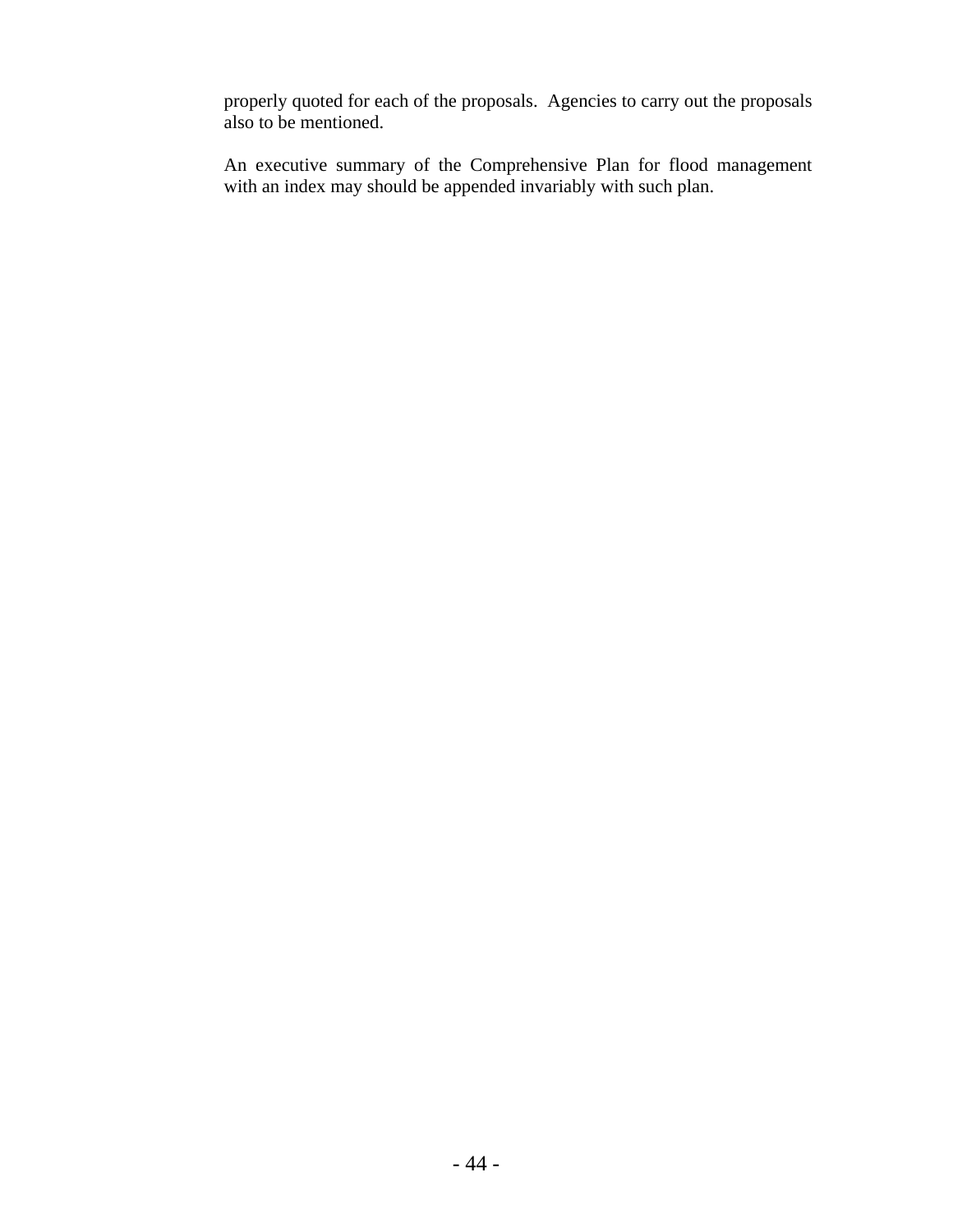# **CHAPTER VI**

# **CRITERIA FOR TAKING UP UPDATING OF A COMPREHENSIVE PLAN OF FLOOD MANAGEMENT**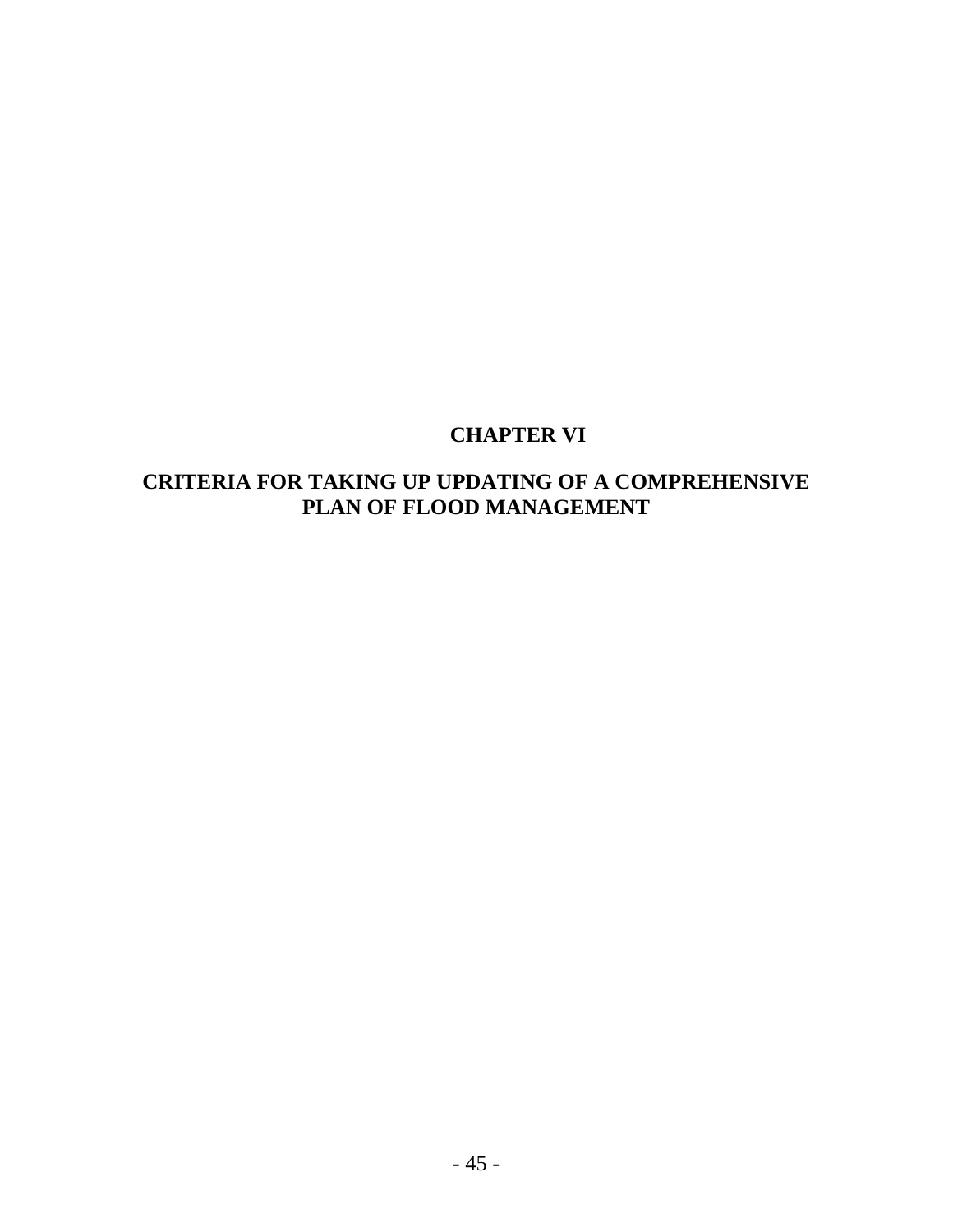#### **CHAPTER VI**

## **CRITERIA FOR TAKING UP UPDATING OF A COMPREHENSIVE PLAN OF FLOOD MANAGEMENT**

Attention is invited to the item 17.2.4 of the summary record of discussions of the  $17<sup>th</sup>$  meeting of the GFCC (circulated by this officer letter No. GFCC/C-2/86/44 p 61-94 dated 15.6.89 wherein the Members of GFCC had expressed the following broad views regarding the updating of Comprehensive Plan prepared by the GFCC of individual; river systems in the Ganga Sub-basin.

" They (the Members) were of the view that preparation of Comprehensive Plan of flood Management for river systems was a dynamic process. As such, the plans would require periodic updating say every five- years in the light of changes in the river configuration, efficacy of works already executed and other developmental activities in the catchment …………"

In addition to the above most of the earlier reports were prepared on the basis of inadequate data/information due to which various essential studies could not be carried out which could be improved while updating. (The Comprehensive Plan of Flood Management for all the 23 river systems comprising the Ganga Sub-basin, prepared by GFCC, have already been circulated to all concerned). The specific reasons of updating of the above Comprehensive Plan may be summarised as below:-

- (I) Report prepared with inadequate data base which can not be largely improved in a subsequent updating.
- (II) To remove the weaknesses in the report by concretising formulation of future proposals of flood management which may be vague at present it may be mentioned that the non-availability of relevant data has been a major constraint in preparation of Comprehensive Plan for all the river systems. A list of data (Copy enclosed at annexure-I) had already been circulated to the State Government and they were reminded also from time to time but only partial data for many of the plans were supplied to the GFCC. If the remaining data are made available at a later date, the updating can be taken up to with the help of the same which might lead to more appropriate and definite future proposals. The impact of non availability of data is explained in some detail later.
- (III) A major change in the river regime might have taken place after the Comprehensive plan was prepared. For example, the river course might have avulsed or a stream from adjacent river system had entered the regime of the river under consideration.
- (IV) There has been a new spurt in the main activity in the river system. The Government Departments, like Railway, Water Resources, PWD etc. might have extended their activity. New road might have come up without proper waterways in the bridge/ culvert affecting public and private properties like railways, industrial installations etc. severely leading to the drainage congestion and aggravation of flood.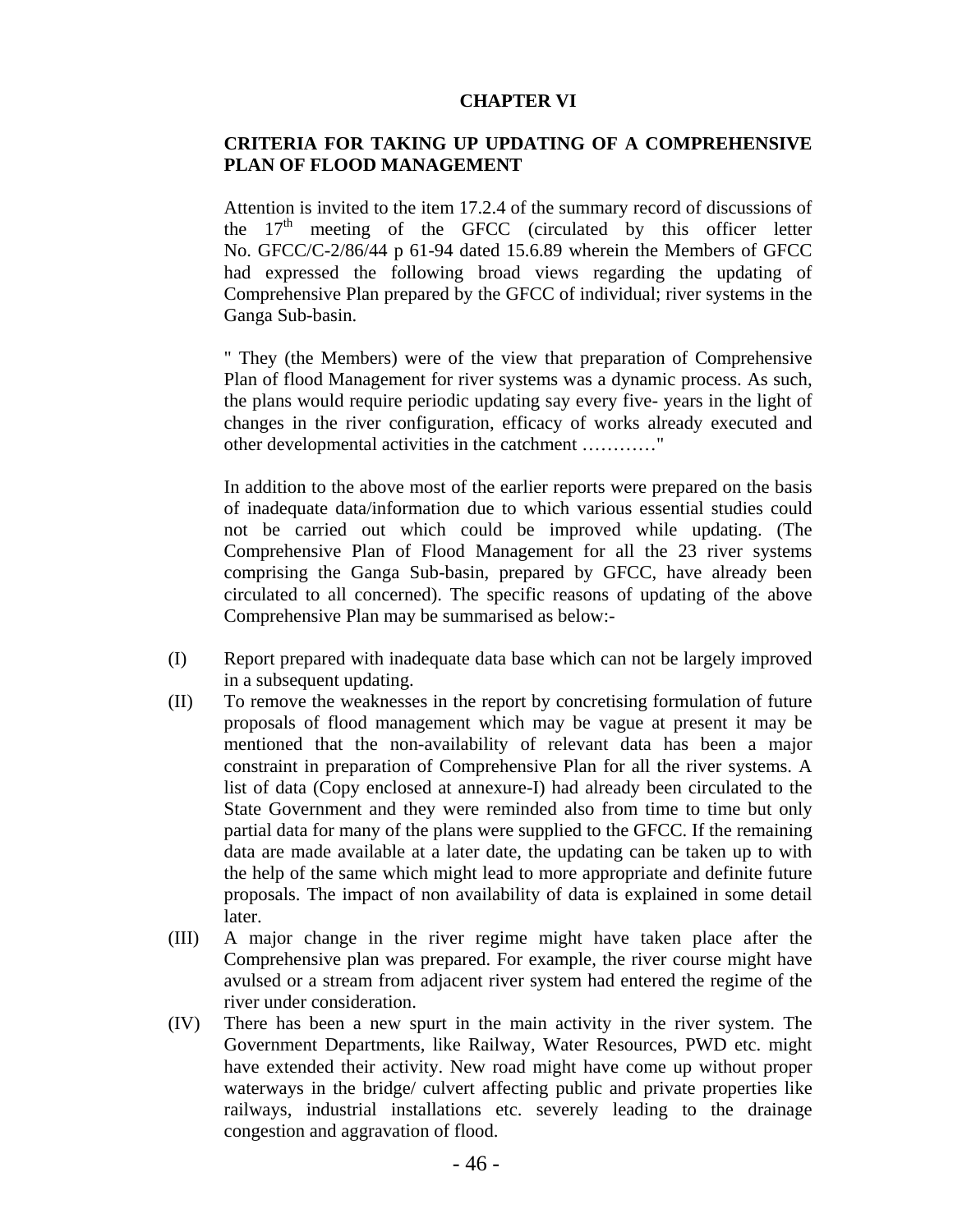- (V) In case of international rivers, sufficient data/information pertaining to other country is made available for the part of catchment outside India, which would help plan flood management work in that country viz. reservoirs, embankments, watershed management works etc. and would enable the study of their effect downstream on the existing, ongoing and proposed works. Particularly, if a proposal for reservoir in Nepal gets activated by more favorable response from the HMG Nepal, this may necessitate updating of the plan accordingly. Data on existing works carried out on international rivers out side India will help significantly plan flood management and other measures in India.
- (VI) Analysis done in the report could be improved/new analysis done by various tools used in the plan hitherto. For example, an estimate of flood moderation from a proposed reservoir in an ungauged catchment could be realistically done by some acceptable suitable tool.
- (VII) The existing flood management works have become defunct for some reasons.
- (VIII) Works/studies suggested in the Plan, viz flood plain zoning, cubature studies for rise in river bed etc. are carried out by the State Government to its logical conclusion for incorporation in the Plan.
- (IX) Results of ongoing specific studies, (like Mathematical Model studies for Kosi Forward Embankment) become available for implementation.
- (X) Periodic updating.
- (XI) Any other reason the State Government finds suitable to update the Plans.

# **Limitation of the Data Base**

# **(I) Rainfall Data**

(a) The rainfall data base are severely limited. Generally while preparing a Comprehensive Plan of the river system reliance had to be placed on published data of the IMD mainly in terms of average monthly, seasonal and annual rainfall data and isohyetal lines. In a few cases, rainfall estimate like frequency of occurrence of different amount of daily rainfall data from IMD/State Govt. could be had and utilized (only in one river system i.e. the Punpun river system one-day, two -day, three-day, four-day five-day maximum rainfall of 5,10,25,50 & 100 years of return period were available from IMD and utilized).

Lack of proper response from the State Government and longer time needed in the procedures for obtaining the data from the IMD are normally faced.

(b) A proper knowledge of spatial and temporal distribution of rainfall in the catchment is essential. Actually hourly rainfall data for the period of storm are required. In its absence, it is not possible to arrive accurately at the unit hydrograph of medium size catchment or even the rainfall-runoff relationship may not be developed. (Available daily rainfall data could be utilized for studies only in case of Punpun river system). It may be recalled that unit hydrograph sums up response of the catchment to rainfall and it can be used to compute flood discharges of various return period or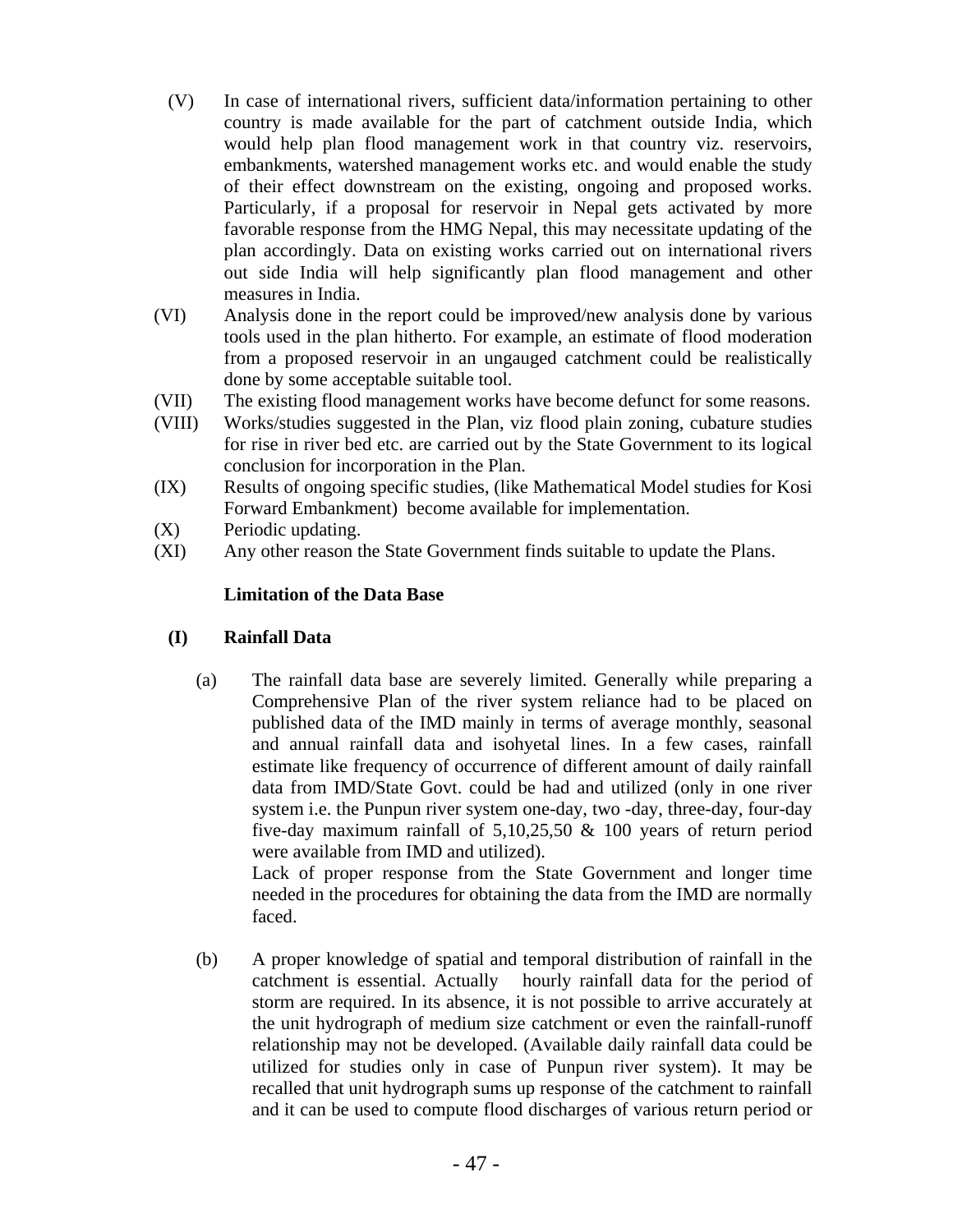may be helpful in obtaining design flood hydrograph for the purpose of reservoir and channels routing.

(c) The major catchment of most of the Northern tributaries of the Ganga, which in fact are mighty rivers, responsible for substantial portion of the flood problem, lie in Nepal. Rainfall data are altogether not available in Nepal. Only since 1988-89, 3-hourly rainfall data of twelve raingauge station in Nepal are being supplied to India by them on real time basis. Though the number of the rainfall stations are still very limited, this data will prove of much help for the above mentioned analysis and in updating the Plan.

# **(II) Gauge, Discharge & Silt Data**

- (a) In case of major river gauge discharge and silt data observed at sites maintained by CWC are more or less systematic and consistent and have been utilized in formulation of Plan. However, they are often of short duration and the record available is rarely sufficiently long to predict 100 or even 50 years flood with high level of confidence. Many of the rivers, particularly tributaries to the main rivers, remain ungauged making difficult, among others, to ascertain its capacity to drain flood water. The sites maintained on rivers are also not closely spaced to estimate the spill discharge of the river in between the sites.
- (b) The gauge discharge data on daily basis and on hourly basis during the storm is essential which are also not available in some cases. They are essential for a large number of purpose viz. estimation of design flood, to have indication of the depth and duration of flooding, to estimate spill discharge, to ascertain amount of water to be diverted to diversion channel, to estimate spacing and height of embankments, to estimate amount of drainage congestion, to help plan capacity for reservoirs etc.

# **(III) Maps**

# **(a) Contour Map**

For perspective planning of flood management works in pre-feasibility stage like embankments, diversion channel, detention basin etc. to estimate at a particular stage in the river and also for flood plain zoning, the contour maps on a scale 1:15,000 at contour interval of  $\frac{1}{2}$  to 1 m. is essentially required. The Survey of India has already taken initiative to prepare such maps and for some of the flood plains these have recently been prepared. Such contour maps could not be utilized while preparing the earlier Comprehensive Plans. These maps are now gradually being made available for the entire flood plains of the Ganga sub-basin. Once these are available, they may be used for specific recommendation of flood management works besides taking up flood plain zoning also.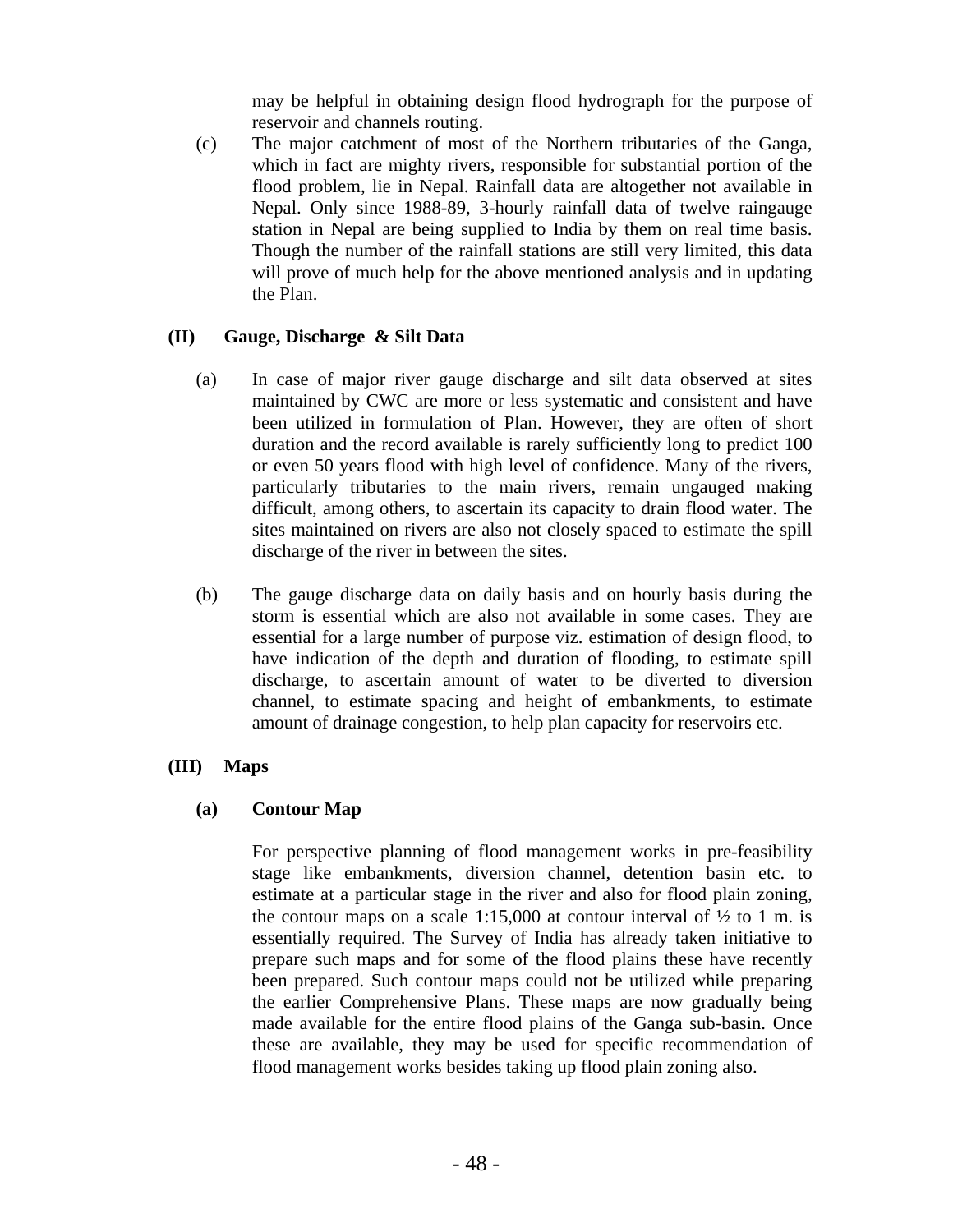# **(b) Map showing Flooded Area**

State Governments were requested to supply maps showing the area flooded each year with the demarcation specially of the area flooded by the failure of engineering structures. Even these basic data are not generally made available except in a few sporadic years from a particular State and on a map of very small scale (which really does not serve the purpose).

# **(c) Longitudinal Section & Cross Section of River**

The precise longitudinal section of the river too in the required length are often not made available except only for few segments of some rivers, making difficult to precisely design the embankment, estimate the Water Level in post embanked condition etc. Also the cross sections of the rivers likewise were not supplied at most of the salient points of the river and at interval of 10 km every year in pre and post monsoon period for the above work. Many of the rivers are showing tendency of siltation of their bed necessitating raising and strengthening of embankments, aggravating drainage problems etc. Which may not be possible to tackle accurately in absence of above information.

# **(IV) Waterways of Existing Road & Railway Bridges**

 Waterways in road and railway bridges wherever available have been incorporated, but the GFCC as one of its main tasks, is conducting study of these waterways in all the river systems of the Ganga Sub-basin. It is essential that the results of such studies be incorporated in the updated plan. It may be mentioned that many new roads have come up in almost every catchments without providing sufficient waterways causing severe aggravation of flood problem. These roads too are damaged very often due to the above reason.

# **(V) Reservoirs**

Reservoirs are thought to be indispensable for long term flood management. As already mentioned, reservoir sites on all the northern tributaries of the Ganga are available only in Nepal and little data/information is available about them at present. Once the relevant hydrological and topographical data/details become available, study can be made and incorporated in the updated report.

# **(VI) Water Resources Development Outside India's Borders**

Very little details of water resources development activities outside India and affecting the lower reaches of rivers emanating from other countries are available. If all the Hydrological, hydrometeorological, irrigation & flood control (including diversion & storage structures & their operation). Soil conservation and other data are made available, a more appropriate study could be under taken to enrich the Comprehensive Master Plan.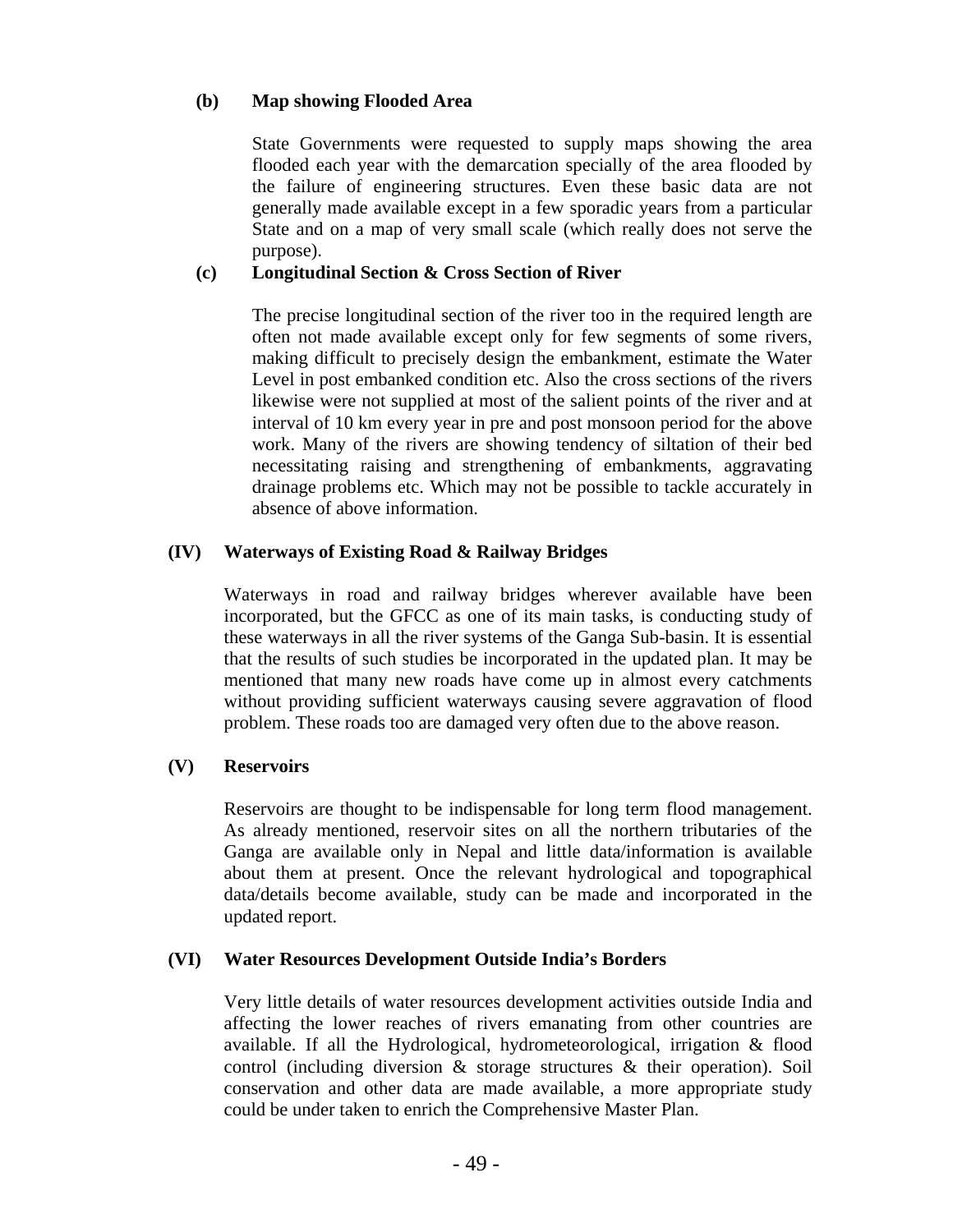# **ANNEXURE -I**

**List of data required for preparation on Comprehensive Plan for flood management of the various river systems in the Ganga Sub-basin.** 

**List No-I** 

# **Map/Data for the preparation of Comprehensive plan**

## **(A) MAPS**

- **1.** Flood maps: Maps on a scale of approx. 1cm. = 0.64 km. Showing flooded areas for each year for the last 10 year. These maps should show contours at interval of one meter and include the existing/under construction/proposed flood control works. These should also show the existing course of rivers and tributaries indicating railways, national highways, P.W.D roads and important installations.
- **2.** A map on a scale of approx, 1 cm. = 2.54 km. showing the existing raingauge stations, gauge, discharge and silt observation sites. Any proposal in hand or contemplated to add to or reduce the number of these sites be also indicated.
- **3.** Soil map on a scale of approx. 1 cm. = 2.54 km for the whole catchment.
- **4.** Cross-sections upto the HFL of all rivers (of consequence) at 10 km. interval and at all key points including confluence points of major tributary, Low water levels as well as HFL should be marked on each cross-section.
- **5.** Longitudinal section of river prepared from these above cross-sections along deepest bed levels. These should be on a suitable scale say 1 cm.  $= 10$  km. horizontal and 1 cm.  $= 10$  m. vertical depending upon the length of the river concerned.
- **6.** Logs of bore holes, if any, done in the riverbed, substrata or of any bridge etc. across the river may also be shown.

# **(B) Data**

- 1. Peak gauge discharge for periods of storms and silt data for various sites of the rivers for as many years as available.
- 2. Daily rainfall data for periods of storms for different raingauge stations for as many years as available. Data regarding the storm patterns for (i) Hourly, (ii) 1-day  $&$  (iii) 3-day, if available, be given.
- 3. Maximum HFL and discharge, observed on various rivers at different sites.
- 4. Data regarding duration and frequency of flooding.
- 5. Annual flood reports. Technical (from Irrigation authority), Administrative, Financial (from Revenue authorities) covering districtwise damage data due to floods for the last 25 years.
- 6. Schemes for flood control/reports/recommendations of the Expert Committees/ Consultants prepared from time to time.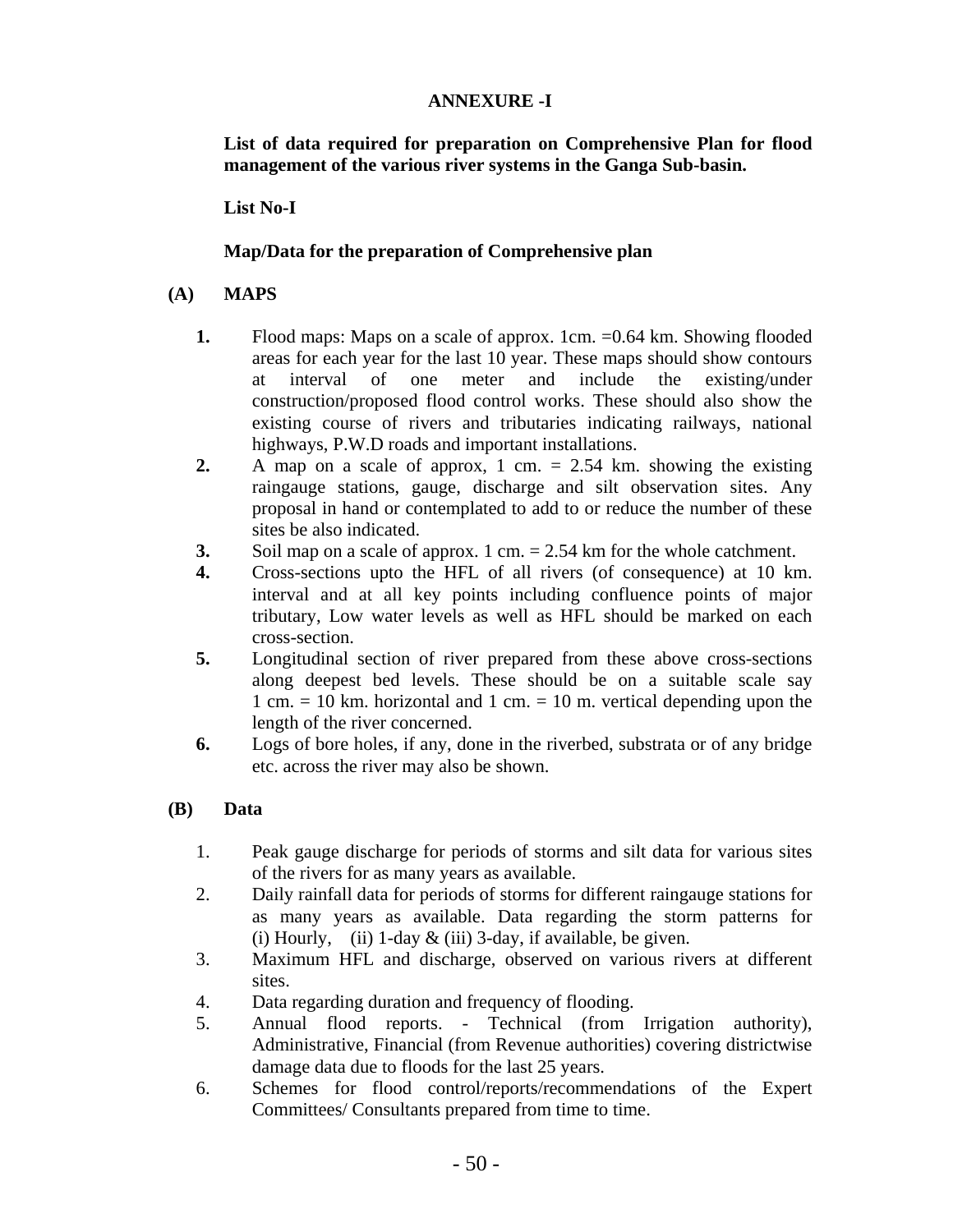- 7. Earlier reports of studies carried out, if any, regarding possibility of storage for flood moderation. In case of existing dams, the extent of flood moderation achieved is given.
- 8. Master Plans/Basin wise Plans prepared if any.
- 9. Waterways of existing road and railway bridges and the affluxes created during maximum floods.
- 10. Upto-date Planwise expenditure of flood control/protection works/ measures with future proposals.
- 11. List of salient features of all existing under construction and proposed flood works of various types viz. embankments, drains, spurs etc.
- 12. Details about soil conservation works/measures executed /under progress /proposed if any.

### **List No 2**

### **Map/Data for Evaluation of possible Effects of various Embankments**

### **(A) MAPS**

- 1. An index map at 1 cm =  $2.54$  km.
- 2. Plan showing pre and post embankment river channel (courses), banklines, embankments including retired lines on  $1 \text{ cm} = 0.64 \text{ km}$  scale.
- 3. Cross-section upto HFL of the river taken at every 10 km. and at all key points including every confluence of major tributary in pre and post embanked stage. Top level of embankment and water level and HFL should be marked on these cross-sections. L-Section of the river prepared from these cross-sections along deepest bed level both for pre and post embanked stage be also supplied to study whether the river is aggrading, degrading or poised. Scale for L-section should be  $1 \text{ cm} = 1 \text{ m}$ , vertical, Cross-sections of the embankments to a suitable scale at the above mentioned interval/points be also given.
- 4. Map showing area inundated before and after construction of the embankment to a scale of 1 cm =  $0.64$  km.

#### **(B) DATA**

- 1. Data before and after construction of the embankment regarding bed materials and silt load in reaches where embankment has been constructed.
- 2. All available reports on performance of embankment spurs, revetments or other protective works if any prepared or available.
- 3. Amount spent annually for the last 10 years on emergent works as a result of breaches/failures in embankments.
- 4. Annual expenditure on normal maintenance and repair of embankment excluding that covered under (3) above.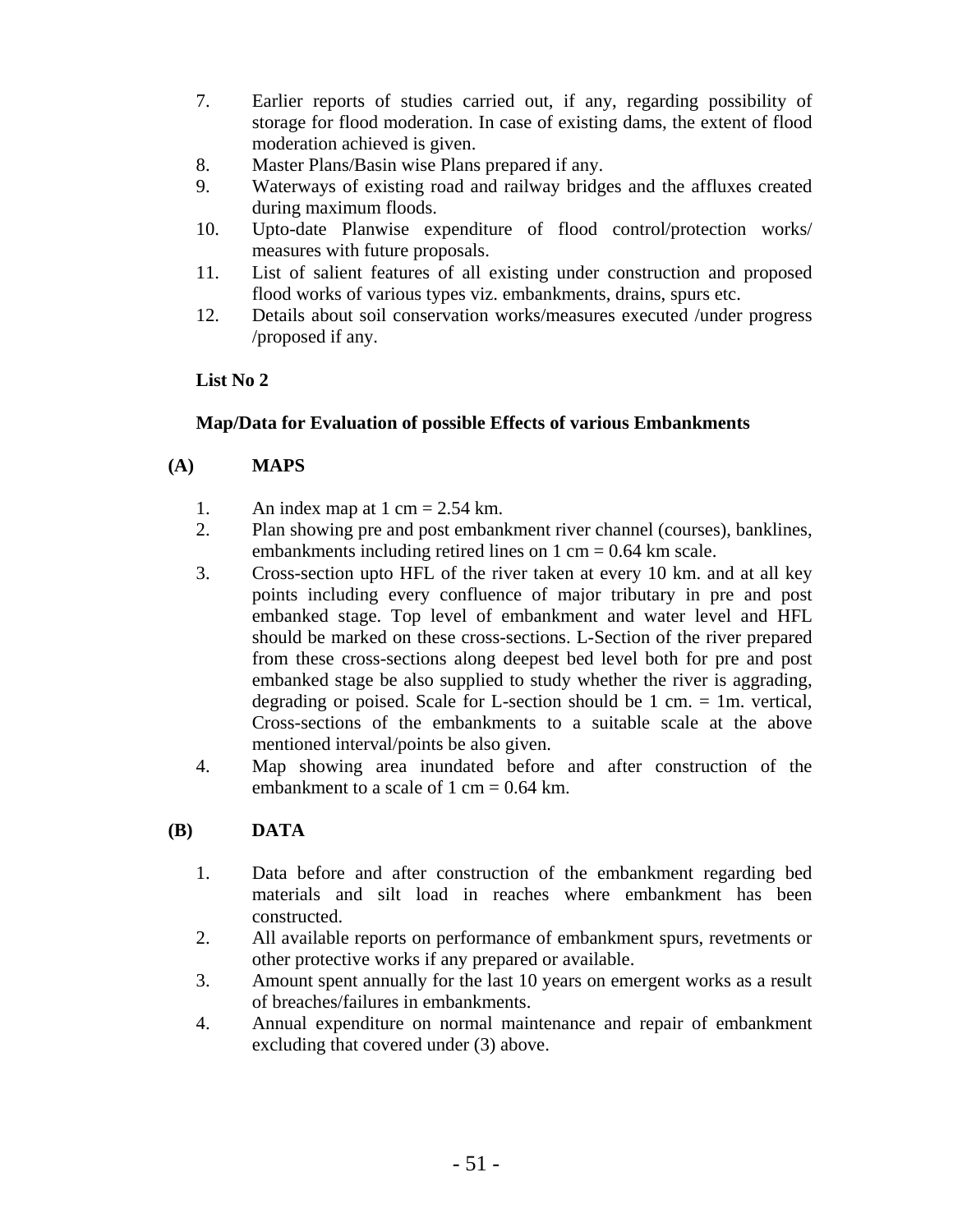# **CHAPTER – VII**

# **GUIDELINES FOR PREPARATION OF SCHEMES OF RAISED PLATFORM UNDER FLOOD PROOFING PROGRAMME**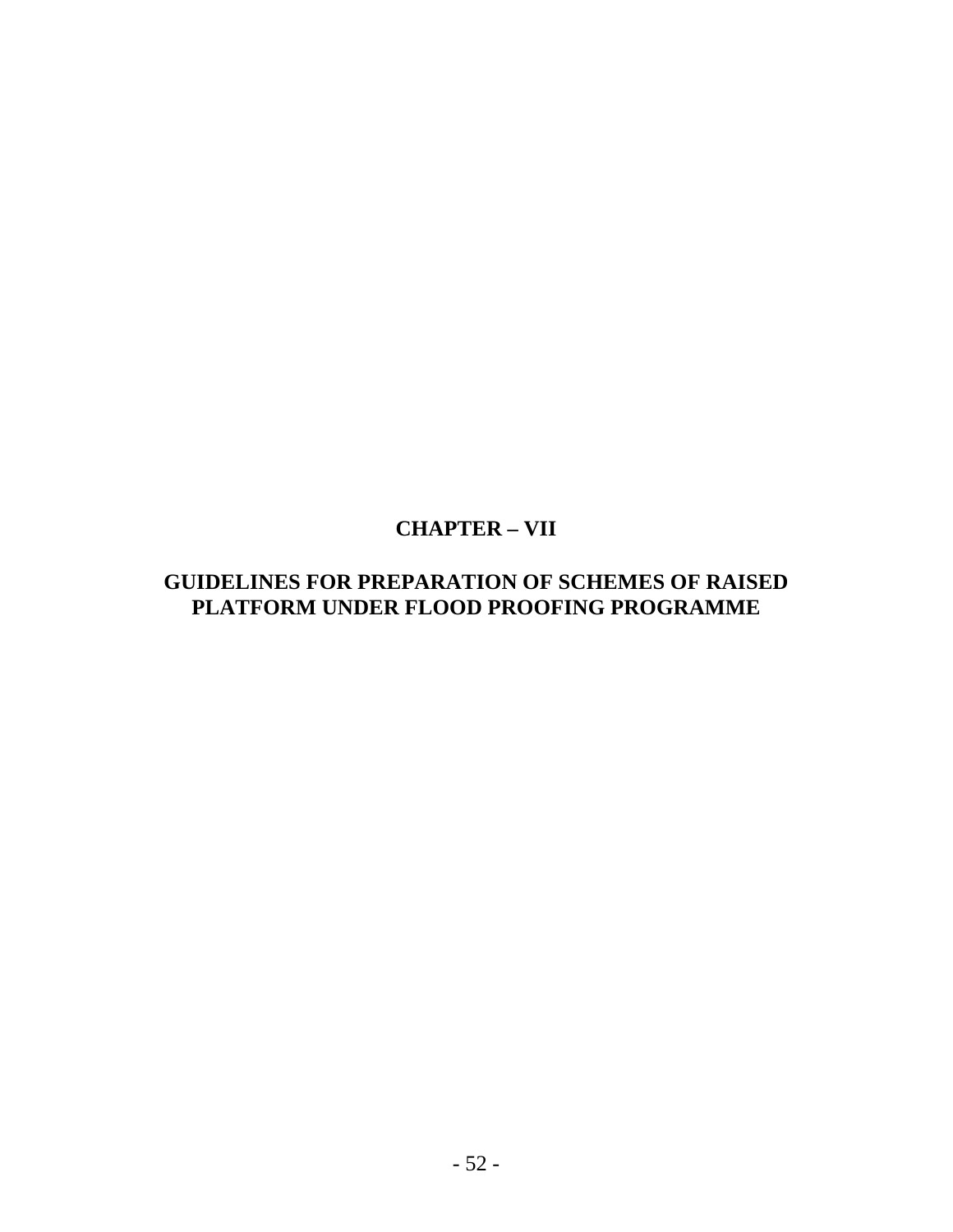# **CHAPTER - VII**

# **GUIDELINES FOR THE PREPARATION OF SCHEMES OF RAISED PLATFORM UNDER FLOOD PROOFING PROGRAMME**

## **1. Types of schemes**

The schemes of raised earthen platform may be implemented to provide shelter to people and livestock of the flood affected villages, which get marooned frequently resulting in acute hardship due to disruption of basic civic amenities and communication links.

### **2. Selection of area**

This types of schemes are indicated for areas which suffer inundation of homestead areas of villages at least once in 5 years. Homestead areas should be identified on the basis of reliable flood records of the past 10 years also viz. demarcation could be done based on level of submergence shown on contoured index maps of the area, frequency of submergence/duration established by reliable flood records. Selection of village for such schemes are also to be supported by certified statements of damages suffered yearwise. A reliable damage assessment has to form basis for the investment.

### **3. Design criteria**

# **(a) Top of platform**

Top level of the platforms should be 0.6m above the flood level for 25 years frequency if the platform is to be constructed in unprotected areas. In case the platforms are on the countryside of embankments the freeboard is to be reckoned above the maximum water level observed due to drainage blockage with the proviso that platforms are generally at the same level as the top of the protecting levee adjoining.

#### **(b) Size**

Size of the platform may be determined on the basis of 40.50 sq.m area for each family plus 10% for animal and fodder plus 20% for internal passages, water and sanitary installations. These provisions can be subject to alteration on the basis of actual experience.

#### **(c) Drinking water**

Provision for tubewell at the rate of one tubewell for 20 families may be made.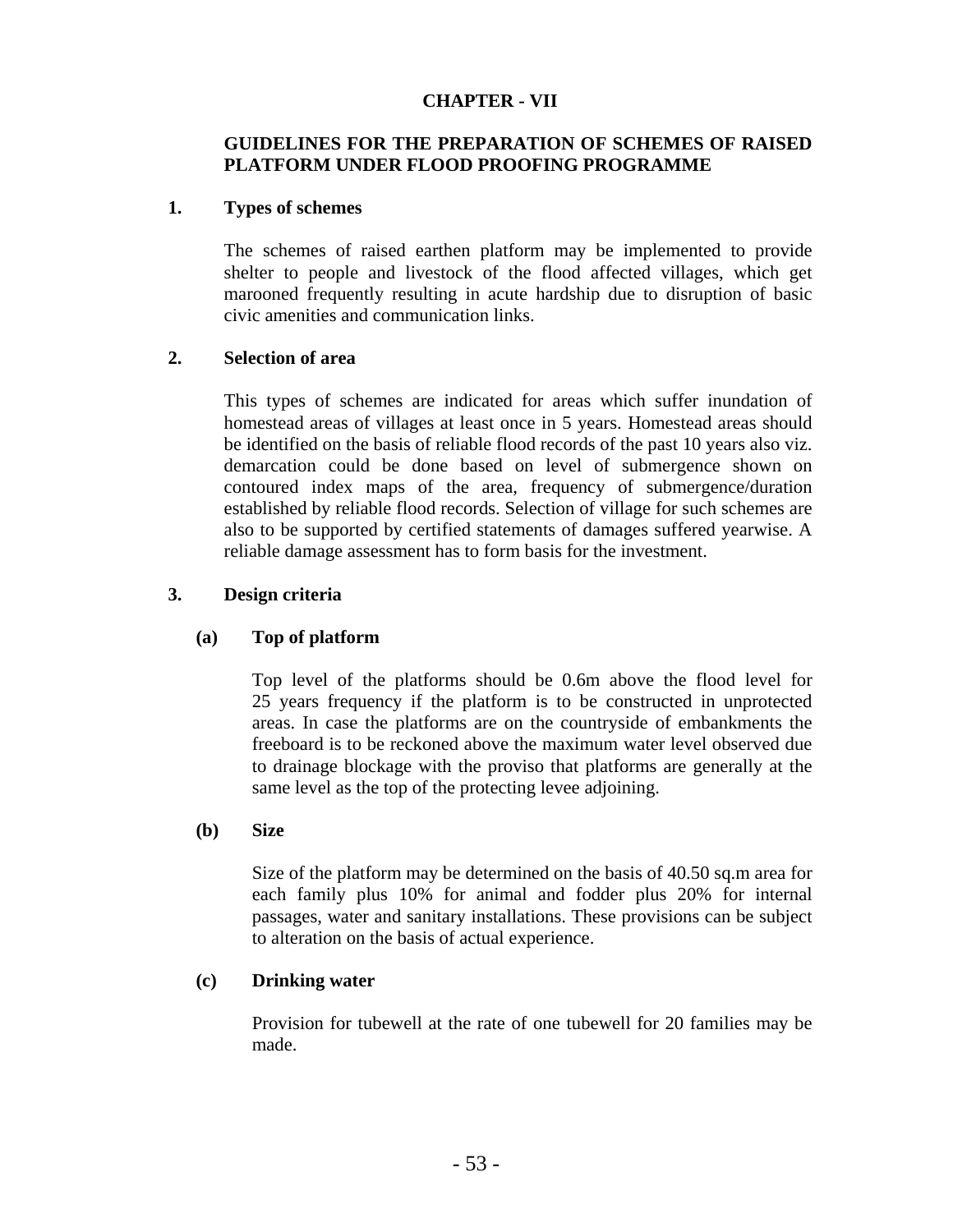## **(d) Public conveniences**

One block of 4 toilets may be provided for 25 families with suitable disposal of wastes.

### **(e) Link road**

All platforms shall be sited so that connection to nearest all weather road/service roads of flood embankments to provide all weather access is possible. The link roads may have 20 cm brick soling and 3.5 m top width.

**(f)** Provision of a motorboat may also be made for such platform clusters. Operational aspects have to be considered to ensure boat operation remains sustainable.

### **4. Justification**

 Since the programme aims to alleviate suffering of the people, the benefits of the schemes may be considered as social benefits and therefore a rigid benefit cost analysis on the lines of flood management schemes may not be sole requirement reflecting only the tangible damages avoided. However, both direct and indirect benefits by implementation of the scheme may be assessed and properly projected to justify the investment.

#### **5. Estimate**

Estimate for the raised platform shall not include cost of land whether temporary or permanent and over head charges. It is preferable to site platforms on Government land suitable and available.

#### **6. Maintenance**

 Cost of subsequent maintenance of the platforms and services shall be worked out and reflected. These amount shall not be chargeable to this programme. Similarly  $R \& M$  expenditure on motor boat, security etc. shall also not be met from this programme.

- **7.** As far as practicable earth for construction of raised platform should be procured locally without involving mechanical transport.
- **8.** A time frame for completion of the scheme is the essence of the scheme and included in the proposal.
- **9.** Schemes may be submitted to GFCC in triplicate for processing their acceptance by the Steering Committee.
- **10.** Funds released under this programme will not be diverted for any other work.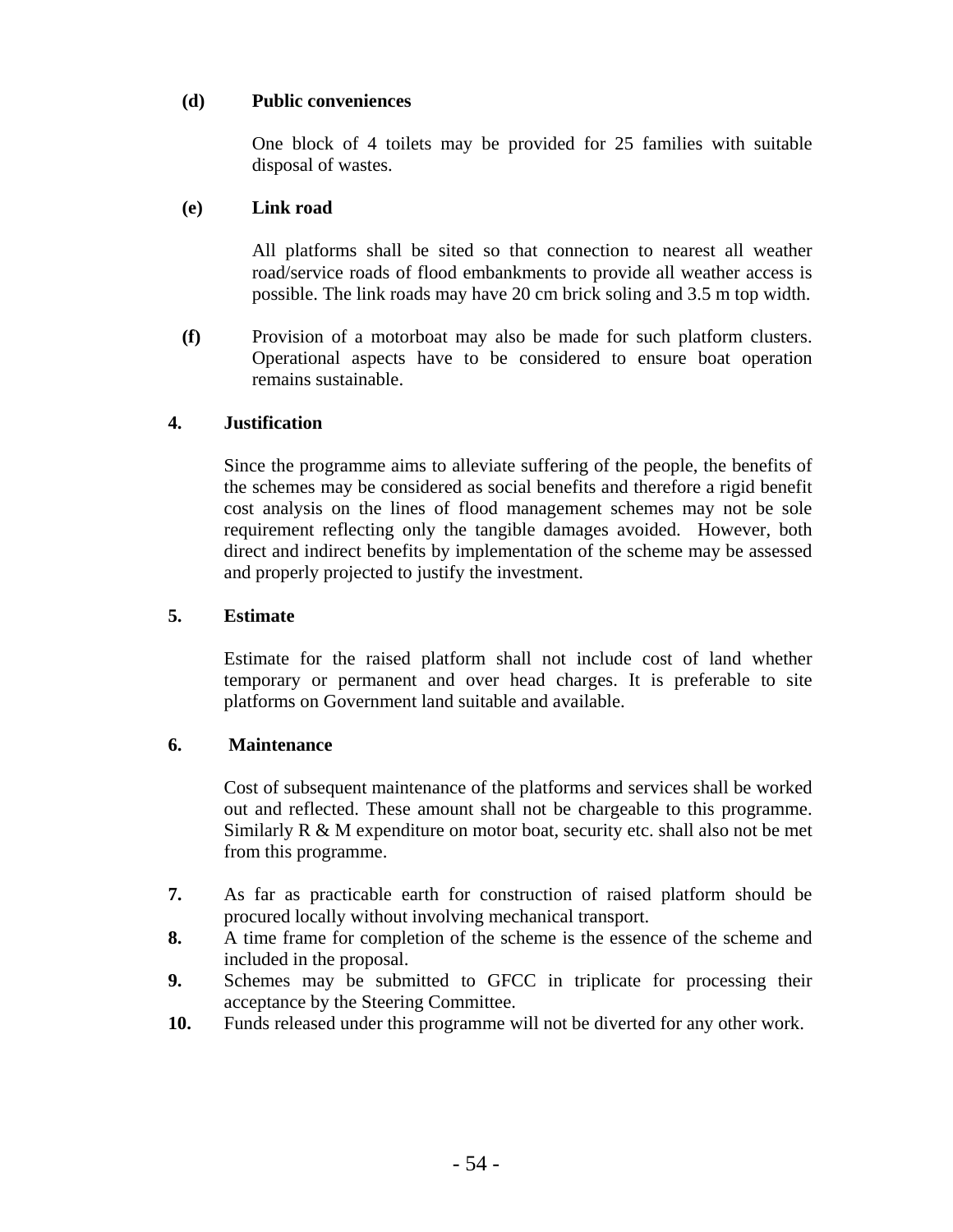# **CHAPTER – VIII**

# **GUIDELINES FOR PREPARATION OF SCHEMES FOR QUICK DRAINAGE FACILITIES UNDER THE FLOOD PROOFING PROGRAMME**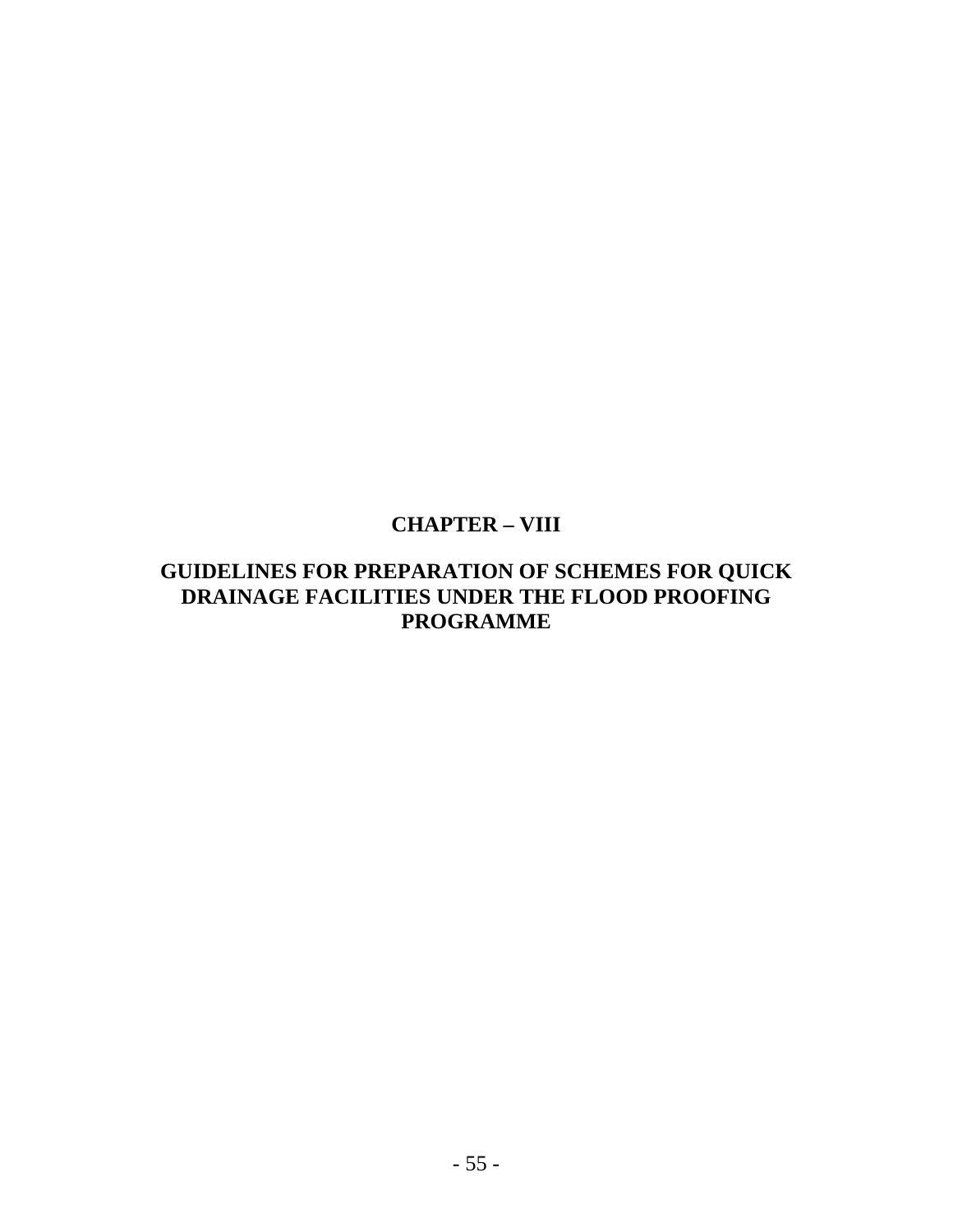#### **CHAPTER -VIII**

# **GUIDELINES FOR PREPARATION OF SCHEMES FOR QUICK DRAINAGE FACILITIES UNDER THE FLOOD PROOFING PROGRAMME**

#### **1. Types of Schemes**

 With a view to lessen water levels by relieving drainage congestion and thus alleviate suffering to the people in the chronically flood prone areas, schemes for quick drainage facilities by innovation in gates, sluices and related works may be included/sponsored under flood proofing programme.

### **2. Selection or area**

 Under this programme those areas be included which suffer drainage congestion at least once in 5 years. Such areas may be identified on the basis of reliable record of immediate past 10 years or so. Demarcation of pre project affected area may be related to a flood level and post project benefit also similarly to a alleviation at a lower flood level. The yearwise duration and levels should be marked on index map showing contours. Certified statement of damages suffered yearwise in the area shall form a basis for damage assessment and taken as its evidence.

#### **3. Justification**

 Such schemes shall be considered under this programme which can ensure that no drainage congestion in the benefited area occurs more than once in 25 years. In other words the schemes are to be designed against submergence levels of 25 years return period. If in exceptional cases benefit is allowed to cropped areas, protection shall be to flood level of 1 in 5 year frequency with duration of over one week. Also as a rough guide the investment may not exceed Rs. 5000 per benefited family. Since the programme aims primarily to protect the population during floods and avoid resultant suffering and damage, a rigid benefit cost analysis on the lines of flood management schemes may not be relevant, reflecting only the tangible damage avoided . Both direct and indirect benefits should be assessed and highlighted to justify the investments. The direct benefits may be quantified.

#### **4. Identification of problem and remedial measures**

 The existing drainage system down to micro level with blockage points may be identified on a large scale map showing general topographical features such as contours, communication system, location of bridges and culverts over the streams, area affected by drainage congestion supported with a pre project flood level and a post project level. Analysis is to be lucid enough to project the problem and justify the remedial measures.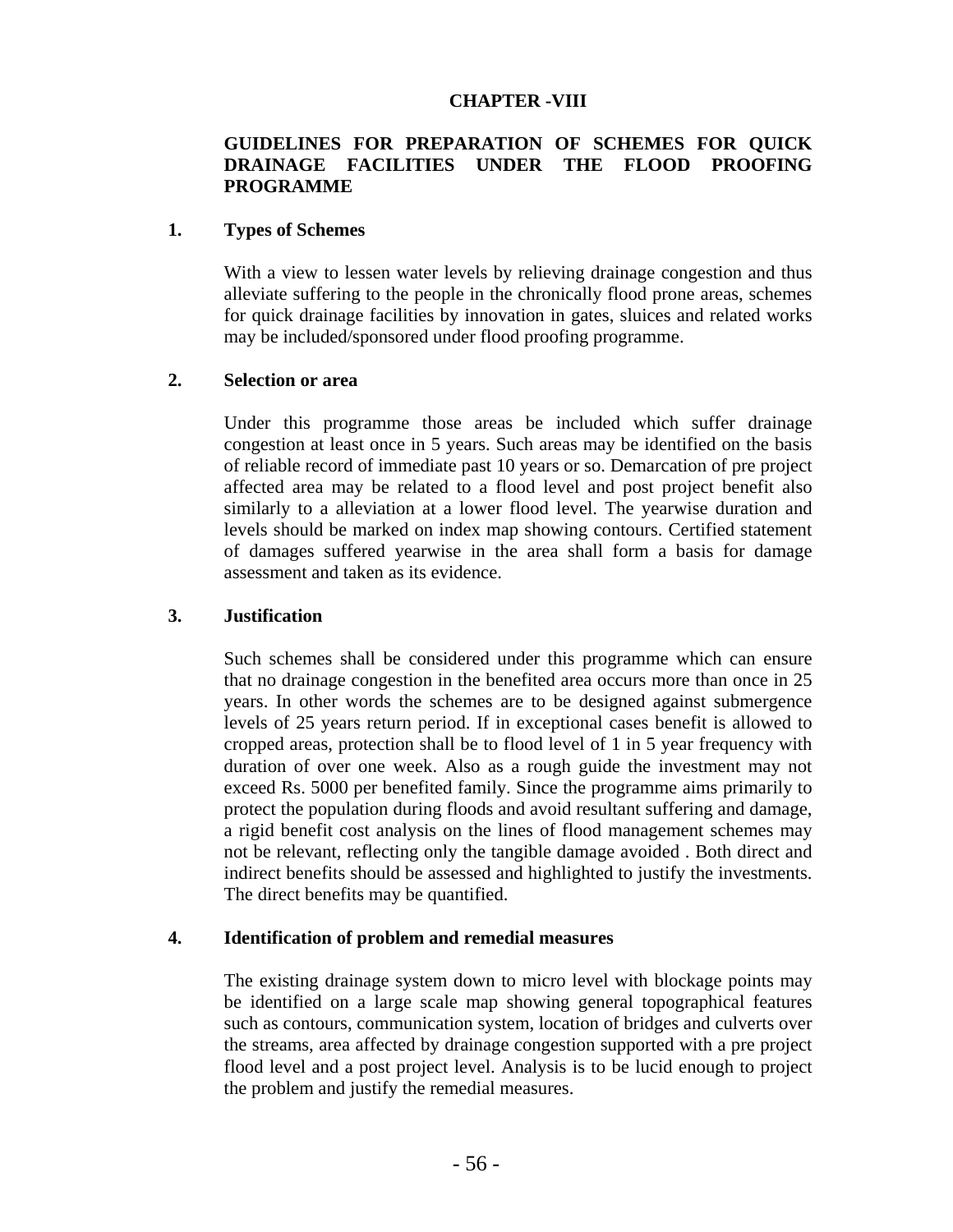### **5. Provision of additional waterways by remodeling/constructing culverts and bridges**

 Where natural drainage is obstructed because of restriction of waterways, additional waterways may be provided in the existing structures or new culverts etc. The adequacy of waterways may be carefully determined. In this connection, reports, prepared by GFCC or CWC to check adequacy or otherwise of waterways under the railways and road bridges may be consulted. The adequacy of waterways under the C.D. works on the irrigation canals and the functioning of the structures under them may be reviewed and suitable remedial measures may be assessed for additional waterways where found justifiable.

### **6. Cleaning of clogged cross drainage works like Culverts, Water ways etc.**

 Proposals for cleaning of the clogged waterways may involve manual works in case of small quantities and application of hydraulic jetting systems in case of works involving large quantities. An investigation be carried out to find out the reasons for clogging of waterways and measures to prevent such clogging in future may be proposed.

# **7. Resuscitation of secondary and primary drainage channels**

 Capacities and hydraulic conditions of the secondary and primary drainage channels have to be properly evaluated on the basis of topographical surveys such as longitudinal and cross-section, drainage area, rainfall pattern, flood slope and outfall levels etc. Measures necessary for improving the hydraulic performance of the channels such as removal of blockage, straightening of loops, re-sectioning etc. may be provided as called for.

# **8. Improvement of existing sluices**

 The condition of existing drainage sluices may be carefully investigated and assessed and reasons for malfunctioning, if any, determined. Suggestions for making suitable changes in the design of gates and hoisting arrangements to make their operations semiautomatic may be included. Provisions for other necessary repairs including replacement of defective parts, overhauling etc. may also be made wherever required. Usually the lifting arrangement of the gates of the side seals to prevent leakage of water are such that once the gates are operated it is likely that in the closed position it may not be able to completely seal the flow of water again. Many times the gates cannot be operated easily when required the most. All these work as a disincentive to a regular operation of gates in time of need. Hence there is a case for innovation in the design and operation, wherever possible the gates could be electrically operated. In other cases the mechanical arrangement in lifting mechanism should be such that one man could handle the operation with ease.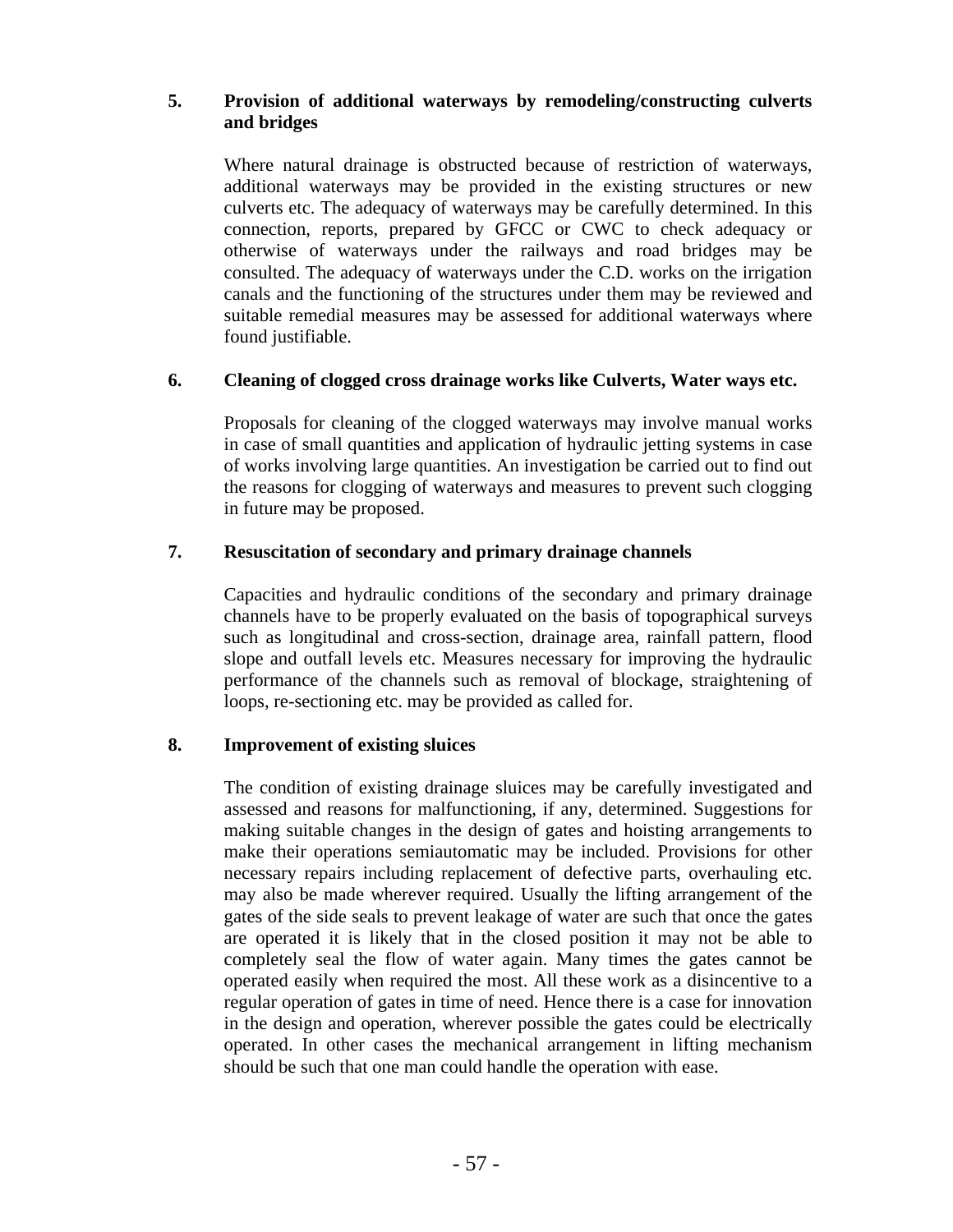# **9. Approach and outfall drainage channels**

 Wherever necessary approach channels to sluices on the countryside of the embankment may be improved in such a way that the entire accumulated water has easy access to the sluices. Similarly to outfall channels from sluices to the recipient drains may need to be improved in some cases in respect of its discharging capacity and alignment to make it functional. If the leading (outfall) channels within embankments exhibit siltation, suitable revival of the same has to be undertaken in such a way that they can exhibit a sustained regime in future. For this purpose the sluice gates need to be operated periodically whenever the level in out falling drainage channel permits such an exercise. Most of the leading channels get silted up because of the nonoperation of sluices, though they were available to relieve the drainage congestion. The sluice gates need to be kept functional by frequent operation so that they are able to flush out deposits, if any, in the leading channels, once the latter are cleared and made functional.

- **10.** In the project estimate cost of land and over-heads shall not be included, but will have to be borne by the State Government. Funds released by the Central Government shall not be used for the purpose of up-keep and maintenance of scheme. Also these will not be diverted for any other work.
- **11.** A time frame for completion of the scheme may also be included in the proposal.
- **12.** All schemes should be submitted to GFCC in Triplicate for processing towards their acceptance by the Steering Committee.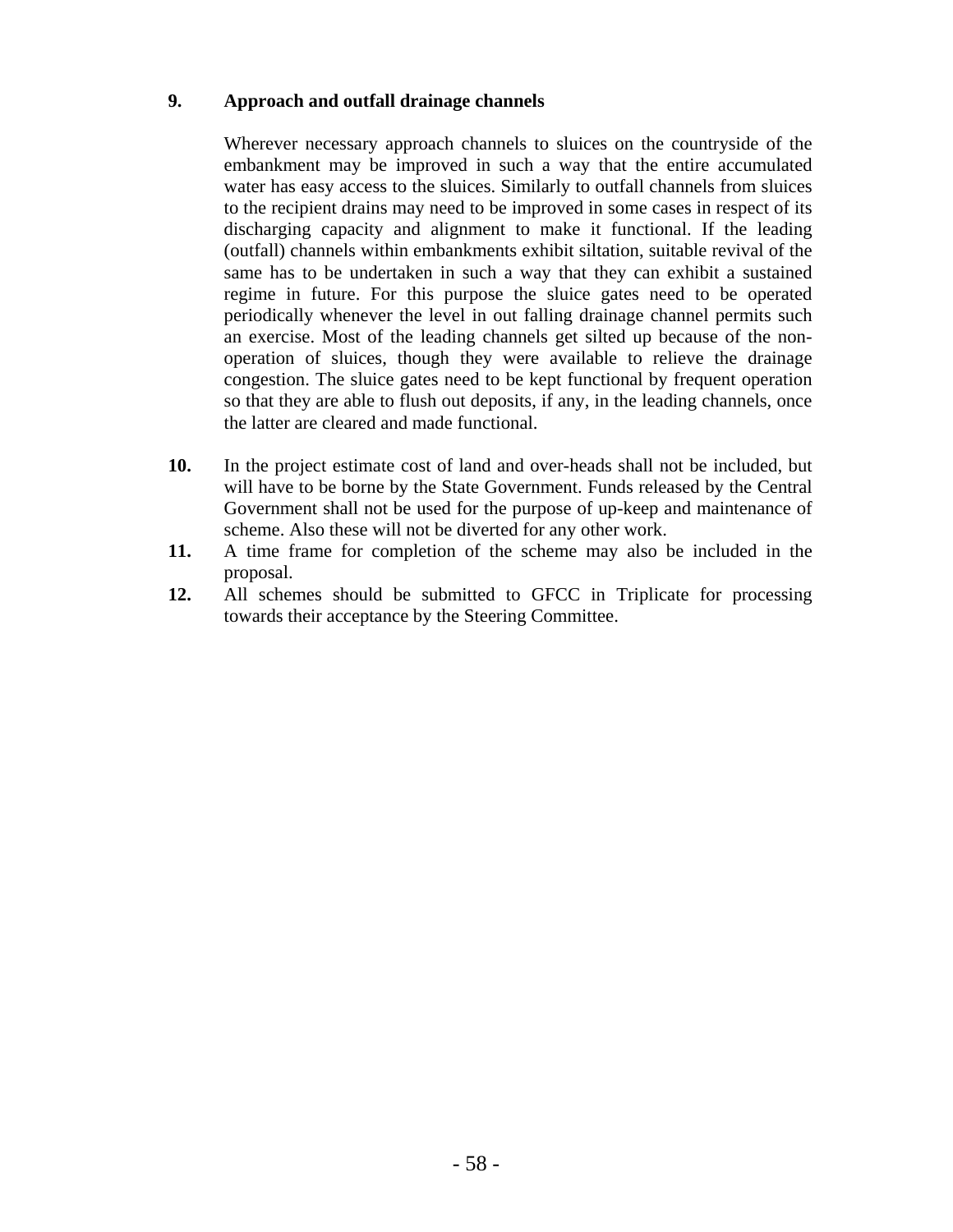# **CHAPTER IX**

# **PLANNING COMMISSION GUIDELINES FOR CLEARANCE OF FLOOD CONTROL SCHEMES**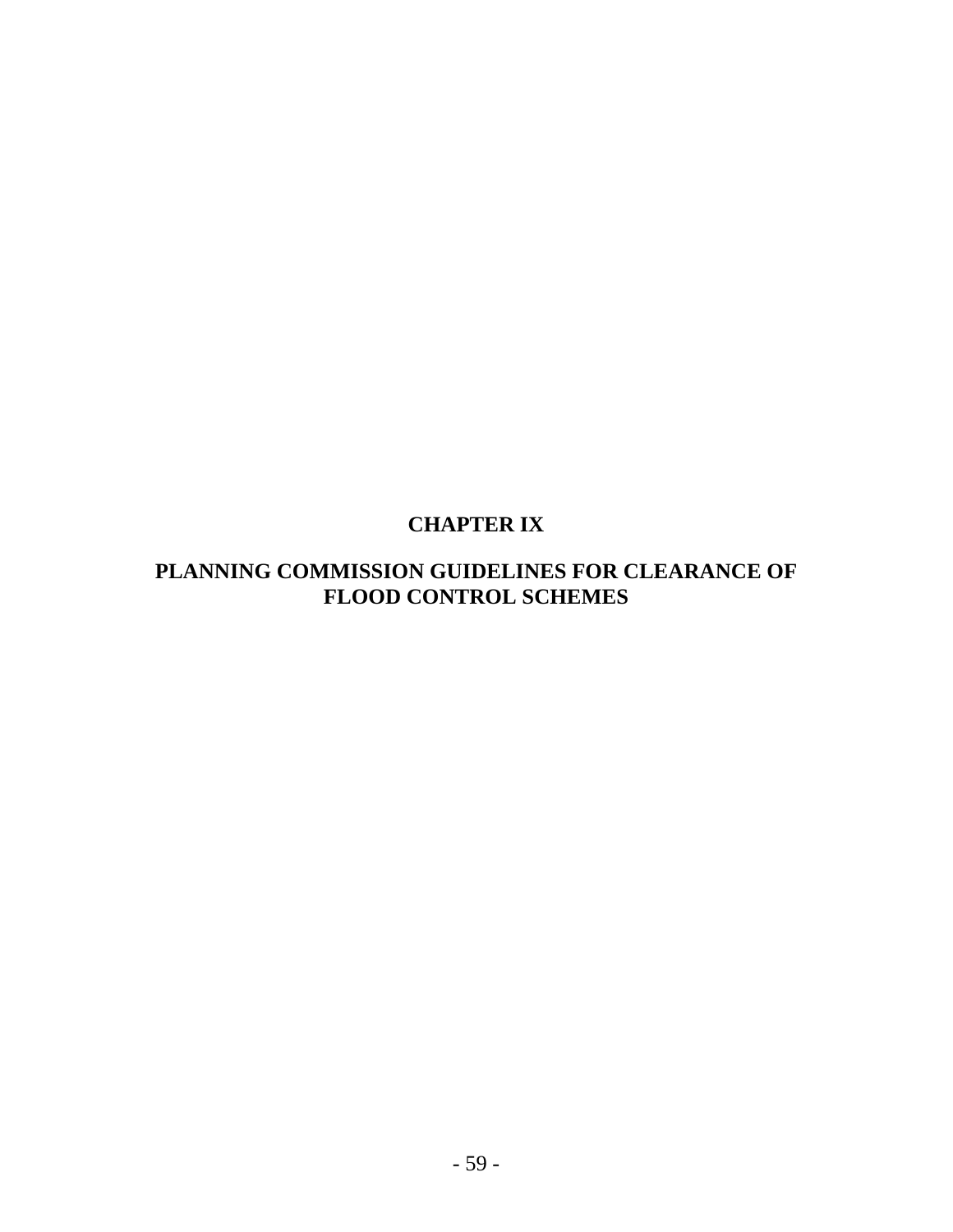### **Revised Guide lines for Investment clearance by the Planning Commission of Flood Control, drainage and anti water -logging scheme (No16(12)/1/99-WR, Planning Commission dated 9.9.2003**

- 1.0 The flood control, drainage, anti-water logging project which are on inter-State rivers and tributaries will be sanctioned and included in the Plan as per the procedure detailed below:
	- (a) Schemes costing up to Rs.7.5 Crore
	- (b) Schemes costing more than Rs.7.5 Crore and not exceeding Rs.15.00 Crore and
	- (c) Schemes costing more than Rs15.00 Crore.

The procedure for submission of such schemes by the States and their examination at the Centre and consideration by the Advisory Committee for consideration of techno-economic viability of major, medium irrigation, flood control and multipurpose project proposals under Ministry of Water Resources ( called hereafter as Advisory Committee) will be as follows:

#### 2. **Schemes costing upto Rs7.5 Crore**

- 2.1 The schemes proposed by the Flood Control Department will be sanctioned by the State Govt. concerned after they are duly approved by the State Flood Control Board on the recommendation of the State Technical Advisory Committee, for their inclusion in the Annual Plan & Five Year Plan of the State Govt.
- 2.2 Schemes other than those in the Ganga Basin which, in the opinion of any member of the State Technical Advisory Committee have inter-State implications, should be got examined and cleared by the Central Water Commission (CWC) before they are finally approved by the State Flood Control Board and sanctioned by the State Government. Schemes in the Ganga Basin which, in the opinion of any member of the State Technical Advisory Committee, have inter- State implications should be got examined and got cleared by the Ganga Flood Control Commission (GFCC). Schemes which, in the opinion of any member of the State Technical Advisory Committee have international implications should be got cleared by the Ministry of Water Resources before they are finally approved by the State Flood Control Boards and sanctioned by he State Government.
- 2.3 The schemes under the following categories may be sanctioned by the State Governments after they are approved by the State Flood Control Board.
	- (a) Raising and strengthening of existing embankments;
	- (b) Retired lines for existing embankments;
	- (c) Investigations of flood control, drainage, anti-water logging and anti-sea erosion works;
	- (d) Raising of villages.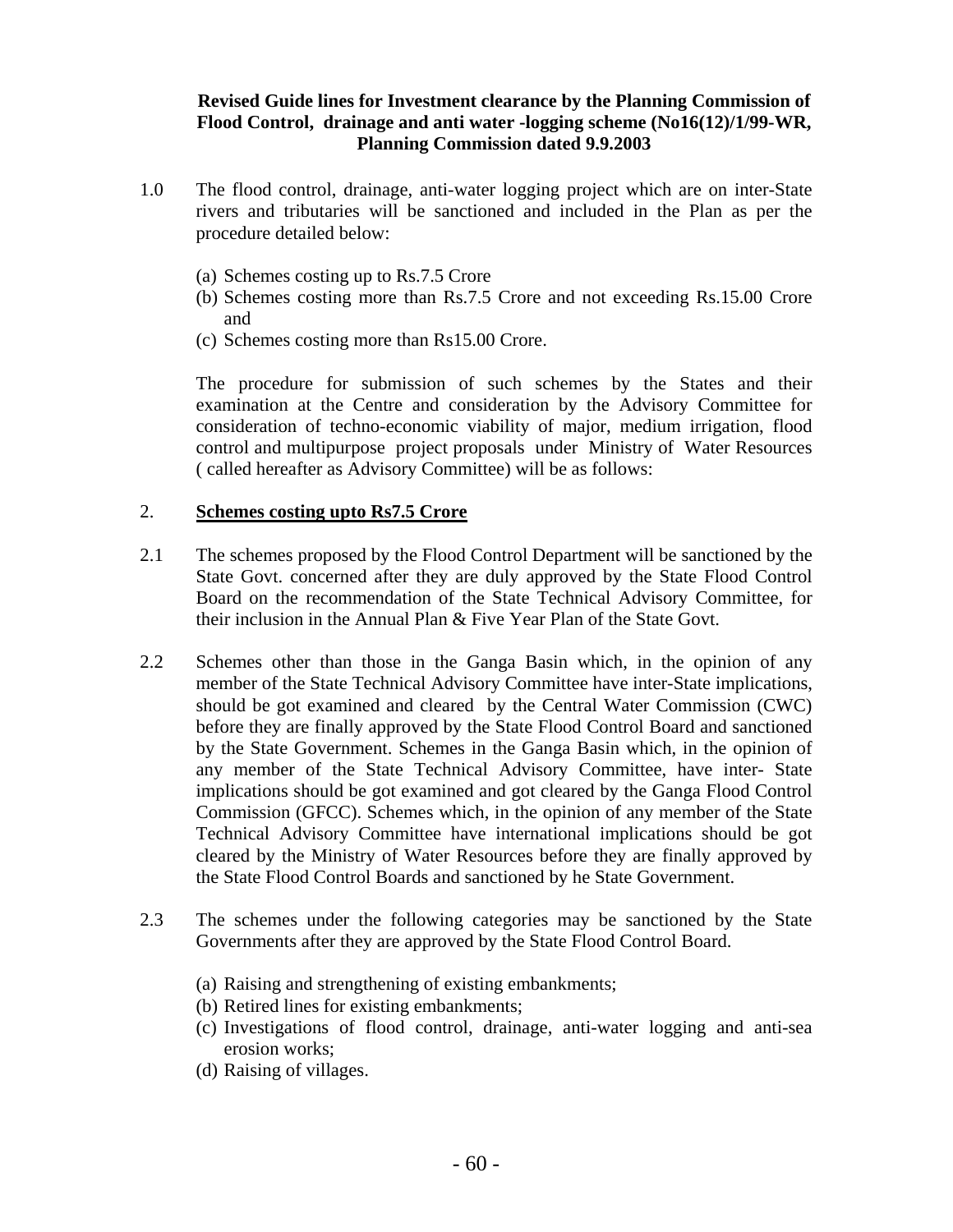Reference of the schemes under the above categories to the State Technical Advisory Committee will not be necessary. A schematic report of the schemes of category (b) above should be sent by the State Government to the Ministry of Railways and to the Ministry of Surface Transport (Roads Wing) for information.

- 2.4 The sanction of schemes by the State Governments would be subject to the financial provisions that may be made available from year to year. The schemes need not be referred to the Planning Commission for approval. A list of schemes sanctioned by the State Govt. together with the information in the proforma in Statement "A" in respect of each scheme should be supplied by the State Government, soon after sanctioning the scheme, to the CWC and the Planning Commission. Where the schemes relate to the Ganga basin, the above information will be furnished to the GFCC and the Ministry of Water Resources also. In case of schemes relating to the Indus Basin, the above information should be supplied to the Ministry of Water Resources also.
- 2.5 All emergent schemes costing upto Rs25 lakhs each to be carried out during the flood season which do not have inter-departmental/inter-State/international aspects and which do not affect the highways and the railways may be sanctioned by the State Governments on the recommendation of the State Chief Engineer.

### **3.0 Schemes costing more than Rs.7.5 Crore and not exceeding Rs.15 Crore**

#### **3.1 The scheme will be processed as follows:**

- (i) The schemes prepared by the Flood Control Departments which are on inter-State rivers and tributaries will be processed through the State Technical Advisory Committee and the State Flood Control Board and will be submitted to the CWC (for schemes in basins other than Ganga basin) and to the GFCC (for schemes in Ganga basin) in enclosed Statement "B".
- (ii) All these schemes will be examined by the CWC and the GFCC as the case may be.
- (iii) On the recommendation of the CWC/GFCC as the case may be, the approval of these schemes for inclusion in Plan will be processed by the Planning Commission.
- 3.2 Schemes with international implications will follow similar procedure as in para 3.1 except that the State Government will obtain specific clearance of the MOWR before they are recommended by the CWC/GFCC for approval of the Planning Commission in the manner indicated in para 3.1 (iii).
- 3.3 The following categories of embankment schemes may be considered as having inter-State implications.
	- (a) Such of the schemes which lie in or extend to a limit of 8 km from the border, on an inter-State river which does not flow down to any other State, but whose effect may extend in the upper State.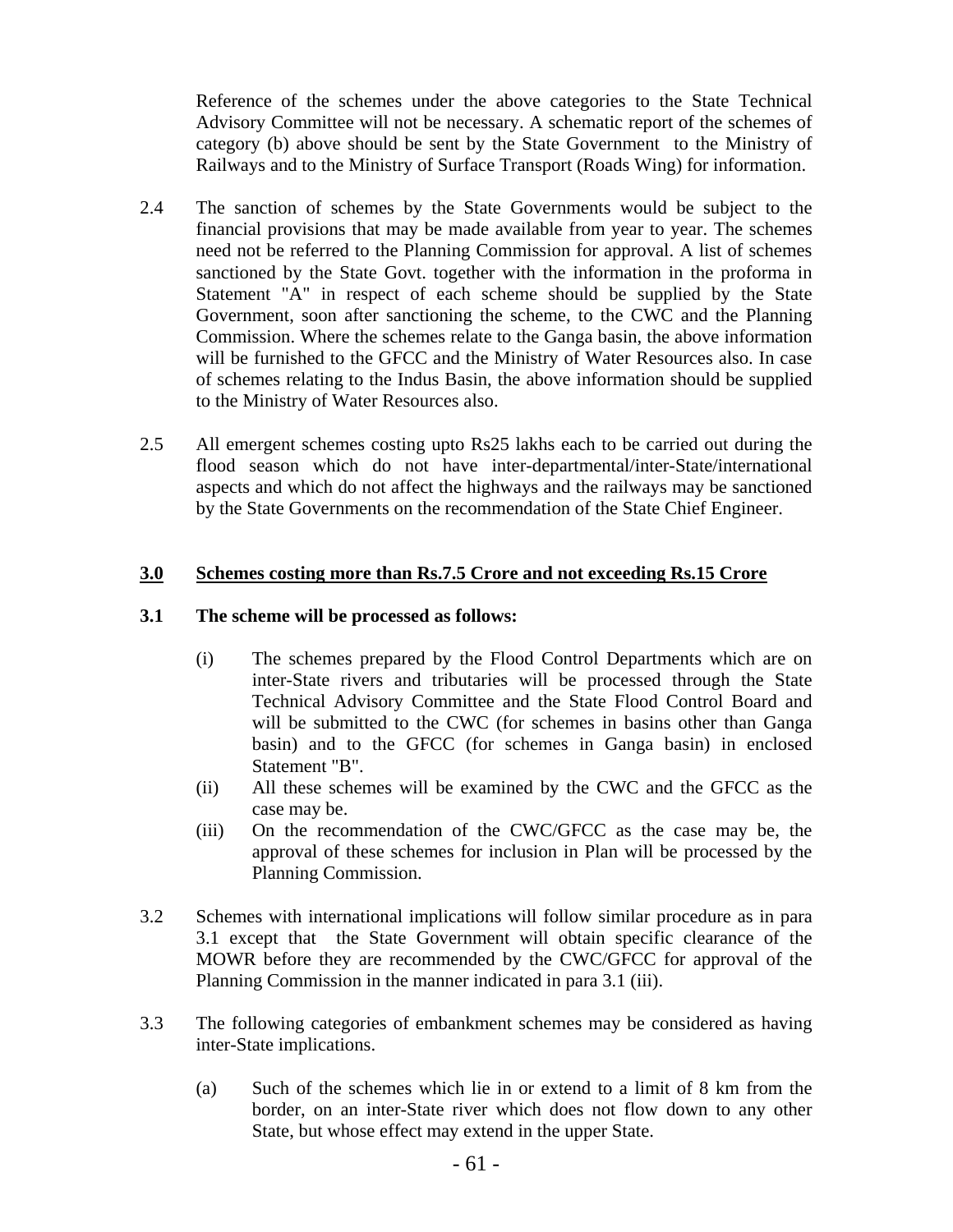- (b) Embankment schemes which are on rivers or tributaries which flow down to another State.
- 3.4 The following categories of embankment scheme may be considered as having international implications:
	- (a) Embankment schemes on the Indus river system.
	- (b) Embankments schemes in certain estuaries creeks affecting the adjoining estuaries in another country.
	- (c) Embankment schemes on rivers or tributaries which fall into parent rivers such as Ganga or Brahmaputra flowing ultimately into another country.
- 3.5 The following categories of schemes in the Ganga and Brahmaputra river basins which are prima-facie free from possible international repercussions need not be referred to the Ministry of Water Resources for clearance.
	- (a) Raising and strengthening of existing embankments.
	- (b) Drainage schemes comprising excavation of new drains and or provision of sluices in the various existing embankments.
	- (c) Schemes for channel improvement and closing of spill, well away from the Border.
	- (d) River training schemes sufficiently away from the border.
	- (e) Anti-erosion schemes sufficiently away from the border.

# 4.0 **Schemes costing more than Rs 15 Crore**

In case of schemes, each costing more than Rs.15 Crore, detailed project reports have to be prepared by the Flood Control Departments and processed in the same manner as indicated under Section 3.0 above and, thereafter, the project report will be sent by the State Governments to the CWC (to the GFCC in the case of schemes in the Ganga basin)for detailed examination with a copy to the Planning Commission and, where required, to the Ministry of Water Resources. The CWC/GFCC will process the schemes for consideration of the Advisory Committee. The schemes after the acceptance of the Advisory Committee will be considered for investment approval of the Planning Commission.

# 5.0 **Modification and Revision of Schemes**

- 5.1 The procedure mentioned hereunder will be followed in respect of flood control, drainage, anti-water logging schemes which undergo modification and/or revision subsequent to their approval on account of a change in their scope and/or a change in their estimated cost.
- 5.2 If the scope of the scheme in involving inter-State/International aspects requires a modification/ revision resulting in an increase in the cost of more than 10% but the revise cost of the scheme still continues to be the CWC (GFCC, in the case of schemes in Ganga basin) and the Ministry of Water Resources and the Planning Commission, for review and clearance/approval as required. Where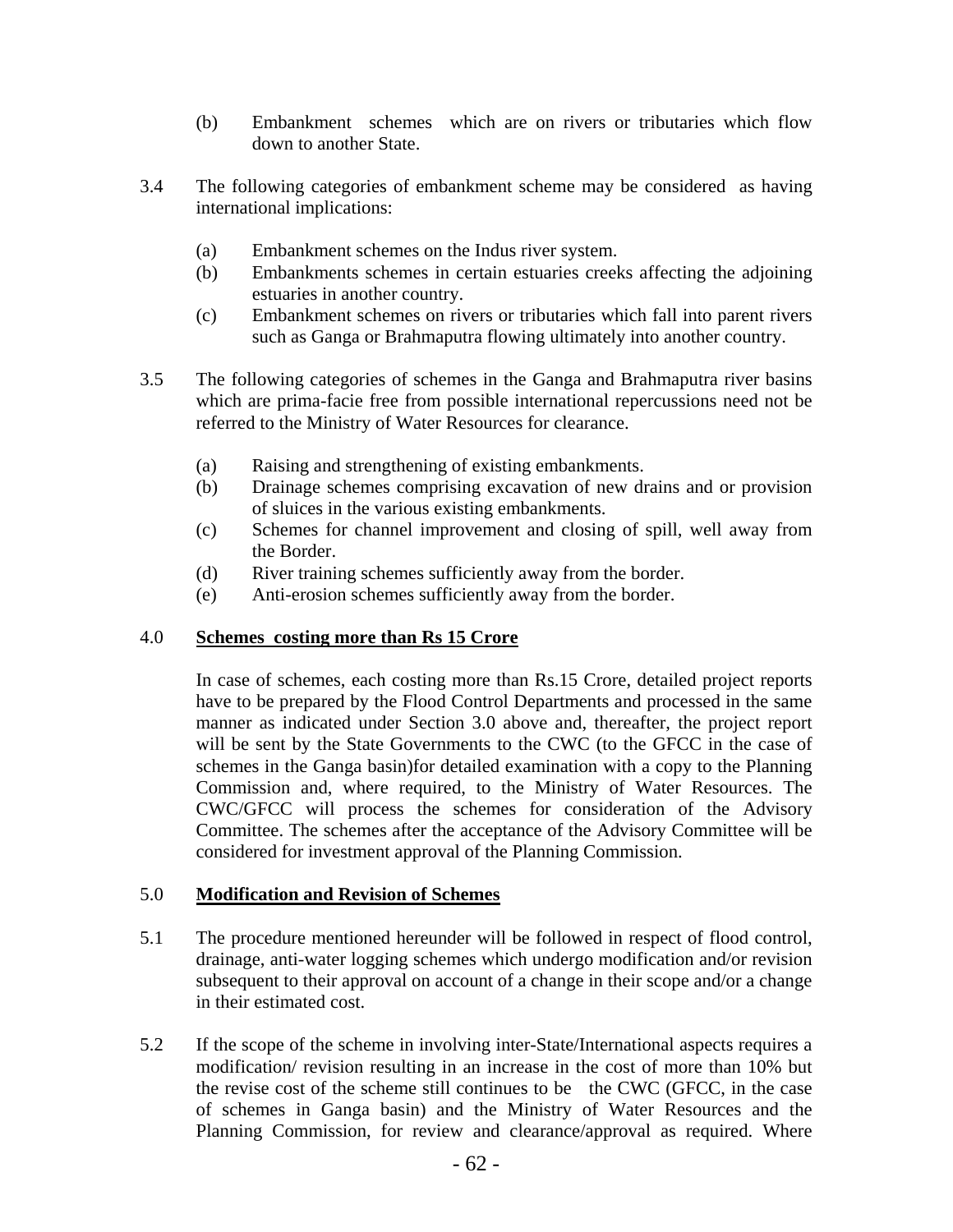however, the revised cost is more than Rs 15 crore the revised estimate should be processed in the manner as indicated in Section 4.0 above for consideration of the Technical Advisory Committee of the Ministry of Water Resources and investment approval by the Planning Commission.

- 5.3 In the case of a scheme involving a change in its estimated cost only, if the revised cost of the scheme is Rs.15 crore or less, irrespective of the percentage increase in cost, only the increase in cost and the main reasons thereof need be intimated. Where, however, the revised cost is more than Rs 15 crore, if the revision results in an increase in the cost of more than 10% or Rs15 crore, whichever is less, the revised estimate should be processed in the manner as indicated in Section 4.0 above for consideration of the Advisory Committee of the Ministry of Water Resources and investment approval by the Planning Commission. This procedure will also be followed in the case of schemes involving a change in scope.
- 5.4 This is subject to obtaining the requisite administrative and statutory clearances by the competent authority as may be needed for processing a scheme under the procedure laid down hitherto.

In this connection, the Planning Commission wish to reiterate that no work or any flood control, drainage and anti- water logging scheme should be undertaken by the State Governments unless the schemes are approved in accordance with the procedure laid down in the paragraphs above. In the case of schemes which undergo modification and revision subsequent to their approval, the information required to be submitted to the CWC, the GFCC and the Planning Commission under para 5.0 above should be submitted well in advance so that the approval for the revised scheme is obtained from the Planning Commission before any additional commitments are made in respect of them.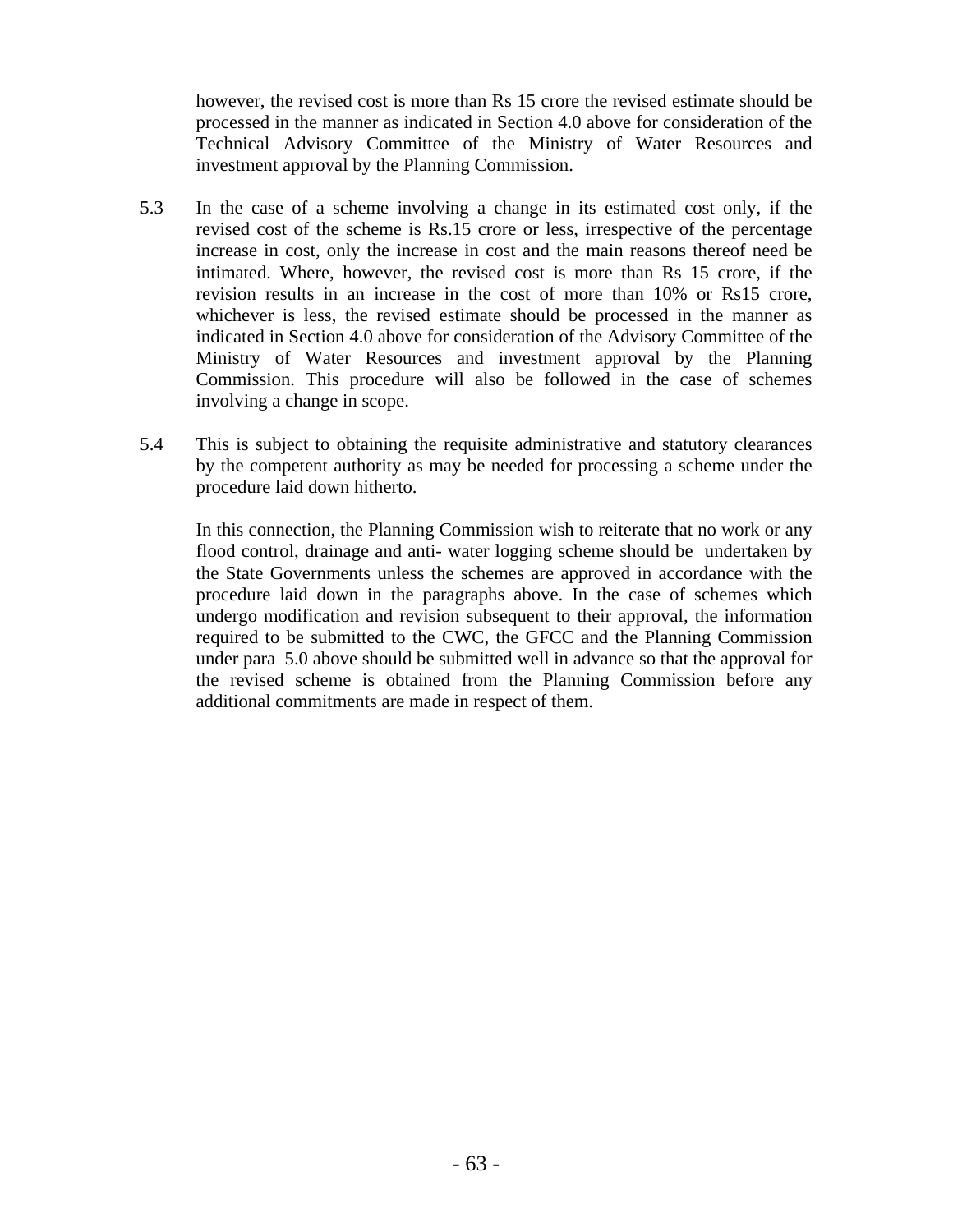### **STATEMENT – A**

# **PROFORMA IN WHICH INFORMATION IS REQUIRED TO BE FURNISHED BY THE STATE GOVERMENT IN RESPECT OF FLOOD CONTROL DRAINAGE, ANTI - WATER LOGGING AND ANTI-SEA EROSION SCHEMES COSTING LESS THAN Rs7.50 CRORE EACH SANCTIONED BY THE STATES**

- **1.** Name of the scheme (attach Index map)
- **2.** Name or river, river basin and district in which the scheme is situated
- **3.** Nature of scheme Whether new embankments, raising and strengthening of

existing embankment, drainage, anti-erosion, town protection etc.

- **4.** Length of embankment of damage channels
- **5.** Estimated cost
- **6.** Area benefitted
- **7.** Date of sanction of the scheme
- **8.** Whether inter-state/international aspect of the scheme if any has been examined by the State Technical Advisory Committee and, where necessary, clearance of the CWC/Ganga Flood Control Commission and the Ministry of Water Resources has been obtained.
- **9.** Status of requisite administrative/statutory clearance

**N.B Proforma extracted from circular No. 16(12)/1/99-I &CAD. dated 18.6.1999 issued by the Planning Commission and No. 16(12)/1/99-WR. dated 09.09.2003**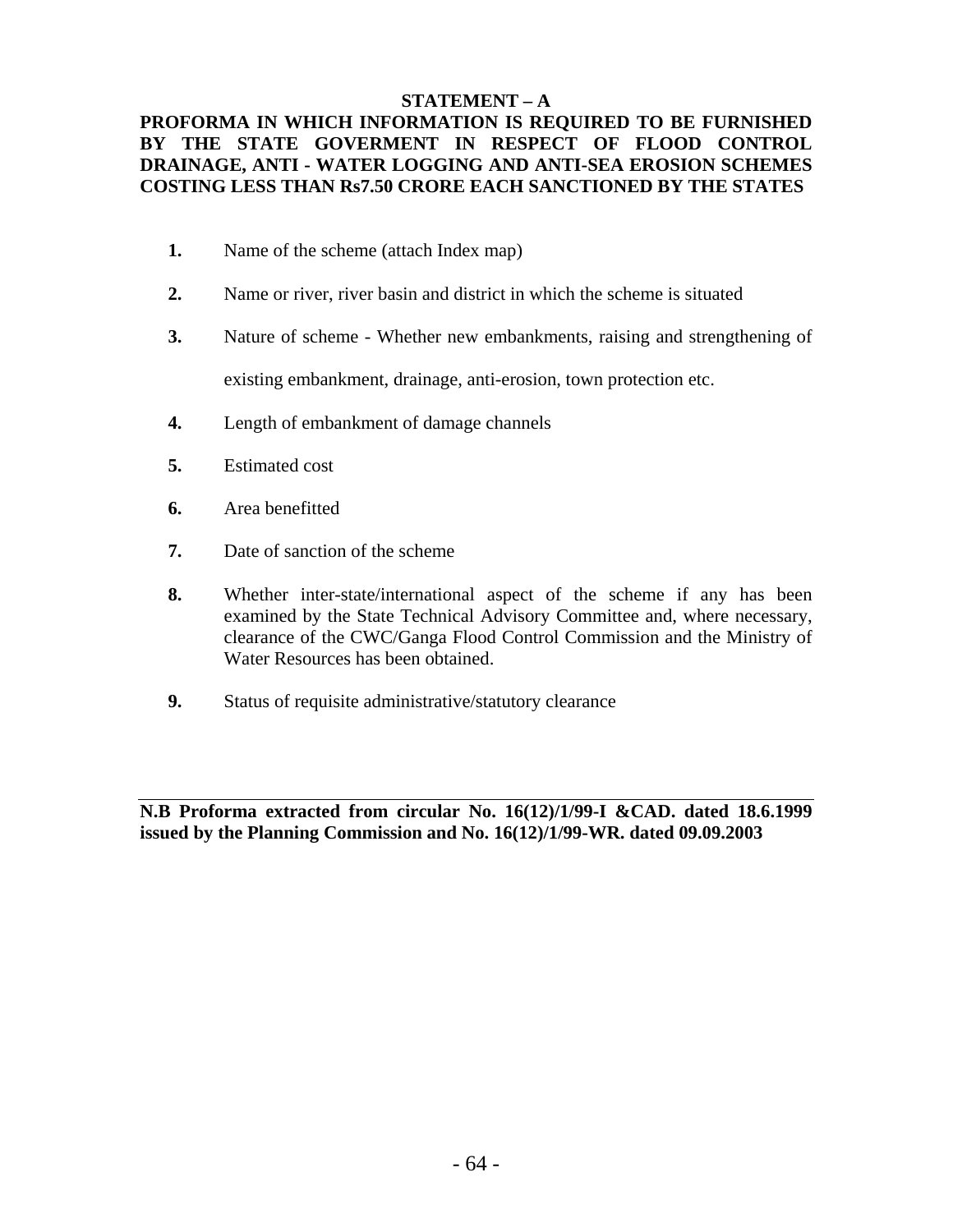### **STATEMENT – B**

# **PROFORMA IN WHICH INFORMATION IS REQUIRED TO BE FURNISHED BY THE STATE GOVERMENT IN RESPECT OF FLOOD CONTROL DRAINAGE, ANTI - WATER LOGGING AND ANTI-SEA EROSION SCHEMES COSTING Rs 15 CRORE OR LESS BUT MORE THAN RS 7.5 CRORES EACH.**

- **1.** Name of the scheme (attach Index map)
- **2.** Abstract of cost, including foreign exchange components, if any.
- **3.** Skeleton report.
- **4.** Area and population, which will get protected by the project.
- **5.** (i) Betterment levy or flood cess if any proposed for area to be protected from floods or water logging or sea erosion.
	- (ii) Anticipated revenue there from.
- **6.** (a) Benefit cost ratio.
	- (b) Cost per ha. of area protected.
- **7.** The extent to which people's participation is envisaged for the execution of the schemes and in what from.
- **8.** Whether inter-state/international aspect of the scheme if any has been examined by the State Technical Advisory Committee and where necessary clearance of the CWC/Ganga Flood Control Commission and the Ministry of Water Resources has been obtained.
- **9.** Status of requisite administrative/statutory clearance.

**N.B Proforma extracted from circular No. 16(12)/1/99-I &CAD. dated 18.6.1999 issued by the Planning Commission and No. 16(12)/1/99-WR. dated 09.09.2003**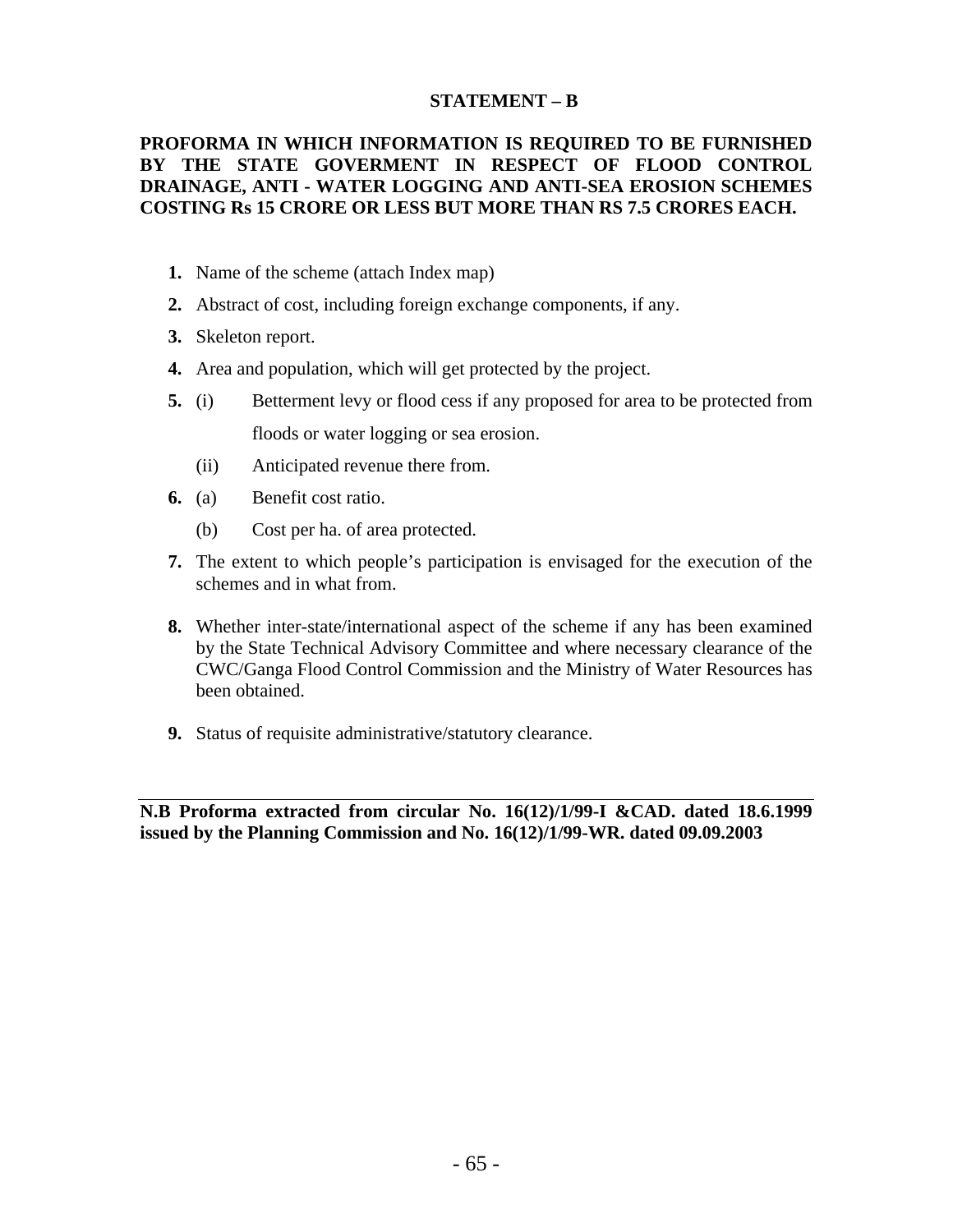# **CHAPTER - X**

# **FORMATS PRESCRIBED BY MINISTRY OF WATER RESOURES FOR ANALYSIS AND EVALUATION OF BENEFIT AND COST OF FLOOD MANAGEMENT SCHEMES**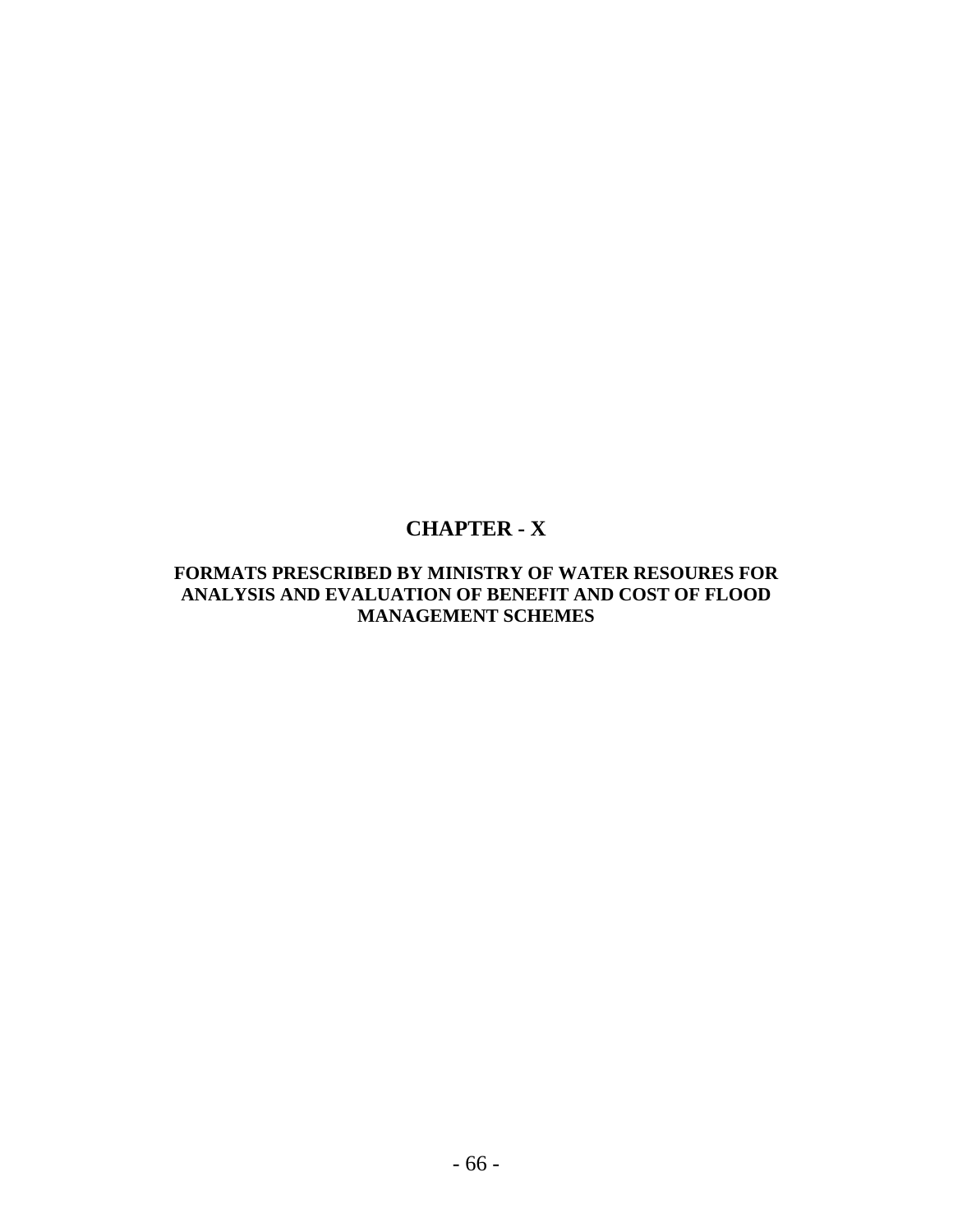# **FORMATS PRESCRIBED BY MINISTRY OF WATER RESOURES (ERSTWHILE MINISTRY OF IRRIGATION AND POWER) FOR ANALYSIS AND EVALUATION OF BENEFIT AND COST OF FLOOD MANAGEMENT SCHEMES (STATEMENTS 1 TO 3).**

# **STATEMENT OF FLOOD DAMAGES AND RELIEF MEASURES BEFORE CONSTRUCTION OF SCHEME (FOR LAST TEN Yrs.)**

# **STATEMENT – 1**

**S.NO ITEM PARTICULARS** 

- 1. Name of river:
- 2. Area affected by flood (every year):
- 3. Frequency of inundation:
- 4. Probable depth of inundation:
- 5. Duration of inundation:
- 6. Damages to crops :
	- a. Area of inundation:
	- b. Value of crop:
- 7. Damages of houses:
	- a. Pucca houses:
	- b. Kutcha houses:
- 8. Damages to public utility:
	- a. Wells:
	- b. Trees:
	- c. Land:
- 9. Total damages  $(6+7)$
- 10. Relief:
- 11. Agriculture relief:
- 12. Remission of land revenue:
- 13. Other relief measures (for losses etc.):
- 14. Total relief:
- 15. Total cost of damages and relief:
- 16. Extent of beneficial value of fertilizing silt (10% of item no. 15):
- 17. Total flood losses every year (item no. 15-16):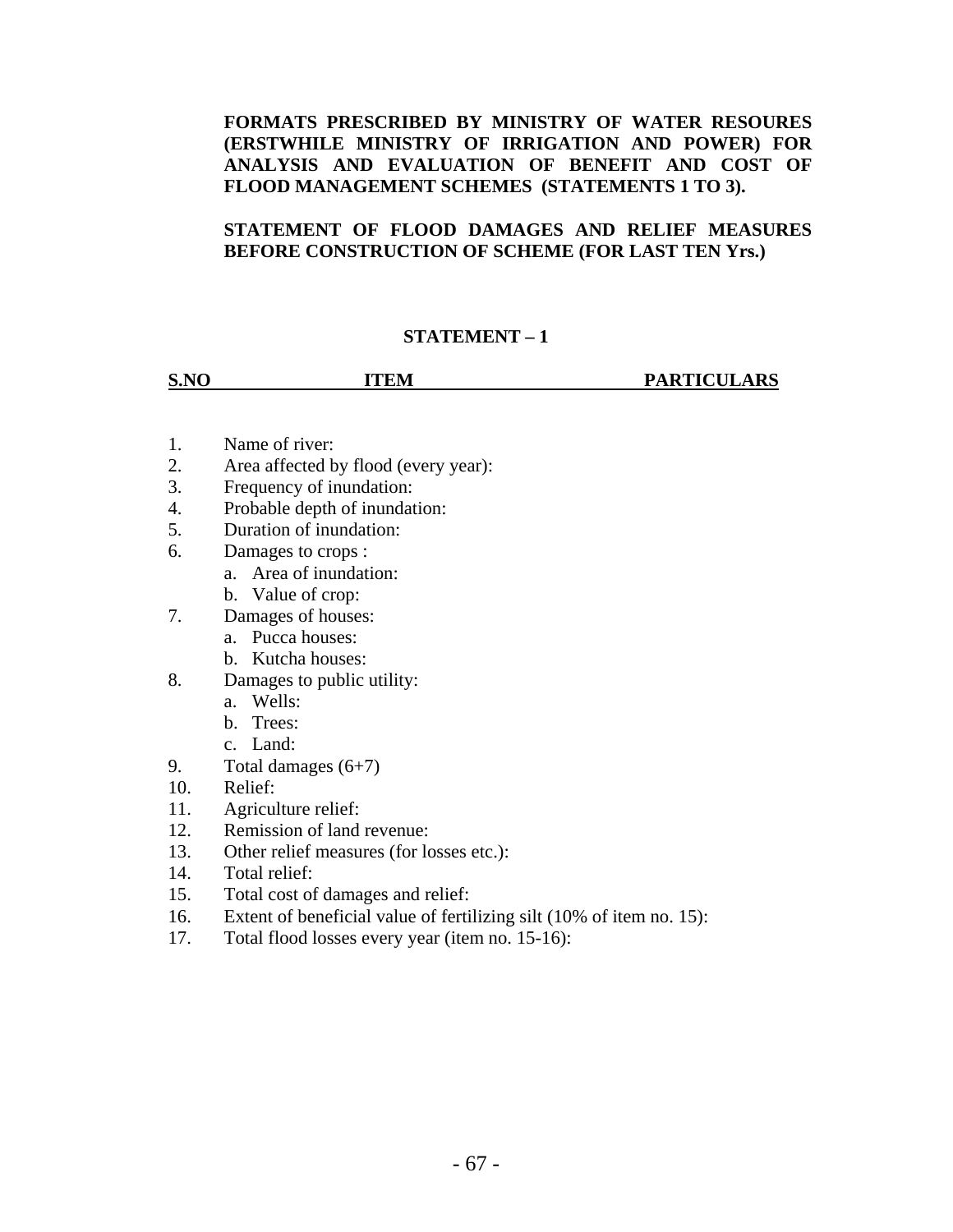# **STATEMENT –2**

# **STATEMENT OF FLOOD DAMAGES AND RELIEF MEASURES AFTER CONSTRUCTION OF THE SCHEME:**

| S.No. | ITEM                                                   | <b>PARTICULARS</b> |  |
|-------|--------------------------------------------------------|--------------------|--|
|       |                                                        |                    |  |
| 1.    | Name of river:                                         |                    |  |
| 2.    | Name of scheme:                                        |                    |  |
| 3.    | Name of district:                                      |                    |  |
| 4.    | Area to be protected by the scheme:                    |                    |  |
| 5.    | Population to be protected by the scheme:              |                    |  |
| 6.    | Annual flood damage after completion of scheme:        |                    |  |
|       | a. Area flooded in hect:                               |                    |  |
|       | Population likely to be still affected:<br>$b_{\cdot}$ |                    |  |
|       | c. Frequency of flood:                                 |                    |  |
|       | Probable depth of inundation in m:<br>d.               |                    |  |
| 7.    | Damage to the crop:                                    |                    |  |
|       | a. Area in hectares:                                   |                    |  |
|       | b. Value of crop:                                      |                    |  |
| 8.    | Damages to houses:                                     |                    |  |
|       | Number:<br>$a_{-}$                                     |                    |  |
|       | b. Value:                                              |                    |  |
| 9.    | Damages to public utility:                             |                    |  |
| 10.   | Total flood losses:                                    |                    |  |
|       |                                                        |                    |  |
|       |                                                        |                    |  |
|       |                                                        |                    |  |
|       |                                                        |                    |  |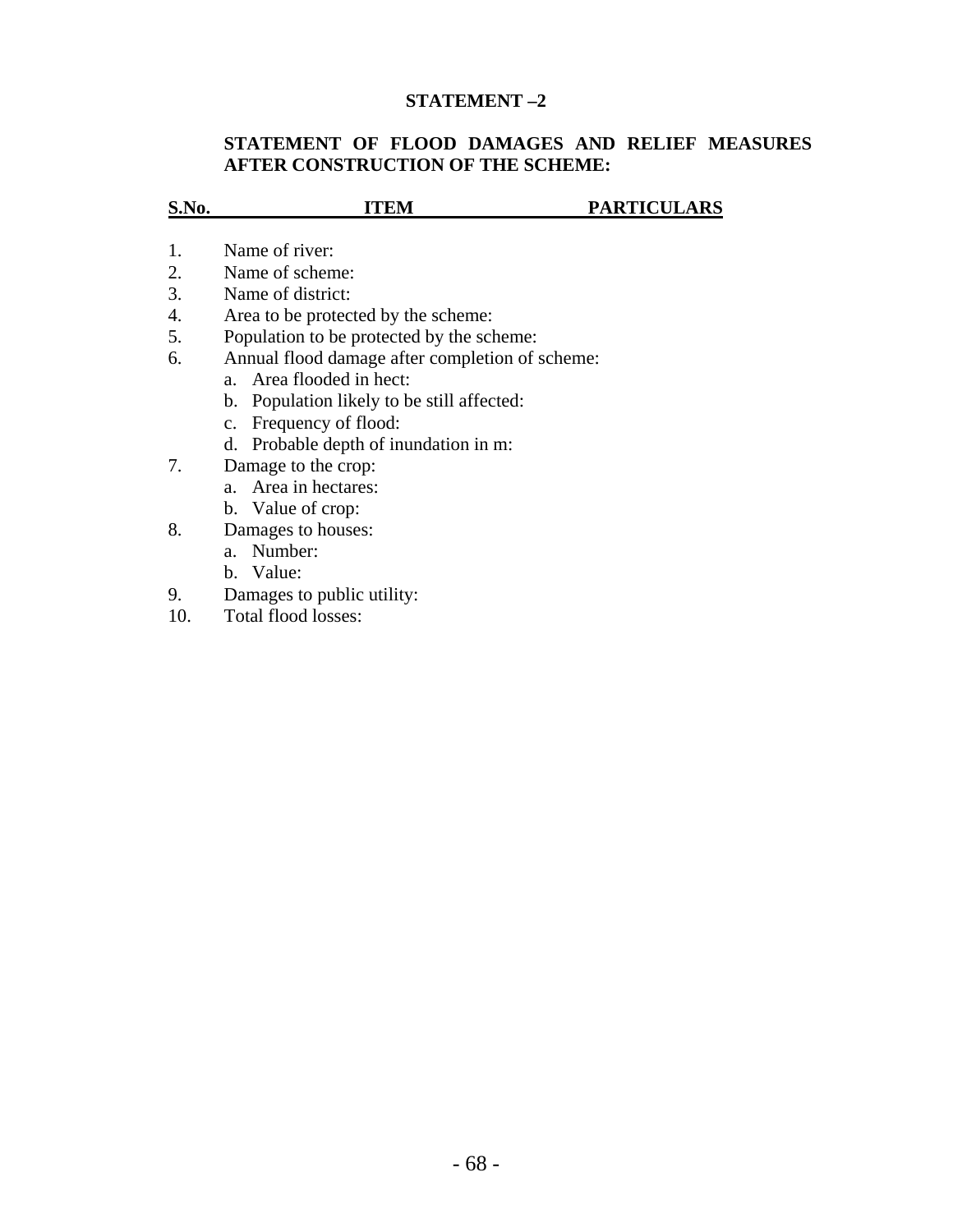# **STATEMENT-3**

# **BENEFIT COST RATIO ANALYSIS**

| S. No.                             | ITEMS                                                                                                                                                                                                                                                | <b>PARTICULARS</b>                                                                                                                                                                                                                                                                                                 |
|------------------------------------|------------------------------------------------------------------------------------------------------------------------------------------------------------------------------------------------------------------------------------------------------|--------------------------------------------------------------------------------------------------------------------------------------------------------------------------------------------------------------------------------------------------------------------------------------------------------------------|
| 1.<br>2.<br>3.<br>$\overline{4}$ . | Net average loss due to flood before completion of schemes:<br>Net annual flood loss after completion of the scheme:<br>Annual benefit of the proposed scheme:<br>Operation and maintenance charges:<br>10% on upto date cost of scheme:<br>schemes) | a. Annual interest payable on total capital investment $\omega$ the general rate of<br>b. Depreciation value of the project cost of scheme $\omega$ 2% per annum<br>c. Annual maintenance charges covering the cost of staff and material cost of<br>the scheme (4% for embankment schemes and 5% for anti-erosion |
|                                    | Total of item $(4) = (a) + (b)+(c)$                                                                                                                                                                                                                  |                                                                                                                                                                                                                                                                                                                    |
|                                    | Item no. 3<br>Benefit cost ratio $=$ -------------<br>Item no. 4                                                                                                                                                                                     |                                                                                                                                                                                                                                                                                                                    |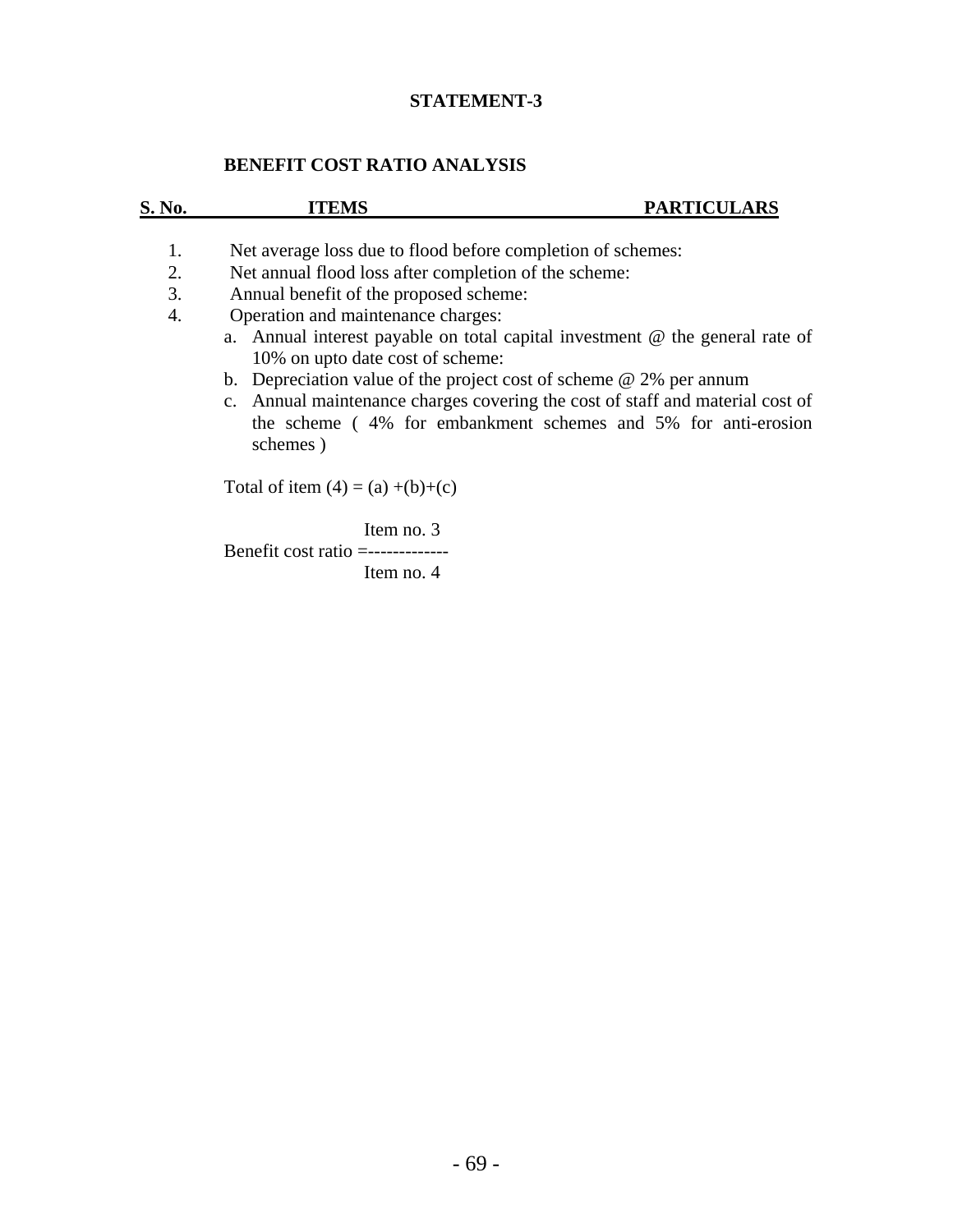# **CHAPTER - XI**

# **LIST OF PROFORMA FOR FURNISHING INFORMATION BY THE STATES TO THE CENTRAL AGENCIES**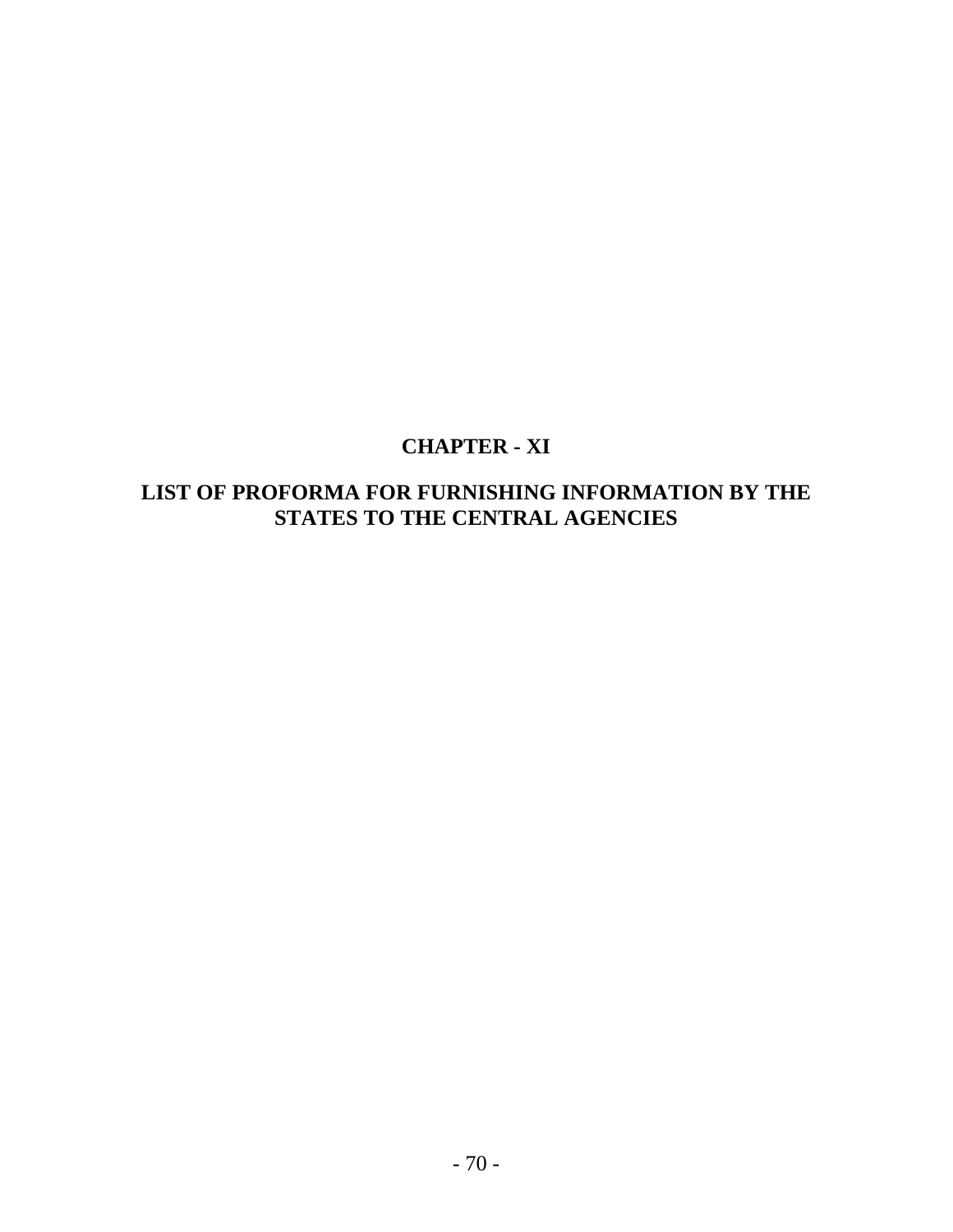# **List of proforma for furnishing information by the States to the Central Agencies**

### **Annually**

- 1. Form no. CGA-I Annual report listing all major scheme (each scheme costing 15 crore or more) due for submission by  $30<sup>th</sup>$  June. (Annexure I)
- 2. Form no. CGA-2 Annual report listing all medium schemes (each scheme costing more than Rs. 7.50 crore and less than Rs. 15.00crore) due for submission by  $30<sup>th</sup>$  June. (Annexure II)
- 3. Form CGA-3 Annual report on other schemes (Schemes costing less than Rs. 7.50 crore each to be clubbed in convenient groups) due for submission by  $30<sup>th</sup>$  June. (Annexure III)
- 4. Form No. CPA-1- Information on each major scheme to be separately given in this proforma due for submission by  $30<sup>th</sup>$  June. (Annexure IV)

# **Quarterly**

5. Form no. CPQ-1 Quarterly report separately for each major scheme. The quarterly report may be furnished by States to the Centre (CWC/GFCC as the case may be) within one month after the quarter is over (Annexure V)

\*\*\*